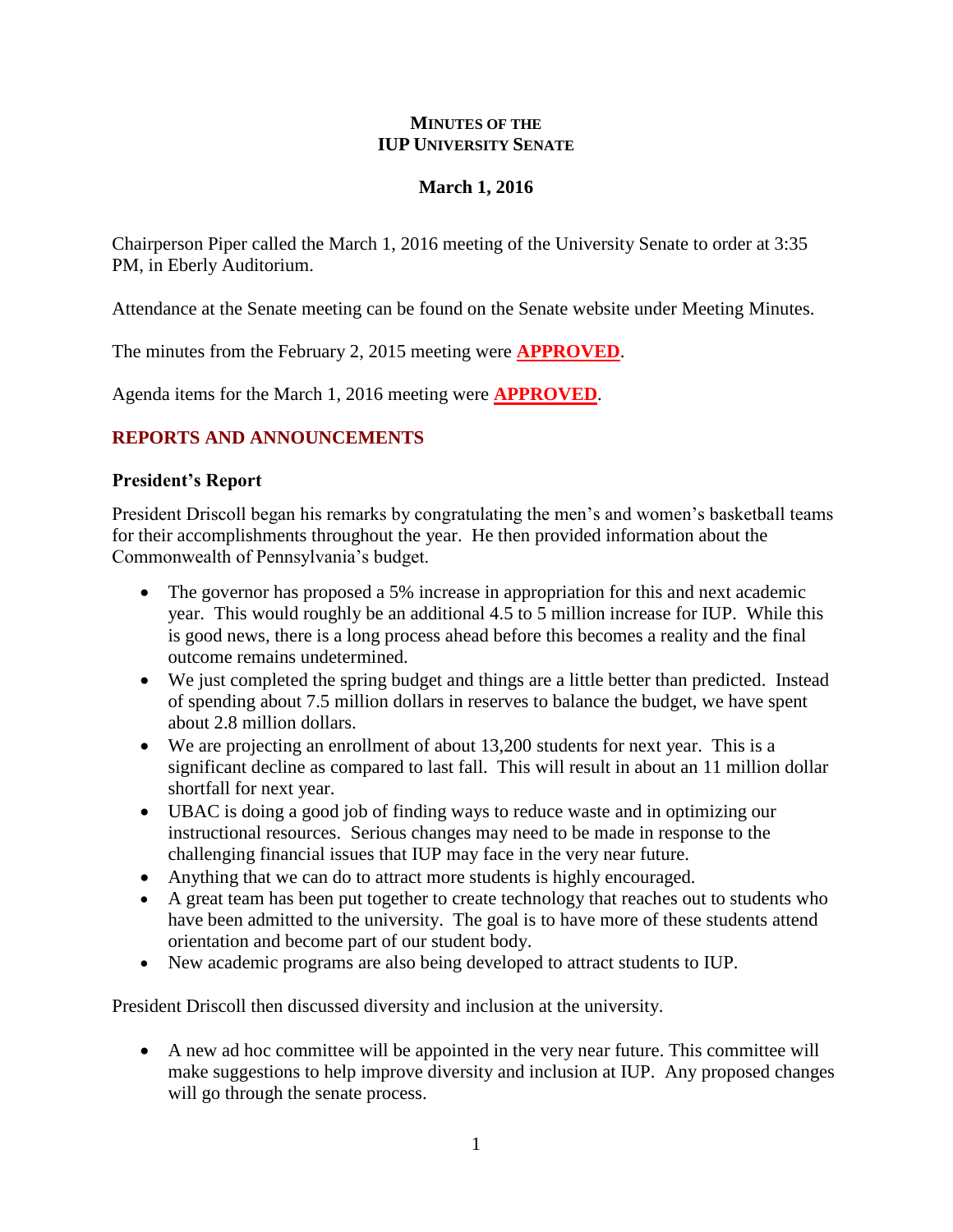• On April  $26<sup>th</sup>$  from 8-3 pm, IUP will have a university wide symposium to talk about issues related to diversity and inclusion. A keynote speaker will be at the symposium and there will be an opportunity for the formation of small discussion groups.

## **Provost's Report**

Only one topic that I want to talk about – the upcoming Middle States upcoming visit. All of you receive the book mark related to the visit. On one side is the key recommendations from the self-study and on the other is the strategic plan goals. The site team is on campus April 10-13, 2016.

I have good news to report – the compliance report that is related to the Middle States visit was accepted without revisions. This report indicates how IUP complies with federal government regulations. It was a huge undertaking over and above the self-study requiring more than 600 pages of documentation. I want to congratulate and thank Barbe Moore for her work on this report.

## Curriculum Revisions

In response to the Senate recommendations from the February 2, 2016 meeting, I accept the following:

From the University-Wide Undergraduate Curriculum Committee:

- A. Program revisions from the following departments that will be forwarded to the Council of Trustees for final approval:
	- Bachelor of Science in Biology/Pre-Medical Track; the Bachelor of Science in Biology/Pre-Veterinary Track; the Bachelor of Science in Biology/Environmental Health Track from the department of Biology

From the University-Wide Graduate Committee:

- A. The following courses are approved by me and may be offered immediately:
	- ANTH 491/591-Zooarchaeology
	- ANTH 492/592 Soil Science: Archaeological and Geoenvironmental Applications
- B. The following courses are being deleted:
	- COUN 610: Introduction to Community Counseling
	- COUN 626 Career Education in the Schools
	- COUN 627 Child Counseling and Consulting Theories
	- COUN 629 Group Procedures (Child)
	- COUN 730 Ethical and Legal Issues in Community Counseling
- C. Program revisions from the following departments that will be forwarded to the Council of Trustees for final approval: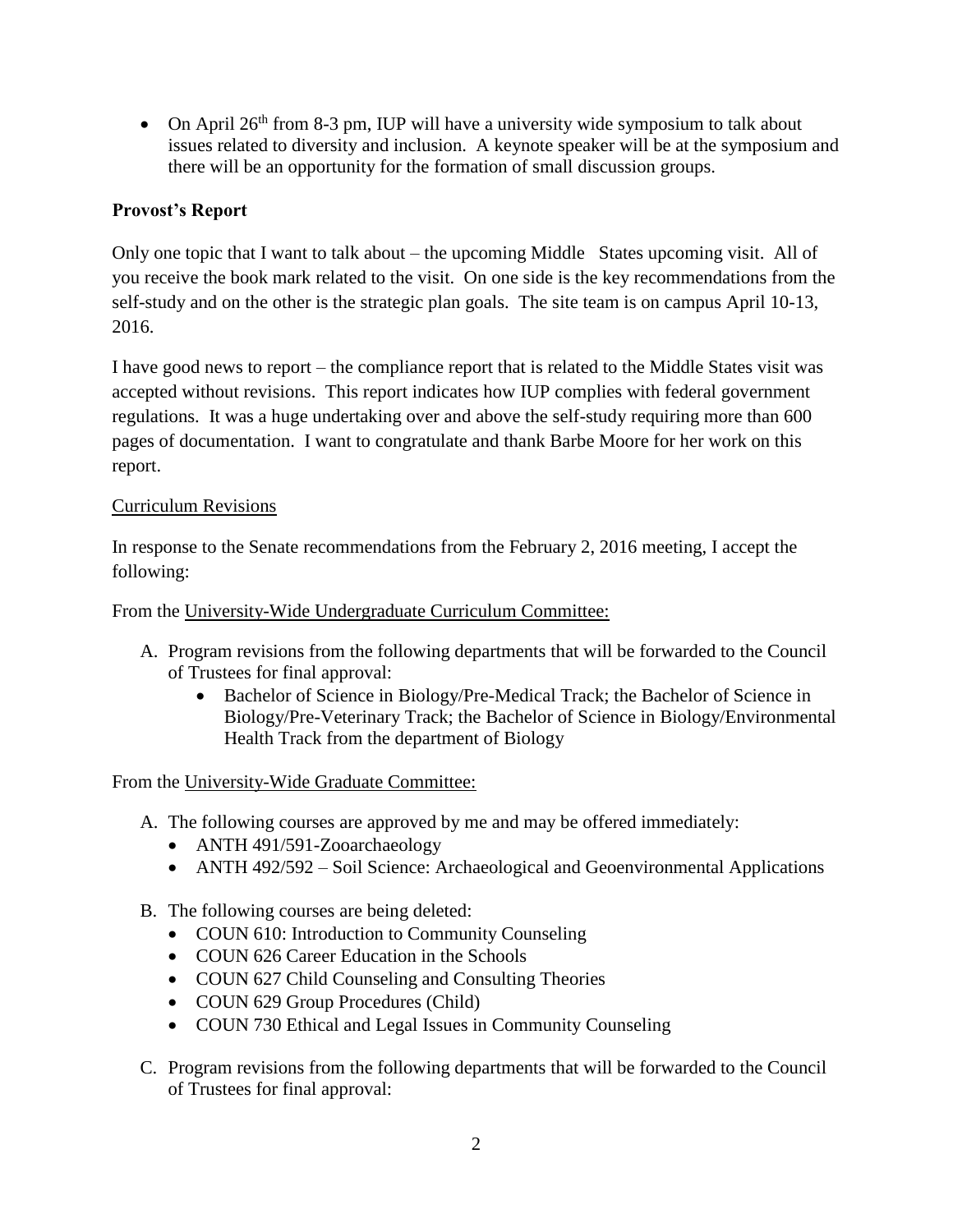Master of Science in Applied Mathematics, Community College Track from the department of Mathematics

## **Chairperson's Report**

Chairperson Piper wished everyone a good spring break.

## **Parliamentarian's Report**

There was no report.

## **Vice Chairperson's Report**

Vice Chairperson Snead stated that all university senate committees will be finalized by the time we get back from break.

## **Rules Committee Report (Korns)**

Chair Korns discussed the upcoming Phase I elections.

- The nomination process has commenced and will continue until after the break. Elections will occur from March 17-21.
- Everyone is strongly encouraged to self-nominate. There are many vacancies that need to be filled.

Phase II elections will take place from April 11-18. The rules committee will meet on March 15 at 3:30 PM in Davis 418.

## **University-Wide Undergraduate Curriculum Committee (Senator Sechrist)**

## **FOR INFORMATION:**

## **The following courses were approved by the UWUCC to be offered as distance education courses:**

**Note that the provost is the final signature on these proposals.**

- **HPED 465 Sport Management Capstone**
- **COMM 240 Communications Graphics**
- **HOSP 259 Hospitality Purchasing**

## **FOR ACTION:**

- **1. Departments of Psychology and Sociology—New Programs, New Program Catalog Descriptions, Course Title Changes, and Course Revision APPROVED** 
	- **a. Course Title Change**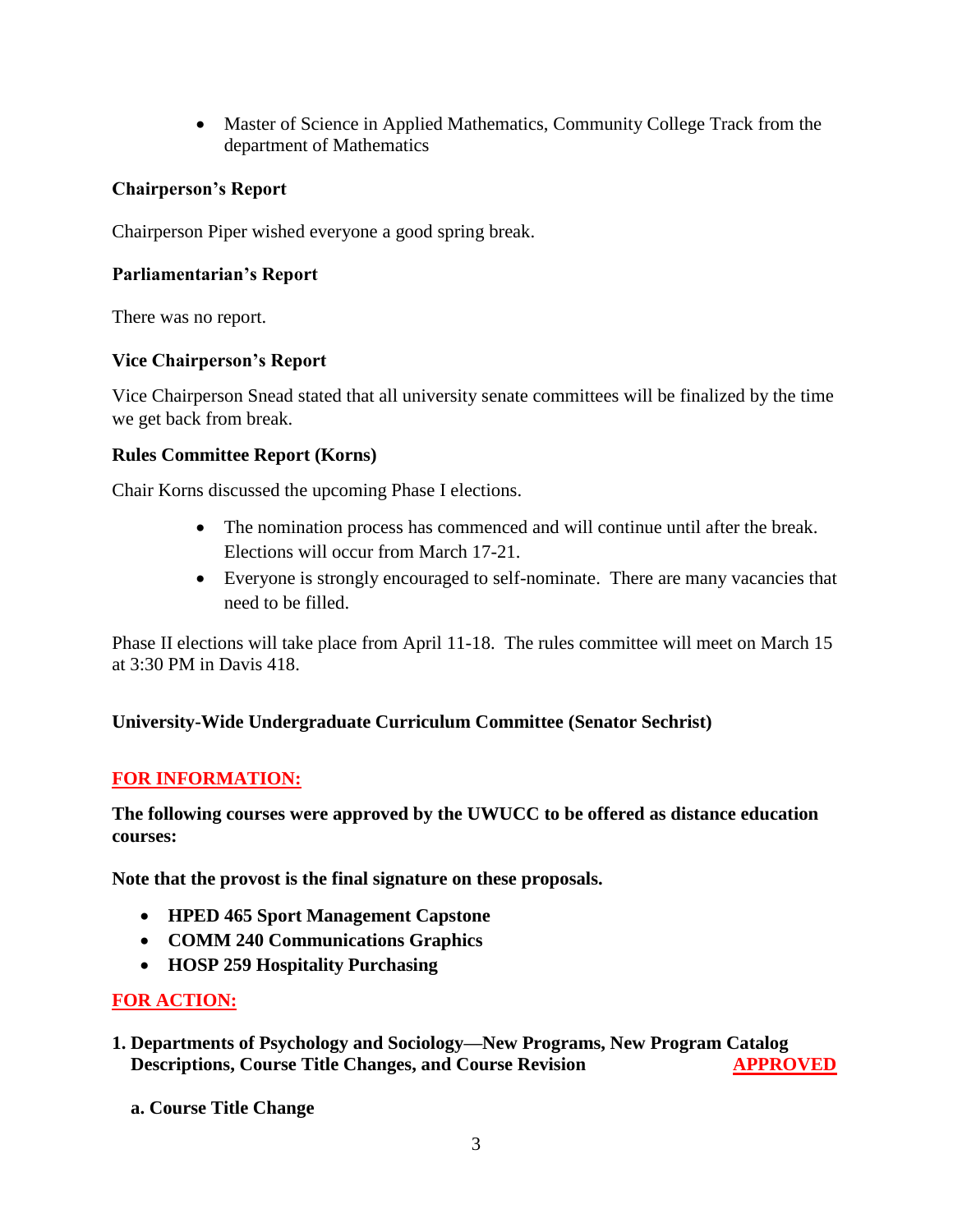| <b>Current Approved Course Title from November 2015 Senate Agenda:</b> |           |
|------------------------------------------------------------------------|-----------|
| <b>PSYC 380 Gender and Violence (CAAST)</b>                            | 3c-01-3cr |
| <b>Proposed Course Title:</b>                                          |           |
| <b>PSYC 380 Gender and Violence</b>                                    | 3c-01-3cr |
| b. Course Revision, Catalog Description Change, and Title Change       |           |
| <b>Current Catalog Description:</b>                                    |           |
| SOC 357 Sociology of Aging                                             | 3c-01-3cr |
| <b>Prerequisite: SOC 151</b>                                           |           |

 An introduction to various problems faced in the process of growing older. Attitudes of society toward elderly and social and cultural impact of an aging US population examined.

#### **Proposed Catalog Description:**

#### **SOC 357 Sociology of Aging and the Life-course 3c-0l-3cr Prerequisite:** SOC 151

An introduction to the various problems faced in the process of growing older including ageism, social support, elder abuse, financial exploitation, etc. Attitudes of society toward the elderly and the social and cultural impact of an aging U.S. population are examined.

 **Rationale:** Two new interdisciplinary Child and Adult Advocacy Studies (CAAST) programs are being developed within the Sociology and Psychology Departments: 1) a CAAST Minor for currently enrolled IUP students; and 2) a CAAST Certificate that is designed for college graduates seeking additional training. New material is being added to the Sociology of Aging course so that it meets the CAAST guidelines. The new material will cover elder abuse, neglect, and maltreatment by family members, economic abuse/ exploitation of the elderly, and elder abuse, neglect, and maltreatment by nurses and health care workers.

#### **c. New Program Catalog Description:**

## **Minor--Child and Adult Advocacy Studies (CAAST)**

 Child and Adult Advocacy Studies is an 18 credit interdisciplinary undergraduate minor. It is designed for current undergraduate students enrolled at IUP. It provides mandated reporters and first responders in criminology, education, family studies, medicine, nursing, psychology, public health, sociology, social work and other disciplines with evidence based, culturally relevant knowledge and skills to improve the outcomes for victims and perpetrators of interpersonal violence across the lifespan. A student's major determines which CAAST minor s/he pursues: one minor has been designed for Psychology majors, one minor has been designed for Sociology majors, and one minor has been designed for all other majors.

#### **d. New Programs:**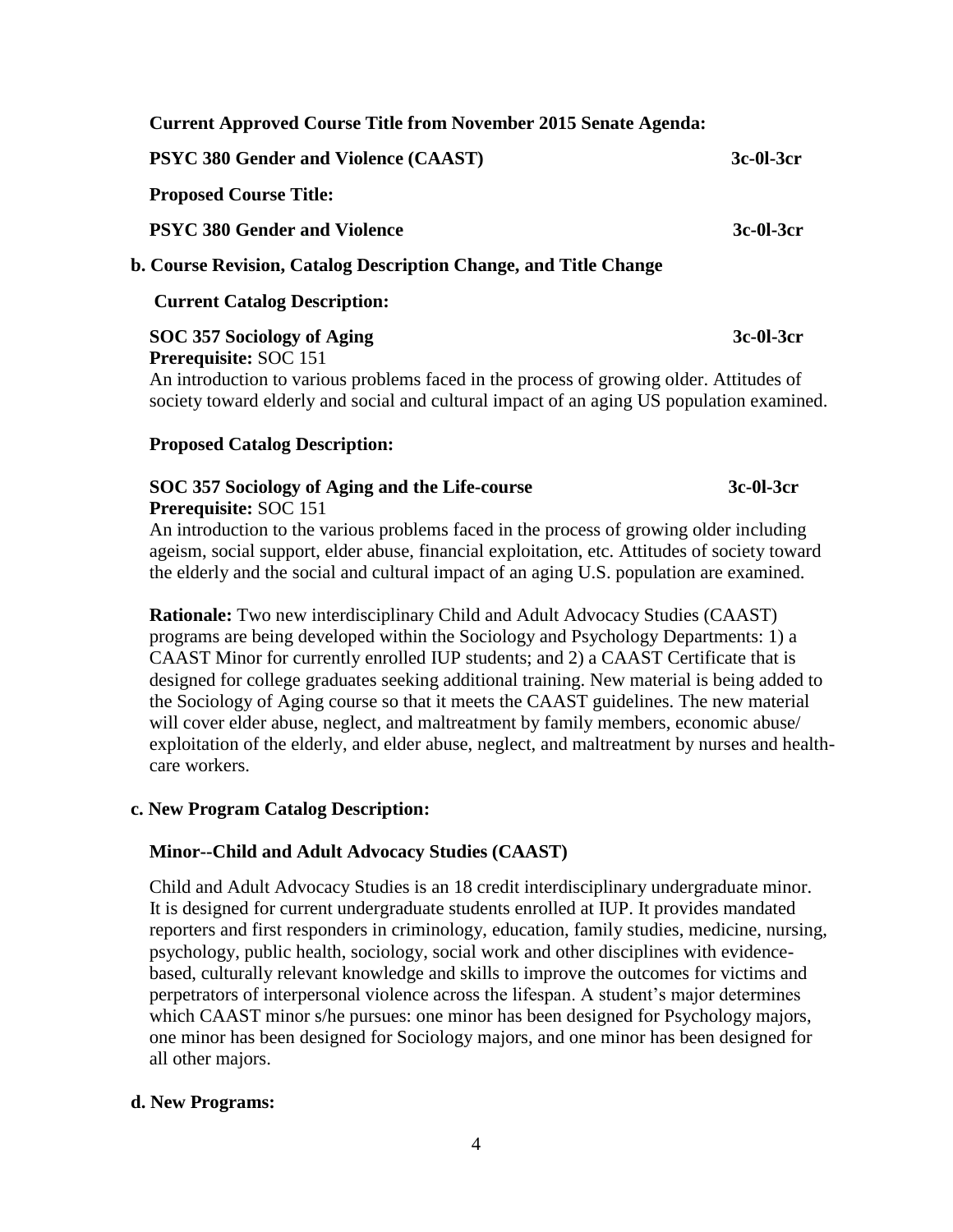#### **i. Minor – Child and Adult Advocacy Studies (CAAST) for Psychology majors** (1, 2) **18**

## **Required Courses:**  PSYC 101 General Psychology (3) \*cr PSYC 322 Violence Across the Life Span 3cr SOC 151 Principles of Sociology  $(3)$  \*cr SOC 391 Foundations of Sociological Practice 3cr SOC 392 Clinical Sociological Practice 3cr  **Controlled Electives:** *One* additional PSYC course from the following list: 3cr PSYC 313 Non-normative Development and Aging PSYC 314 Child and Adolescent Psychopathology PSYC 332 Community Psychology and Prevention Science PSYC 380 Gender and Violence PSYC 493 Psychological Practicum *Two* additional SOC courses from the following list: 6cr SOC 357 Sociology of Aging and the Life-course SOC 427 Social Perspectives on Intimate Partner Violence SOC 428 Child Abuse

- (1) Students majoring in Sociology/Human Services Track are not eligible to take this minor; instead, they must take the CAAST minor that has been designed for students pursuing a major in Sociology/Human Services Track.
- (2) Students who are Psychology majors can only have two PSYC courses that count for their major and the CAAST minor.
- (3) Credits counted in Liberal Studies, not in the minor.

#### **ii. Minor – Child and Adult Advocacy Studies (CAAST) for Sociology/Human Services Track majors** (1, 2, 3) **18**

| <b>Required Courses:</b>     |                                                  |          |
|------------------------------|--------------------------------------------------|----------|
|                              | PSYC 101 General Psychology (4)                  | $*_{cr}$ |
| <b>PSYC 313</b>              | Non-normative Development and Aging or           | 3cr      |
| or $314$                     | Child and Adolescent Psychopathology             |          |
|                              | PSYC 322 Violence Across the Life Span           | 3cr      |
| <b>PSYC 332</b>              | Community Psychology and Prevention Science      | 3cr      |
|                              | PSYC 380 Gender and Violence                     | 3cr      |
|                              | SOC 151 Principles of Sociology (4)              | $*_{cr}$ |
| <b>Controlled Electives:</b> |                                                  |          |
|                              | Two SOC courses from the following list:         | 6cr      |
| SOC 357                      | Sociology of Aging and the Life-course           |          |
| SOC 427                      | Social Perspectives on Intimate Partner Violence |          |
| <b>SOC 428</b>               | Child Abuse                                      |          |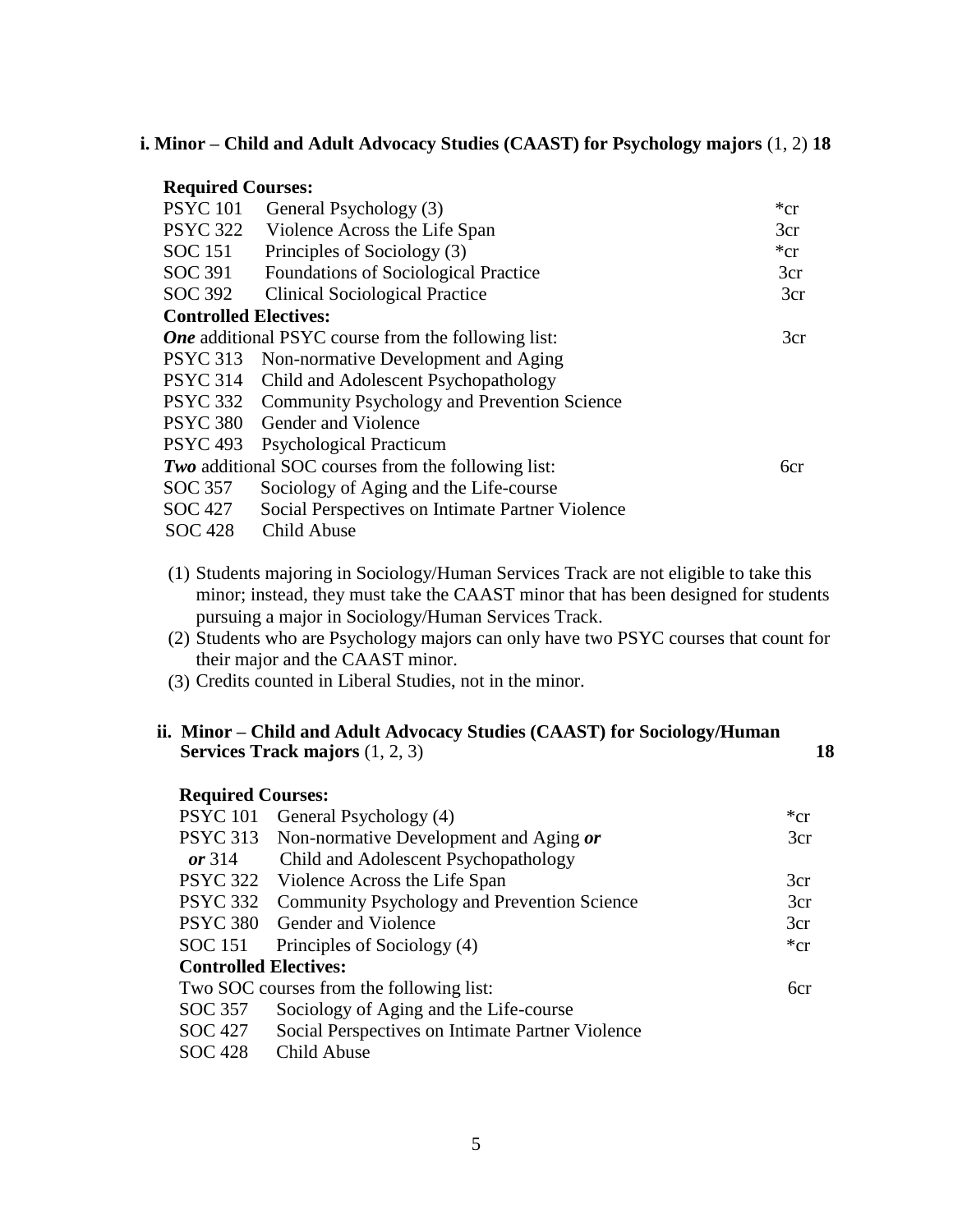- (1) Students majoring in Psychology are not eligible to take this minor; instead, they must take the CAAST minor that has been designed for students pursuing a major in Psychology.
- (2) Students who are Sociology/Human Services Track majors can only have two SOC courses that count for their major and the CAAST minor.
- (3) Sociology/General Track majors who wish to get a CAAST minor must take SOC 391 and SOC 392 as part of their free electives.
- (4) Credits counted in Liberal Studies, not in the minor.

#### **iii. Minor – Child and Adult Advocacy Studies (CAAST) for majors other than Psychology and Sociology 18**

#### **Required Courses:**

| <b>PSYC 101</b>              | General Psychology (1)                                   | ${}^*c$ r |
|------------------------------|----------------------------------------------------------|-----------|
| <b>PSYC 322</b>              | Violence Across the Life Span                            | 3cr       |
| SOC 151                      | Principles of Sociology (1)                              | $*_{cr}$  |
| SOC 391                      | <b>Foundations of Sociological Practice</b>              | 3cr       |
| SOC 392                      | <b>Clinical Sociological Practice</b>                    | 3cr       |
| <b>Elective Choices:</b> (2) |                                                          |           |
|                              | <b>Three</b> additional courses from the following list: | 9cr       |
|                              | PSYC 313 Non-normative Development and Aging or          |           |
| or $314$                     | Child and Adolescent Psychopathology                     |           |
|                              | PSYC 332 Community Psychology and Prevention Science     |           |
| <b>PSYC 380</b>              | Gender and Violence                                      |           |
| SOC 357                      | Sociology of Aging and the Life-course                   |           |
| SOC 427                      | Social Perspectives on Intimate Partner Violence         |           |
|                              |                                                          |           |

SOC 428 Child Abuse

(1) Credits counted in Liberal Studies, not in the minor.

(2) With the aid of a CAAST minor advisor, students will select classes a) from *both* PSYC and SOC; and b) that will cover the spectrum of violence across the lifespan.

**Rationale:** The World Health Organization declared interpersonal violence in the United States a public health crisis. Dramatic episodes of violence, such as the school shootings at Sandy Hook Elementary, and the shootings of 17 year-olds Trayvon Martin and Jordan Davis in 2012 instigate an immediate burst of community interest in violence prevention. While any particular incident of violence is hard to predict, research has identified what steps could be taken to drastically reduce acts of violence. Violence education is a critical component to ending interpersonal violence in the long run. This minor is being proposed so that students will be prepared to be effective mandated reporters who get vulnerable children and adults reported into the system. If students take a job as a first responder, they will know how to work together with other professionals to insure that victims of violence have their cases thoroughly investigated and prosecuted if need be. If students take on a job as a caseworkers, case managers, human service professionals, they will understand the most effective strategies for intervention to remediate trauma and work effectively with members of other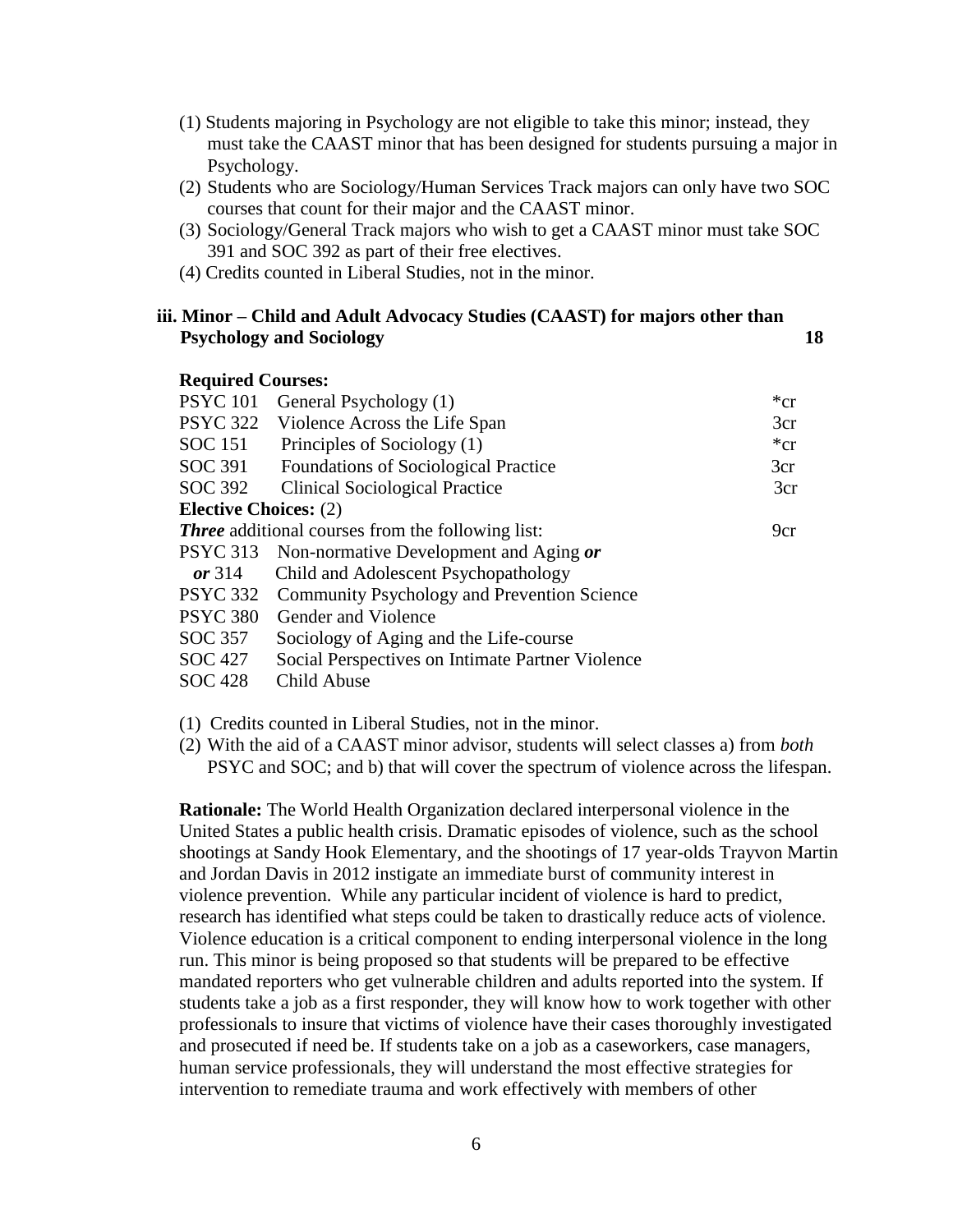disciplines involved with their clients. Thus, this minor will help train students to be ready to pursue a variety of professions that deal with cases of interpersonal violence. Each of the minors will not cover the exact same content; however, they all cover a comprehensive understanding of the role of many forms of violence in dysfunctional behavior, skill building of value to mandated reporters and first responders, skills in multidisciplinary collaboration, and how to be an advocate on the personal, social, and political level in support of violence prevention. Psychology majors pursuing the CAAST minor will have exposure to sociological perspectives on interpersonal violence, whereas Sociology majors pursuing the CAAST minor will have exposure to the psychological perspective on interpersonal violence. Students with majors outside of these two disciplines will have exposure to interdisciplinary perspectives on interpersonal violence.

#### **iv. New Certificate**

#### **Certificate--Child and Adult Advocacy Studies (CAAST)**

The Child and Adult Advocacy Studies Certificate is a 12 credit interdisciplinary program designed for individuals who are already working in professional environments and are seeking additional training/knowledge relevant to their work. It provides mandated reporters and first responders in child protection, child advocacy, criminal justice, domestic violence, education, medicine, nursing, older adult protective services, older adult advocacy, psychology, sociology, social work and other disciplines with evidence-based, culturally relevant knowledge and skills to improve the outcomes for victims and perpetrators of interpersonal violence across the lifespan.

 $\_$  , and the set of the set of the set of the set of the set of the set of the set of the set of the set of the set of the set of the set of the set of the set of the set of the set of the set of the set of the set of th

|                              | <b>Certificate--Child and Adult Advocacy Studies (CAAST)</b> | 12  |
|------------------------------|--------------------------------------------------------------|-----|
|                              | <b>Prerequisites:</b> Program Coordinator(s) approval        |     |
| <b>Required Courses:</b>     |                                                              |     |
|                              | PSYC 322 Violence Across the Lifespan                        | 3cr |
| <b>Controlled Electives:</b> |                                                              |     |
|                              | <b>One</b> additional PSYC course from the following list:   | 3cr |
|                              | PSYC 313 Non-normative Development and Aging                 |     |
|                              | PSYC 314 Child and Adolescent Psychopathology                |     |
|                              | PSYC 332 Community Psychology and Prevention Science         |     |
|                              | PSYC 380 Gender and Violence                                 |     |
|                              | <b>Two SOC</b> courses from the following list:              | 6cr |
| SOC 357                      | Sociology of Aging and the Life-course                       |     |
| SOC 427                      | Social Perspectives on Intimate Partner Violence             |     |
| SOC 428                      | Child Abuse                                                  |     |

**Rationale:** Violence education is a critical component to ending interpersonal violence in the long run. This certificate program is being proposed so that individuals working with cases of interpersonal violence within the community will be prepared to be effective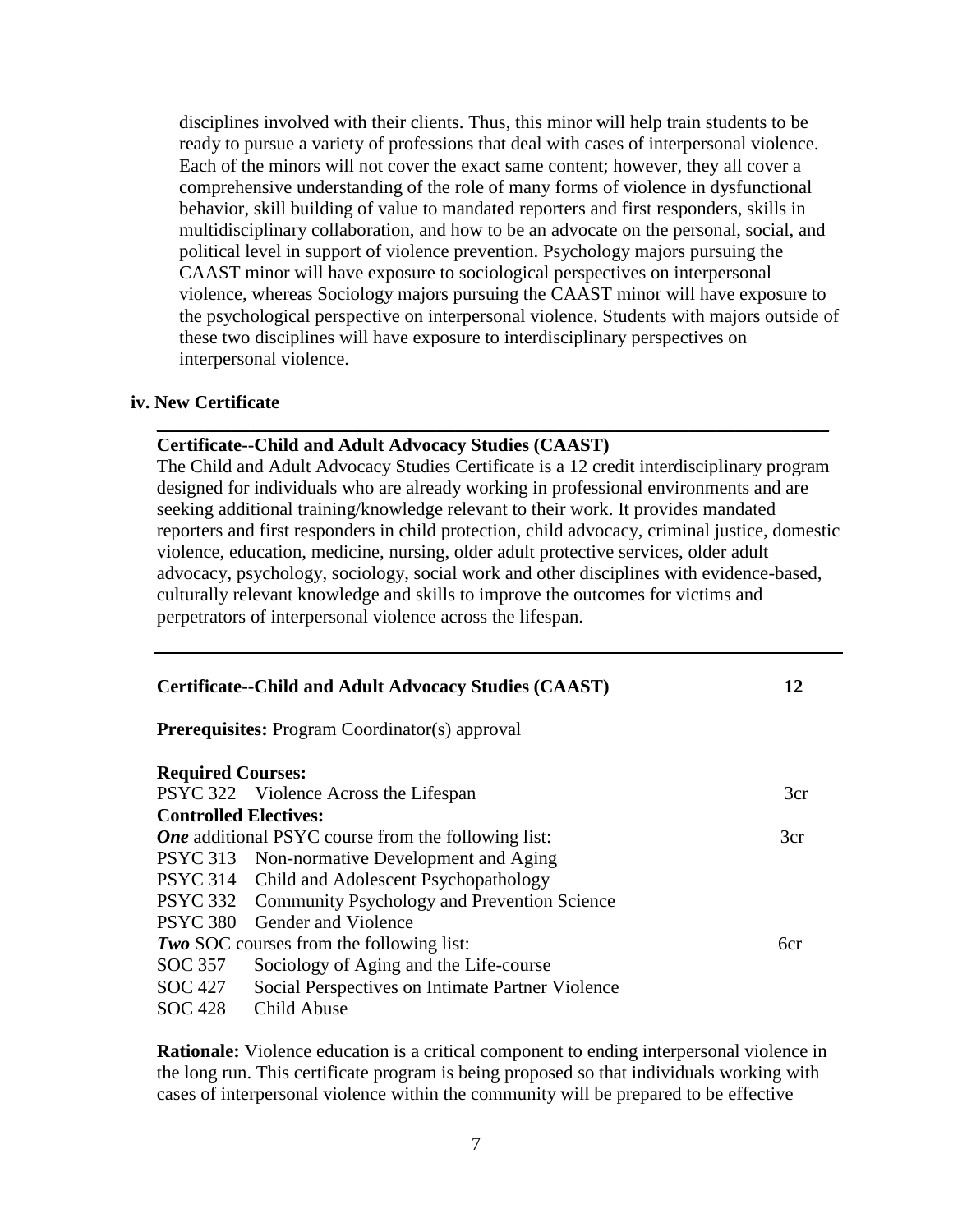mandated reporters who get vulnerable children and adults reported into the system. If they already have a position as a first responder, they will know how to work more effectively with other professionals to insure that victims of violence have their cases thoroughly investigated and prosecuted if need be. If they are seeking new employment as a caseworker, case manager, human service professionals, they will understand the most effective strategies for intervention to remediate trauma and work effectively with members of other disciplines involved with their clients. This certificate program will train community members in skills relevant to work with both perpetrators and victims of interpersonal violence.

The three minors and certificate are to be listed under each department and additionally under the College of Natural Sciences and Mathematics and the College of Humanities and Social Sciences.

## 2. Department of Anthropology—New Courses **APPROVED**

## **a. ANTH 487 Geoarchaeology** 3c-0l-3cr

**Prerequisite:** ANTH 244 or GEOS 201, or instructor permission Surveys geological methods and techniques used to investigate archaeological research questions. Includes sedimentary and geomorphic processes affecting the formation and preservation of archaeological sites; methods of paleoenvironment and paleoclimate reconstruction, and radiometric dating techniques. Illustrates the importance for archaeologists to understand the geological processes that affect archaeological sites before, during, and after people have been there. Understanding these processes is crucial to accurately reconstructing the dynamics of human behavior.

**Rationale:** Geoarchaeology has previously been taught as one of our many ANTH 484/584 Specialized Methods topics. Because these are taught regularly and because it would benefit students to know which specialized methods are offered, we plan to make each course that is taught regularly a separate course.

#### **b. ANTH 488 Geophysical Applications in Archaeology 3c-0l-3cr**

Provides the methodological and technological knowledge to apply various geophysical systems used in archaeological investigations. These systems may include, but are not limited to, Ground-Penetrating Radar, Magnetometry, Electrical Resistivity, Conductivity, and Susceptibility.

**Rationale:** This course has been offered regularly as an option under ANTH 484/584 Specialized Methods in Archaeology for many years to both undergraduate and graduate students. The new course number codifies past practice of offering this course as part of the regular Anthropology curriculum.

## **3. Department of Foreign Languages—New Course APPROVED**

## **KORE 101 Elementary Korean I**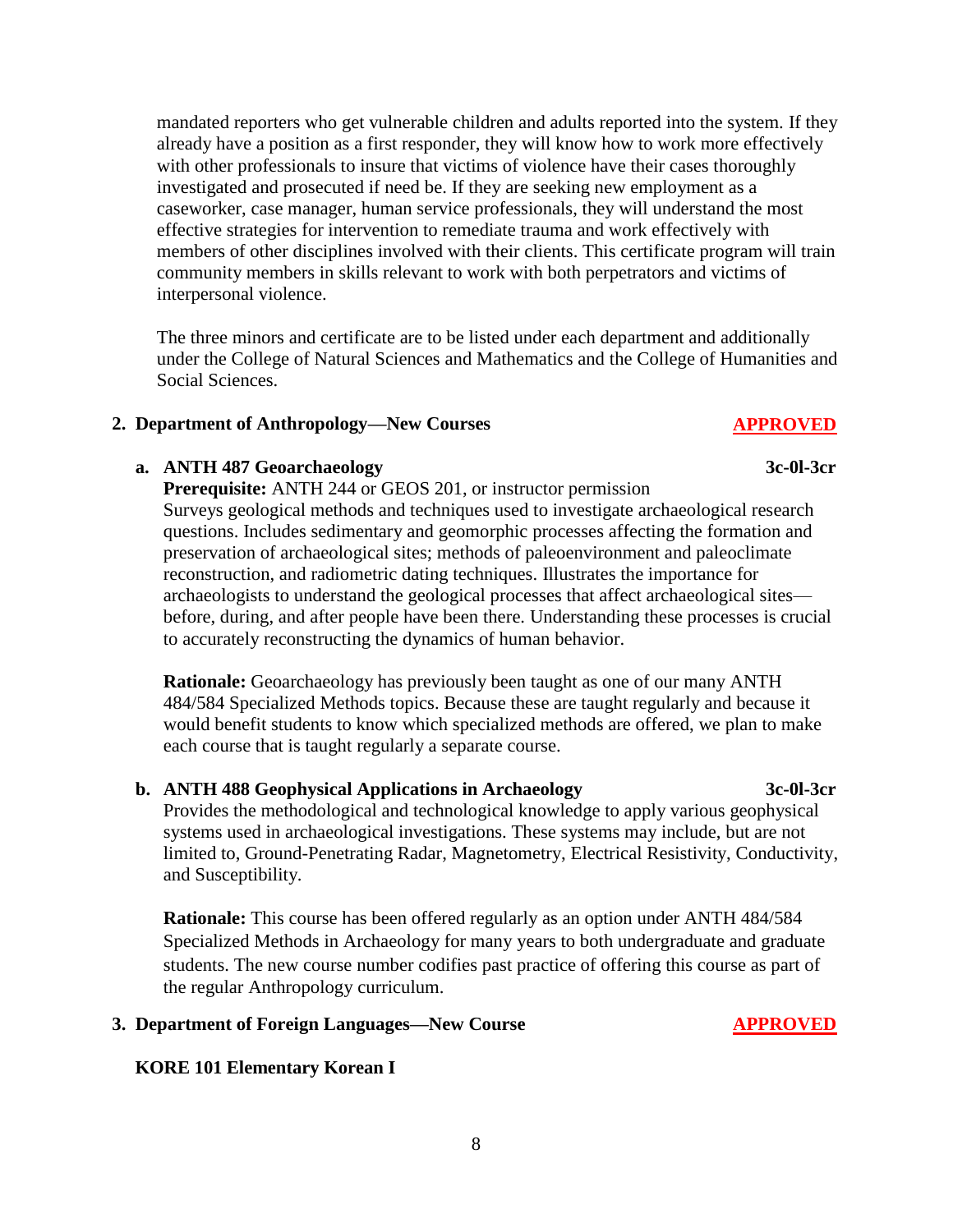For beginning students. Introduces the Korean language, with attention focused on three modes of communication in present and past time frames: interpretive listening and reading, interpersonal speaking and writing, and presentational speaking and writing. Also imparts knowledge of Korean culture and society. Attendance is required. Students may not register for or take a D/F repeat in KORE 101 when credit has already been received for a higher numbered KORE course.

 **Rationale:** Beginning Korean is currently being offered as CRLG 109 Korean I, one of four 3-credit courses in a sequence. Now with KORE 101, there will be a shift from Korean being offered as a three-credit course to a four-credit course so that it will follow the same structure as for the instruction of all languages taught in the department. In the strongest Korean language programs in the United States, classes meet either four or five times per week. Changing to a four-credit class will allow us to conform to such a model, enabling students to progress that much faster in their Korean. It will also make it possible for those students taking the language to fulfill a language requirement to do so in three semesters instead of four, a schedule preferred by students.

## **4. Department of Computer Science—Course Revision and Catalog Description Change, Program Title Change APPROVED**

#### **a. Current Catalog Description:**

## **COSC 405 Artificial Intelligence 3c-0l-3cr Prerequisite:** COSC 310

 An introduction to the field of artificial intelligence, i.e., the study of ideas that enable computers to process data in a more intelligent way than conventional practice allows. Covers many information representation and information processing techniques. Explores the underlying theory including matching, goal reduction, constraint exploration, search, control, problem solving, and logic.

#### **Proposed Catalog Description:**

## **COSC 405 Artificial Intelligence 3c-0l-3cr**

**Prerequisite:** Grade of C or better in COSC 310

 Introduces the field of artificial intelligence. Explores and implements solutions using classical and modern artificial intelligence techniques. Includes state space search, logical inference, expert systems, optimization, knowledge representation, machine learning, handling uncertainty, and soft computing.

 **Rationale:** Modifications are being made to the catalog description and student learning outcomes to reflect more up-to-date topics and techniques in artificial intelligence. The modifications also address requirements of the ABET accreditation agency. Additionally, a grade of C or better will be required for the prerequisite COSC 310 to ensure that students are prepared for the rigorous programming tasks required.

## **b. Program Title Change**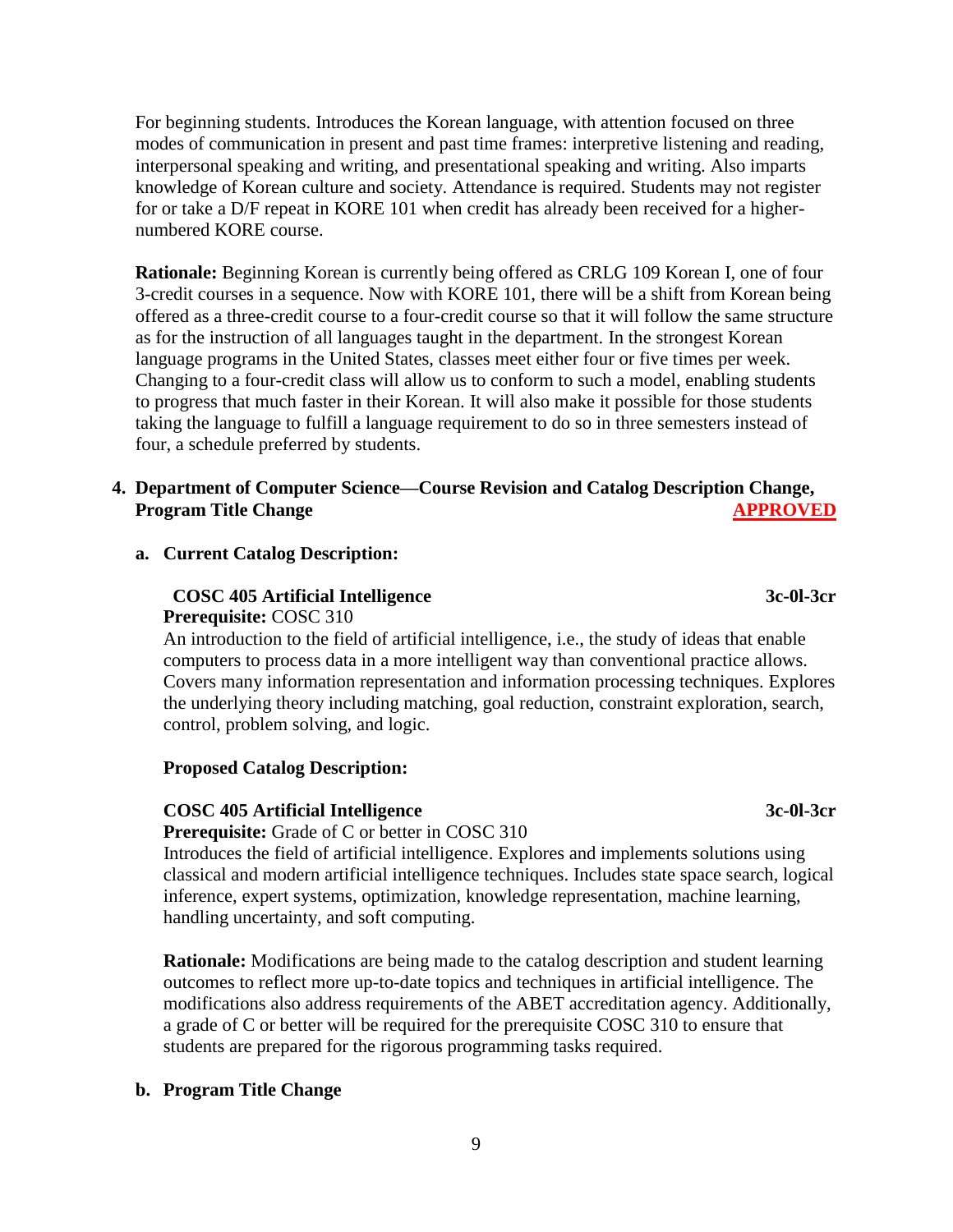#### **Current Program Name:**

 **Bachelor of Science—Computer Science/Information Assurance Track**

#### **Proposed Program Name:**

### **Bachelor of Science—Computer Science/Cyber Security Track**

 **Rationale:** The track name is being changed to correspond with current degrees in the field.

#### **5. Department of Human Development and Environmental Studies—Course Number Change, Catalog Description Changes, Course Revision, and Prefix Change APPROVED**

#### **a. Course Number Change**

| <b>Current Course Number:</b>  | <b>FSMR 358 Fashion Show Production</b> | 3c-01-3cr |
|--------------------------------|-----------------------------------------|-----------|
| <b>Proposed Course Number:</b> | <b>FSMR 158 Fashion Show Production</b> | 3c-01-3cr |

 **Rationale:** The FSMR faculty feel that the 300-level designation is too high given the course content. We believe lowering it to 100-level will allow all our students to benefit from this course earlier in their program of study.

#### **b. Catalog Description Changes**

#### **i. Current Catalog Description:**

#### **FSMR 252 Aesthetics of Fashion 1c-0l-3cr**

 **Prerequisite:** Sophomore standing

 The study of contemporary apparel design and the relationship of design elements and principles to personal characteristics and social/professional orientation.

#### **Proposed Catalog Description:**

#### **FSMR 252 Aesthetics of Fashion 3c-0l-3cr**

The study of contemporary apparel design and the relationship of design elements and principles to personal characteristics and social/professional orientation.

**Rationale:** We simply want to remove the Sophomore standing prerequisite from this course to enable freshmen to freely enroll in FSMR 252. Additionally the class hours were listed incorrectly in the catalog so that is being corrected.

#### **ii. Current Catalog Description:**

## **FSMR 280 Introduction to Apparel Buying 3c-0l-3cr**

**Prerequisites:** FSMR 180 with a grade of C or better, and Liberal Studies MATH 101 or higher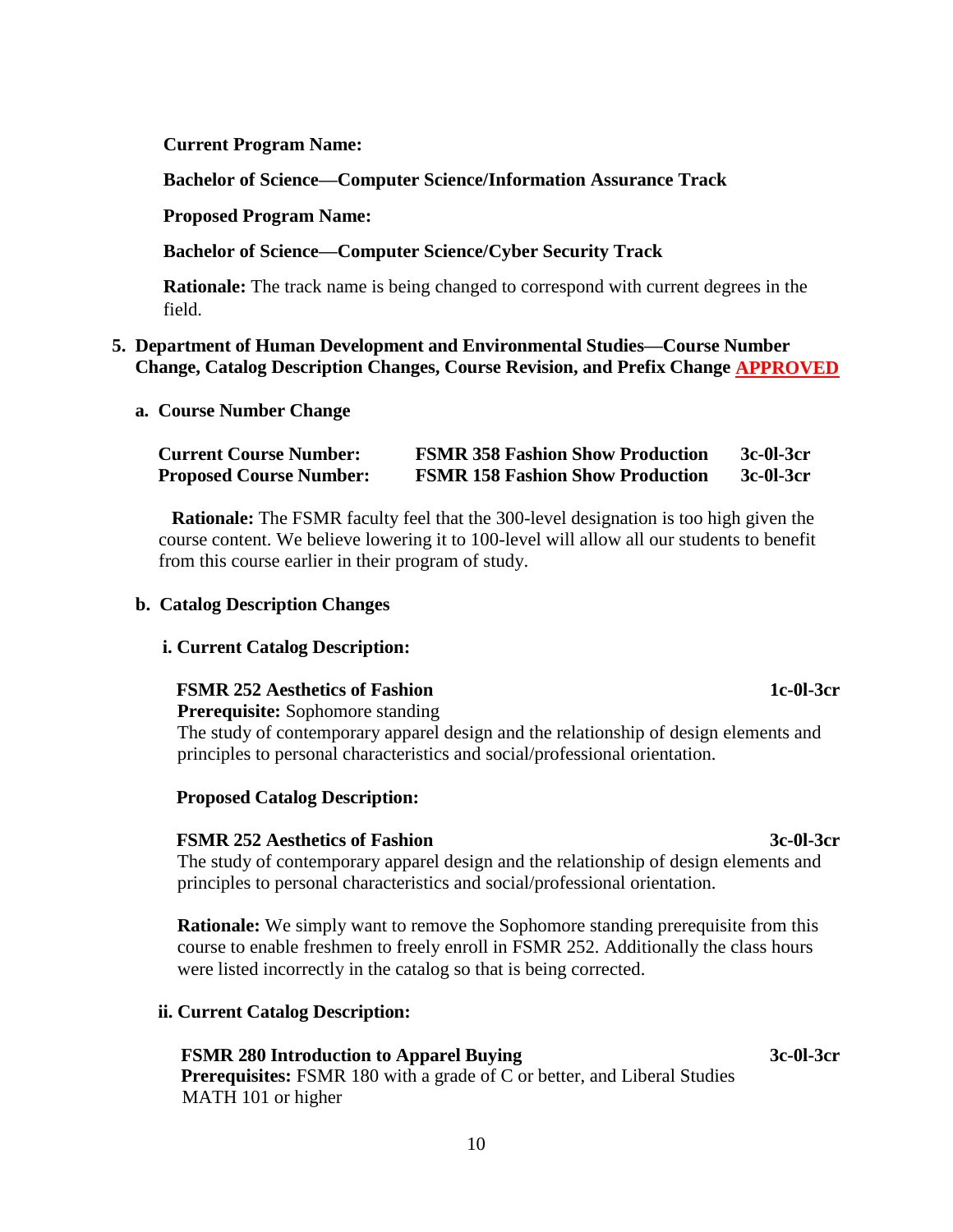Focuses on using mathematical concepts in merchandising applications used for apparel buying. Students develop and determine assortment plans, cost of merchandise, profitability, and retail sale prices.

#### **Proposed Catalog Description:**

#### **FSMR 280 Introduction to Apparel Buying 3c-0l-3cr**

**Prerequisites:** FSMR 180 with a grade of C or better and ACCT 201 Focuses on using mathematical concepts in merchandising applications used for apparel buying. Students develop and determine assortment plans, cost of merchandise, profitability, and retail sale prices.

 **Rationale:** Our students currently take ACCT 201 as an outside requirement for our Fashion Merchandising program. We believe that this type of math would better prepare our students for the content of FSMR 280 rather than the currently required MATH 101 or higher requirement in which variable math topics are taught.

#### **iii. Current Catalog Description:**

#### **FSMR 303 Visual Merchandising 3c-0l-3cr**

 Students design and arrange display and selling areas in relationship to merchandising trends and consumer demands. Emphasizes promotion techniques and merchandise sales through effective use of space, design, and color.

#### **Proposed Catalog Description:**

#### **FSMR 303 Visual Merchandising 3c-0l-3cr**

#### **Prerequisite:** Junior standing

 Students design and arrange display and selling areas in relationship to merchandising trends and consumer demands. Emphasizes promotion techniques and merchandise sales through effective use of space, design, and color.

 **Rationale:** Our rationale for adding a pre-requisite of "junior standing" is to allow those students finishing their degree program to have the opportunity to enroll in the course before graduation.

#### **iv. Current Catalog Description:**

# **FSMR 357 Global Issues in Textiles and Apparel 3c-0l-3cr Prerequisite:** ECON 121

The study of the global textiles and apparel industry with emphasis on the US textile complex and the US market with an international context.

#### **Proposed Catalog Description:**

## **FSMR 357 Global Issues in Textiles and Apparel 3c-0l-3cr**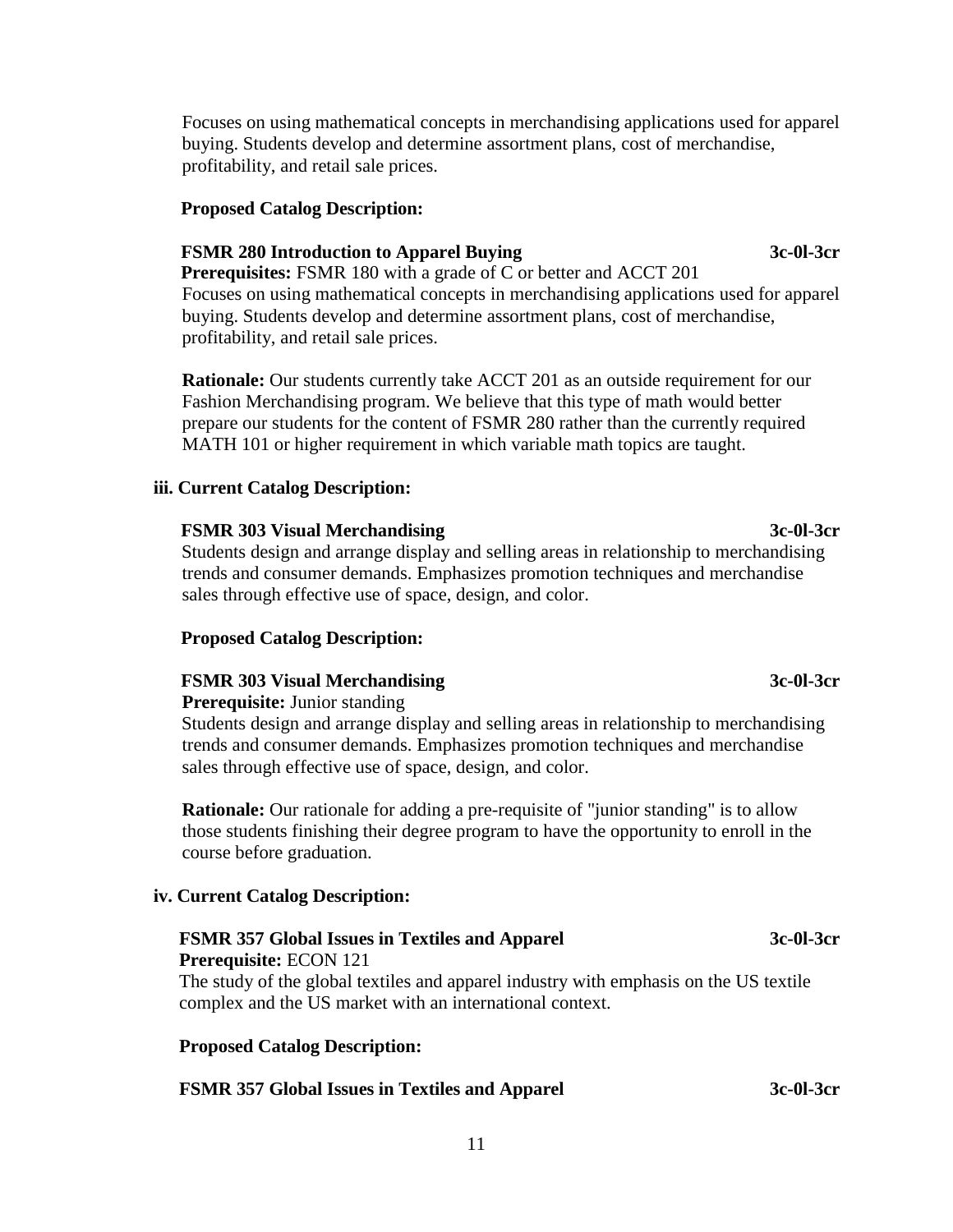#### **Prerequisite:** Junior standing

The study of the global textiles and apparel industry with emphasis on the US textile complex and the US market with an international context.

**Rationale:** ECON 121 has been deemed by faculty as being inconsequential to student success in this course. It is felt that a more appropriate prerequisite would be Junior standing because of the 300-level designation.

#### **v. Current Catalog Description:**

#### **FMSR 385 Ready to Wear Analysis 1c-3l-3cr**

**Prerequisites:** FSMR 112, 350

An examination and evaluation of the quality of ready-to-wear apparel through construction, style, fit, marketability, and price.

#### **Proposed Catalog Description:**

## **FMSR 385 Ready to Wear Analysis 1c-3l-3cr**

**Prerequisites:** FSMR 112

An examination and evaluation of the quality of ready-to-wear apparel through construction, style, fit, marketability, and price.

**Rationale:** As stated above, one prior prerequisite no longer exists as part of the FSMR program. Students are unable to enroll in FSMR 385 currently without receiving an override from the HDES departmental office. This course is offered both Fall and Spring semesters with an average enrollment of 25 students.

#### **c. Course Revision and Course Prefix Change**

#### **Current Catalog Description:**

#### **CNSV 493 Internship var-1-12cr**

**Prerequisites:** Approval of instructor and department chairperson; upper level standing. A practical experience related to the student's major area of study with objectives, supervised experience, and evaluation. May be repeated for a total of 12cr.

#### **Proposed Catalog Description:**

#### **FSMR 493 Internship var-1-12cr**

**Prerequisites:** Approval of instructor and department chairperson; upper level standing A practical experience related to the student's major area of study with objectives, supervised experience, and evaluation. May be repeated for a total of 12cr.

**Rationale:** FSMR students still use CNSV 493 to earn credits for professional internship experiences as part of their Free Elective options. We believe it is time to update, and

#### 12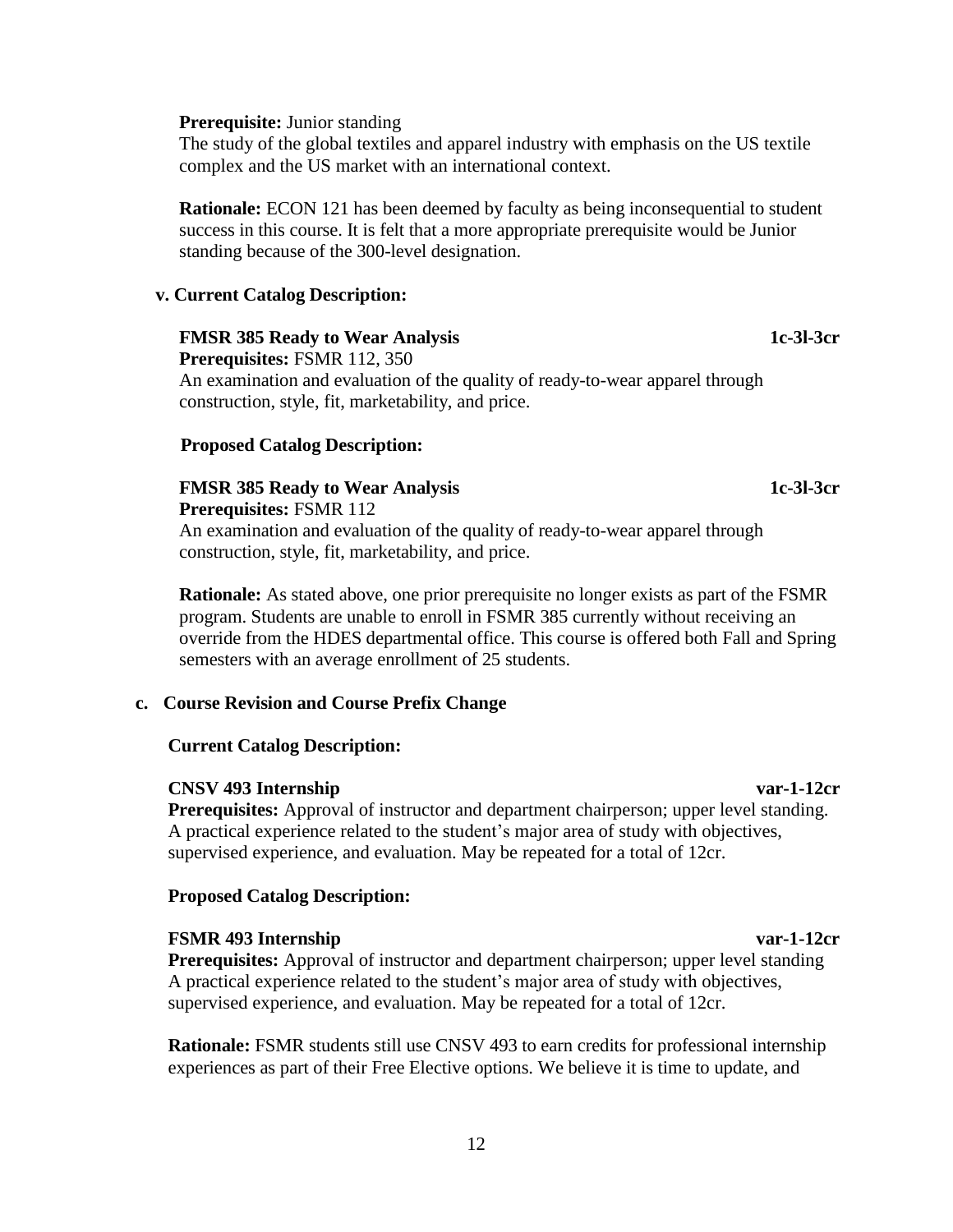instead of using a generalized internship course, the Fashion Merchandising faculty has chosen to modify the course to reflect the current professional needs of our students.

#### **6. Department of Biology—New Courses and New Minor APPROVED**

#### **a. New Courses**

#### **i. BIOL 211 Investigative Biological Forensics 3c-0l-3cr**

**Prerequisite:** BIOL 107 or equivalent or instructor permission The lecture-only course examines how to collect and analyze biological evidences found on clothing, bones, insects, plants, weapons, and other surfaces to help identify victims and support criminal investigations. Covers a variety of subjects intimately linked including forensic anatomy, odontology, anthropology, pathology, entomology, botany, and environmental contamination. Presents case studies for each set of biological materials like insects, plants, bones, and fluids. Features in-depth discussion and writing.

**Rationale:** This is one of three courses being developed for a Biology minor in Forensic Biosciences. BIOL 211 will introduce students to the biological evidence collected at crime scenes through a variety of lecture topics. Students will learn how to identify and analyze key elements of the environment as they relate to a criminal investigation. This minor is intended to increase students understanding of biological evidence and how best to describe such evidence in the court systems.

#### ii. BIOL 313 Forensic Analysis of DNA 3c-0l-3cr

**Prerequisite:** BIOL 211 or equivalent or permission of instructor The lecture-only course introduces the identification and assessment of biological evidence in criminal matters using DNA. Presents routinely used broad based protocols for DNA typing, sample collection, and techniques applied in quality assurance during DNA profiling. Covers important questions about the use of DNA by criminal justice system.

**Rationale:** This is one of three courses being developed for a Biology minor in Forensic Biosciences. BIOL 313 will introduce students to the DNA evidence collected at crime scenes. Lecture topics will highlight how DNA analysis and quantification are performed while avoiding common procedural mistakes that might contaminate DNA samples. This minor is intended to increase students understanding of biological evidence and how best to describe such evidence in the court systems.

#### **iii. BIOL 411 Forensic Biology laboratory Operations 2c-2l-4cr**

**Prerequisite:** BIOL 313 or equivalent or permission of instructor

Provides a broad-based learning experience in multiple areas of Biological Forensics with special emphasis in unique nucleic acid and protein signature(s) patterns associated with the forensic biological evidence. Applies the theory and practice of presumptive and confirmatory testing methods on materials of forensic interest. Features in-depth discussion that integrates advanced characterization of biological evidences as it relates to criminal investigation and interpretation of the criminal justice system.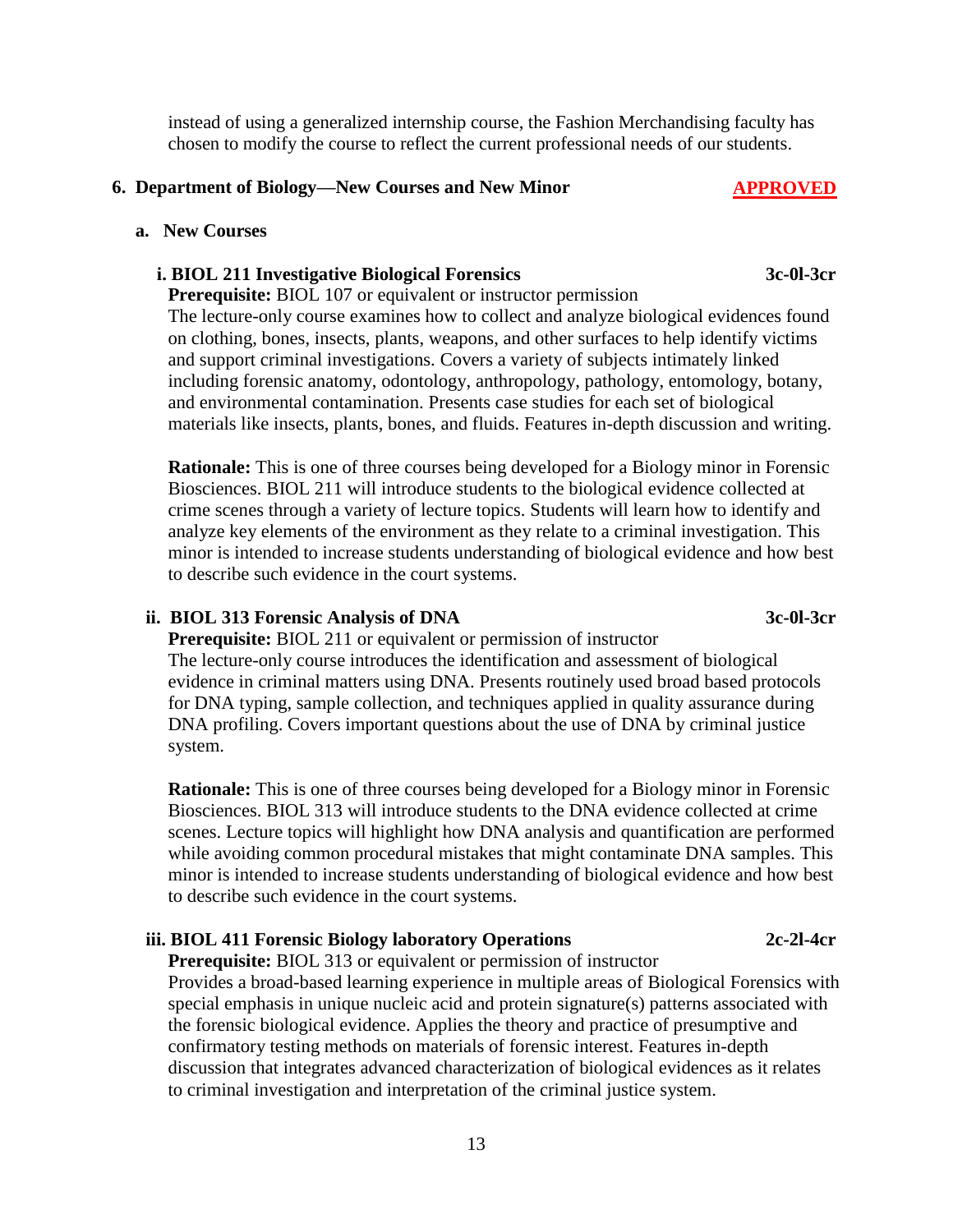**Rationale:** This is one of three courses being developed for a Biology minor in Forensic Biosciences. BIOL 411 is a capstone course that will require students analyze the biological evidence collected at crime scenes. Students will use lecture concepts from BIOL 211 and BIOL 313 to determine the perpetrator(s) of a crime. This minor is intended to increase students understanding of biological evidence and how best to describe such evidence in the court systems

#### **b. New Minor**

#### **Minor—Forensic Biosciences**

The goal of the interdisciplinary minor is to provide students with a broad-based understanding of the field of forensic biosciences. The minor allows students to gain both a deep understanding of a traditional discipline through their major field of study while gaining experience with various aspects of forensic biology and criminal investigations. It is not designed to provide students necessarily with the methods and measures of forensics, which will come from student's undergraduate fields of study and/or future graduate study. The purpose is to give students an understanding of the basic issues and the applications of those methods within the context of forensic biology.

#### **Minor—Forensic Biosciences (1) 19-20**

|                          | <b>Foundation Courses: (All Majors)</b>       |     | 12    |
|--------------------------|-----------------------------------------------|-----|-------|
| <b>BIOL</b> 107          | Introduction to Forensic Biology              | 3cr |       |
| <b>BIOL 211</b>          | <b>Investigative Biological Forensics</b>     | 3cr |       |
| <b>BIOL 313</b>          | Forensic Analysis of DNA                      | 3cr |       |
| <b>CHEM 105</b>          | The Forensic Chemistry of CSI                 | 3cr |       |
| <b>Required Course:</b>  |                                               |     | 4     |
| <b>BIOL</b> 411          | <b>Forensic Biology Laboratory Operations</b> | 4cr |       |
| Electives: (*Choose one) |                                               |     | $3-4$ |
| <b>ANTH 488</b>          | Geophysical Application in Archaeology        | 3cr |       |
| <b>ANTH 491</b>          | Zooarchaeology                                | 3cr |       |
| <b>BIOL 103</b>          | Life on Earth                                 | 4cr |       |
| <b>BIOL 104</b>          | Human Biology: How the Human Body Works       | 4cr |       |
| <b>BIOL</b> 105          | Cell Biology                                  | 3cr |       |
| <b>BIOL</b> 106          | Human Genetics and Health                     | 4cr |       |
| <b>BIOL</b> 115          | <b>Biotic Diversity of North America</b>      | 3cr |       |
| <b>BIOL 323</b>          | Introduction to Toxicology & Risk Assessment  | 3cr |       |
| <b>BIOL 364</b>          | Immunology                                    | 3cr |       |
| <b>BIOL 493</b>          | <b>Biology Internship</b>                     | 3cr |       |
| <b>PSYC 388</b>          | Forensic Psychology                           | 3cr |       |

(1) Must have formal Biology Department approval to be admitted to minor in Forensic Biosciences.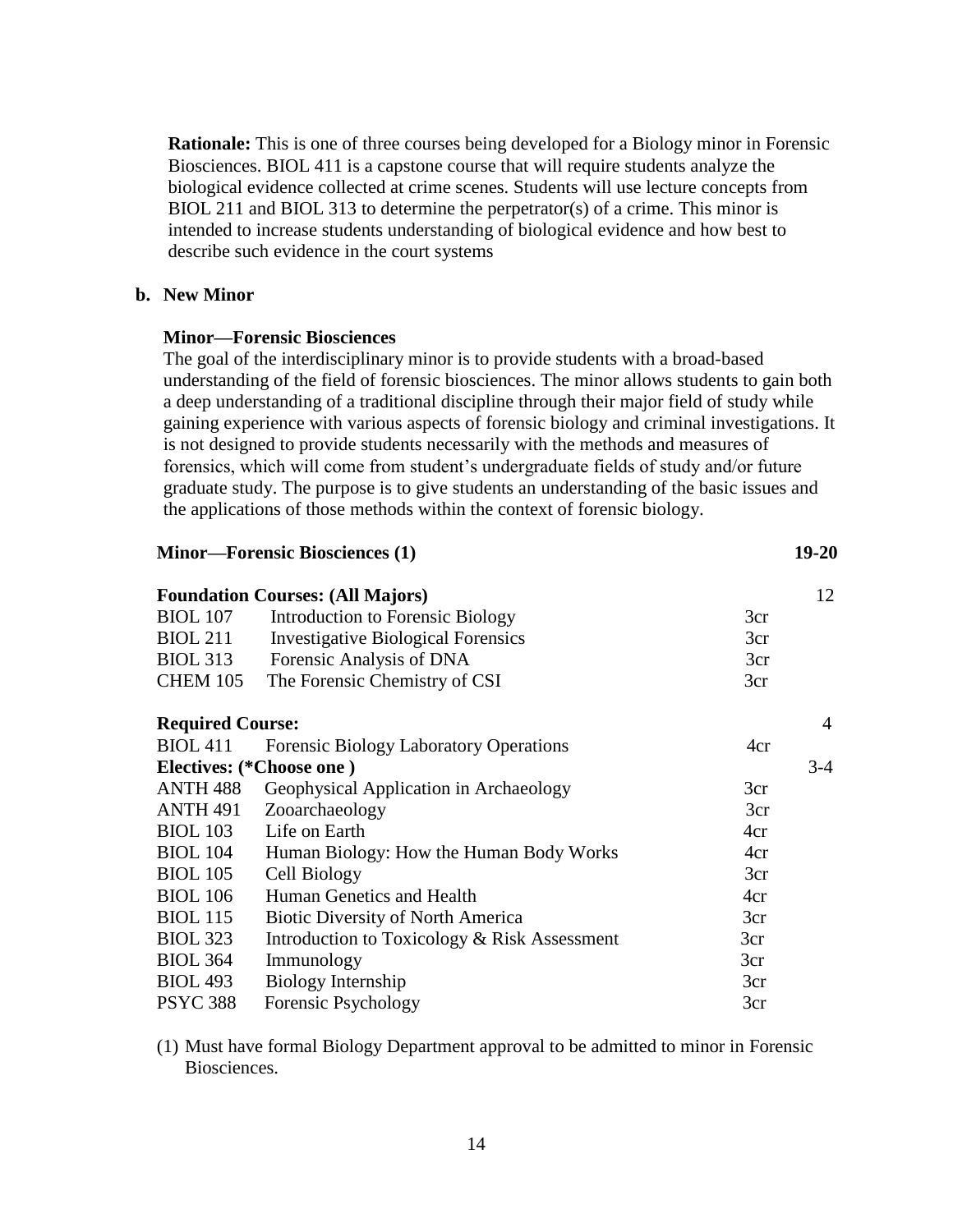**Rationale:** This minor is being proposed to provide students intending to work in the criminal justice system with the ability to correctly collect and describe the role of forensic biological evidence. Many criminal investigations are lost in the court room when forensic evidence is incorrectly described by key witnesses. As such, this minor will provide students with a better understanding of the physical evidence collected from crime scenes.

## **7. Department of Economics—Course Revision, Course Title Change, and Catalog Description Change APPROVED**

#### **Current Catalog Description:**

#### **ECON 360 Economics of Health Services** 3c-0l-3cr

 **Prerequisite:** ECON 101 or 122 or instructor permission An analysis of the allocation of resources in the health sector using demand and supply techniques. Pricing and output decisions by physicians, hospitals, and other health agencies are considered along with other current policy issues.

#### **Proposed Catalog Description:**

#### **ECON 360 Health Economics** 3c-0l-3cr

 **Prerequisite:** ECON 122

 Analyzes the market for healthcare: demand by individual consumers and supply by health workers and hospitals. Considers the problems of information, risk, and externalities in making health decisions and the role of insurance. Explores public health policies, both in a world and domestic context. Introduces economic methods for program/policy research: elasticity estimation, cost-benefit analysis, and supply-demand modeling.

 **Rationale:** A revision of ECON 360 is necessary for two reasons. First, as the course has not be taught in some time, there is no syllabus of record for the course and the course is not currently listed in the catalog. Second, revisions to the name, description, and learning objectives will help bring this course in line with current issues, texts, methods, and best practices for teaching the course. Additionally, revision of ECON 360 allows for the course to be offered in Fall 2016 to meet a large student demand to study issues related to health economic and policy. Such demand may increase due to the proposed Undergraduate Public Health major, of which ECON 360 would be a core course requirement.

## **8. College of Humanities and Social Sciences—Women's and Gender Studies Program— Prefix Changes** APPROVED

#### **Current Prefixes and Titles:**

|  | <b>WMST 200</b> Introduction to Women's and Gender Studies            |
|--|-----------------------------------------------------------------------|
|  | <b>WMST 301 Asian American and Asian Diasporic Women's Literature</b> |
|  | <b>WMST 400 Feminist Theories</b>                                     |
|  | WMST 482 Independent Study                                            |
|  |                                                                       |

 **Proposed Prefixes and Titles:**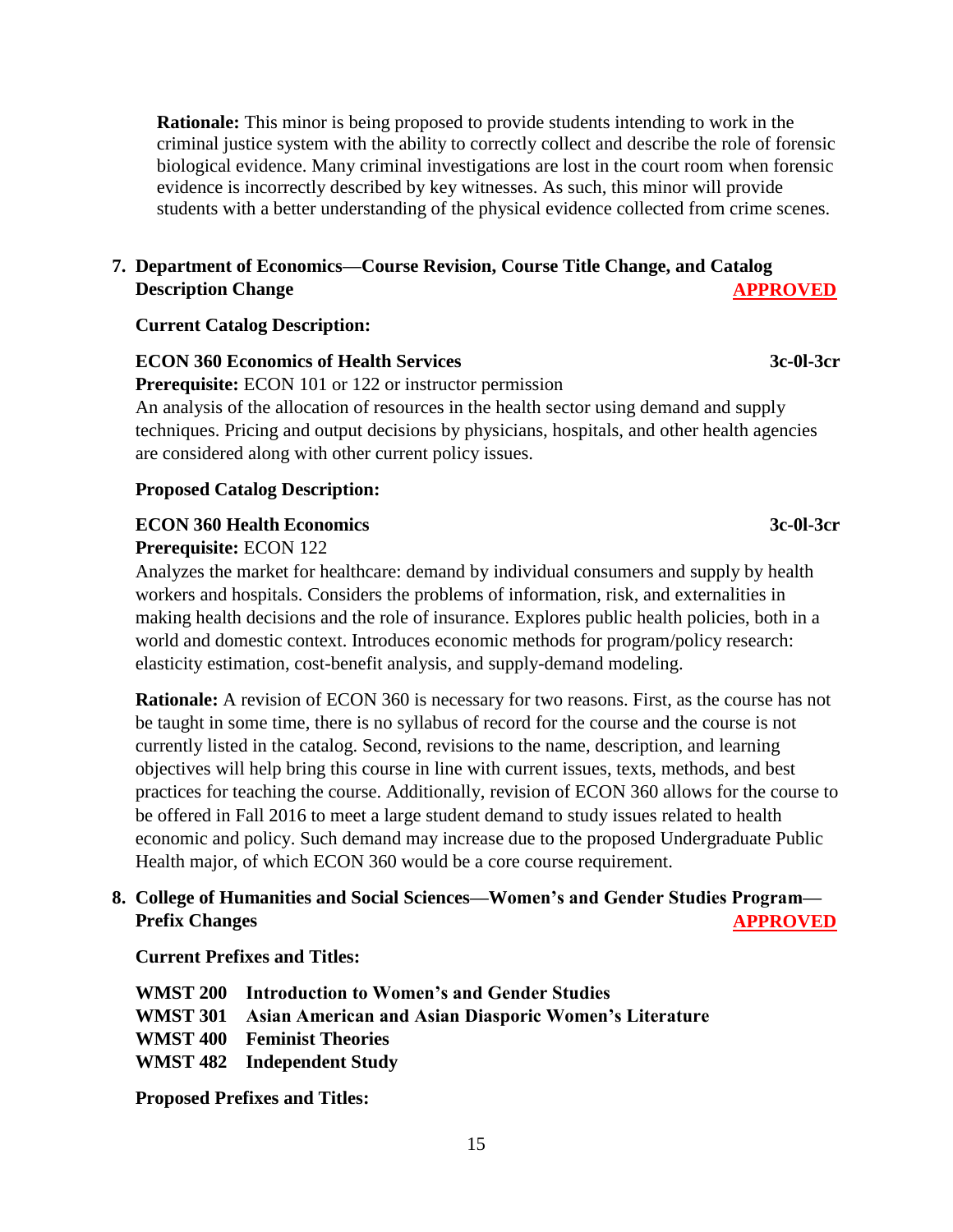## **WGS 200 Introduction to Women's and Gender Studies**

 **WGS 301 Asian American and Asian Diasporic Women's Literature**

## **WGS 400 Feminist Theories**

## **WGS 482 Independent Study**

 **Rationale:** Last spring when the program name change was approved UWUCC delayed the approval of the prefix change until the new Program Director had a chance to assume her role. Last fall the Women's and Gender Studies Committee voted to change WMST to WGS.

#### **9. Department of English—Program Deletion APPROVED**

## **Program to be deleted: Bachelor of Arts—English/Language Studies Track**

 **Rationale:** The BA—English/Language Studies Track program listing and narrative description is to be removed from the next catalog. The track is being removed because it had very low enrollment. Students will no longer be able to select the Language Studies Track. Students who are currently enrolled in the track will be able to finish their degrees by completing the track requirements.

## **10. Department of Communications Media—Catalog Description Changes APPROVED**

## **a. Current Catalog Description**

## **COMM 150 Aesthetics and Theory of Communications Media 3c-0l-3cr Prerequisite:** COMM 101

 Examines the theoretical assumptions of sight, sound, and motion as applied to the design of communication products for different media formats. Demonstrates strategies for creative composition. Discusses psychological and physiological implications of images.

## **Proposed Catalog Description:**

## **COMM 150 Aesthetics and Theory of Communications Media 3c-0l-3cr Prerequisite:** COMM 101 or JRNL 105

 Examines the theoretical assumptions of sight, sound, and motion as applied to the design of communication products for different media formats. Demonstrates strategies for creative composition. Discusses psychological and physiological implications of images.

 **Rationale:** The prerequisites for COMM 150 are being revised to include JRNL 105. The COMM and JRNL departments have agreed that the content of these two courses are very similar to the point that JRNL 105 is an acceptable substitution for COMM 101 and vice versa. Adding JRNL 105 to the prerequisite list allows students who have taken JRNL 105 to register for COMM 150 without requesting an override.

#### **b. Current Catalog Description:**

| <b>COMM 249 Basic Audio Recording Techniques</b> | 3c-01-3cr |
|--------------------------------------------------|-----------|
| <b>Prerequisite:</b> COMM 101, permission        |           |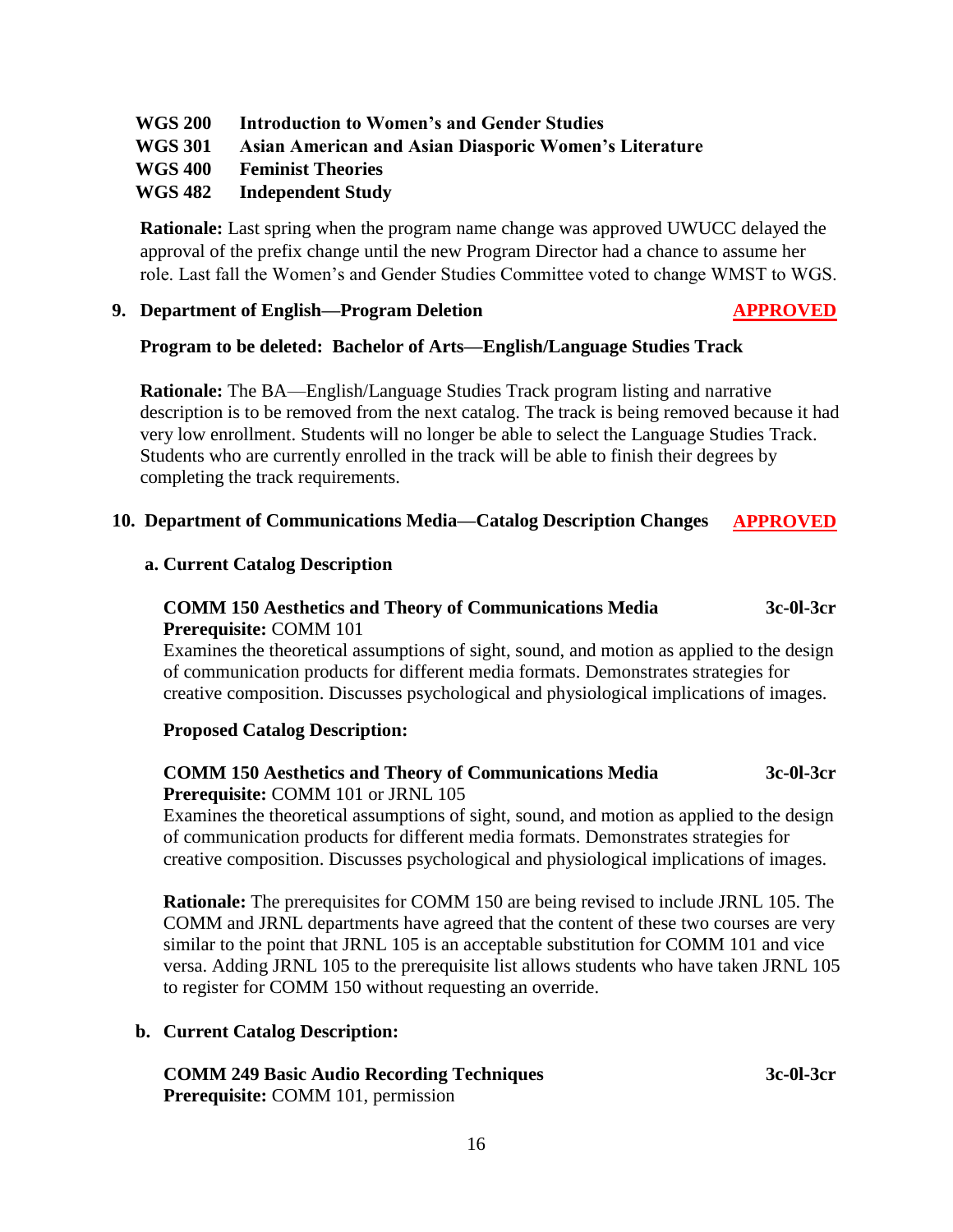Theory and practice of recording sound, developing an understanding of the language of sound recording as well as the ability to make sound recordings. Offers exposure to recording for various media including radio, music, motion pictures, television, and multimedia production. Material also appropriate for teachers who wish to make use of tape recorder in the classroom. Provides hands-on experience through labs and projects to be completed outside of class. Students are expected to provide an audio tape recorder.

#### **COMM 249 Basic Audio Recording Techniques 3c-0l-3cr**

**Prerequisite: COMM 101 or POPM certificate enrollment or instructor permission** Theory and practice of recording sound, developing an understanding of the language of sound recording as well as the ability to make sound recordings. Offers exposure to recording for various media including radio, music, motion pictures, television, and multimedia production. Material also appropriate for teachers who wish to make use of audio recording in the classroom. Provides hands-on experience through labs and projects to be completed outside of class.

**Rationale:** The prerequisite is changed to accommodate non-Communications Media majors who are enrolled in the Certificate in Popular Music (POPM). Additionally, the course description is revised to eliminate references to audio tape, as that is no longer appropriate terminology.

#### **c. Current Catalog Description:**

#### **COMM 407 Television Feature Production 3c-0l-3cr Prerequisite:** COMM 351

Teaches students the creative and technical elements necessary to produce feature programming for television. Combines theory and practice, with an emphasis on practice. Provides knowledge and skills on video capture, audio pick-up and mixing, and lighting design for field production and in-studio production. Produces feature stories for television, which includes filming on and off campus, script writing, interviewing, and editing as practiced at an international level.

#### **Proposed Catalog Description:**

#### **COMM 407 Television Feature Production 3c-0l-3cr Prerequisite:** COMM 251

Teaches the creative and technical elements necessary to produce feature programming for television. Combines theory and practice, with an emphasis on practice. Provides knowledge and skills on video capture, audio pick-up and mixing, and lighting design for field production and in-studio production. Produces feature stories for television, which includes filming on and off campus, script writing, interviewing, and editing as practiced at an international level.

**Rationale:** COMM 407 is revised to change the prerequisite from COMM 351 to COMM 251. The advanced video production (351) requirement is not necessary for successful completion of the course as basic television production (251) is sufficient. The advanced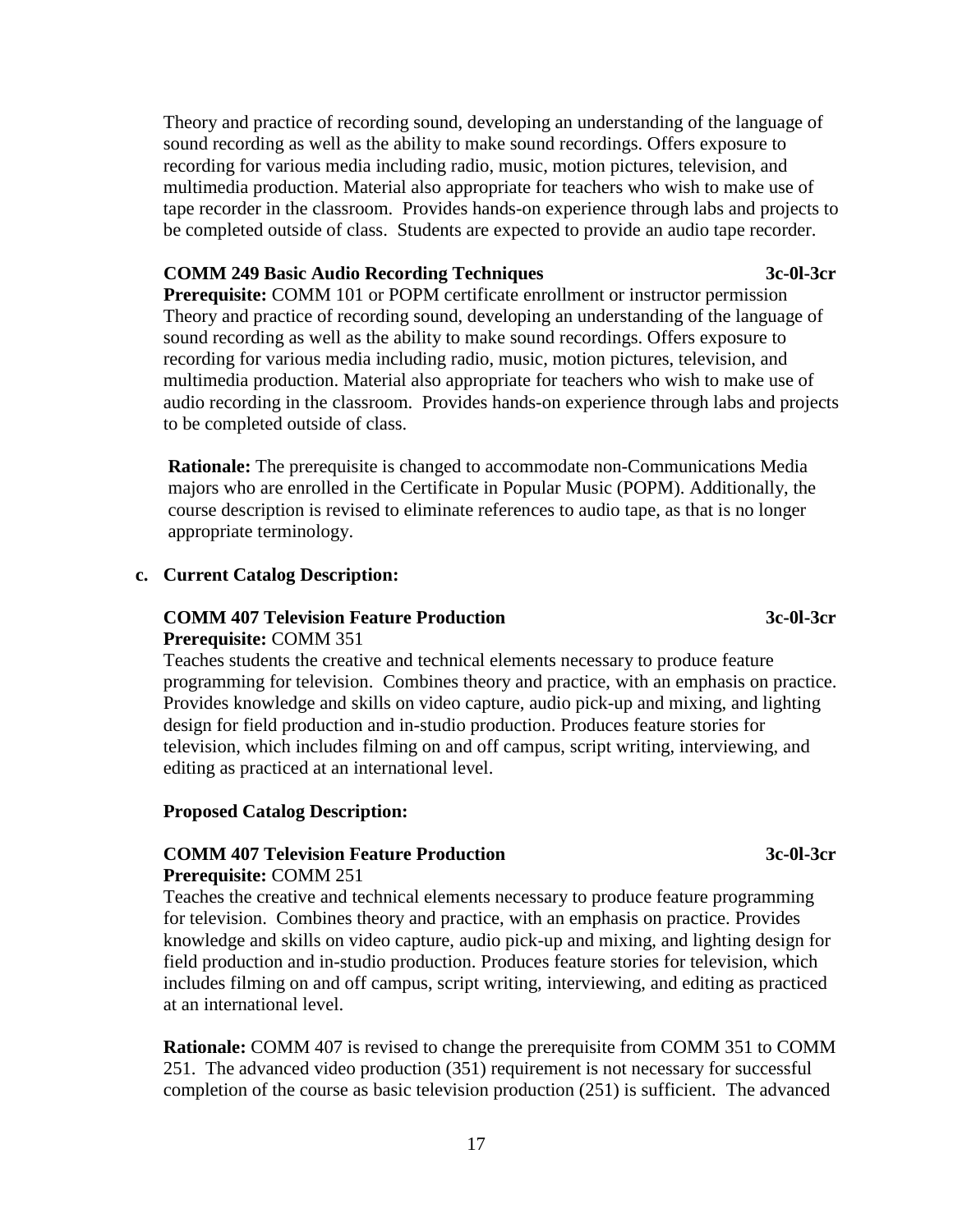prerequisite prohibits registration and requires students to request overrides for enrollment in COMM 407.

## **d. Current Catalog Description:**

## **COMM 414 Music, Media, and Culture 3c-0l-3cr**

**Prerequisite:** COMM 150, communications media major or communications media minor

Examines the intersections between media technologies, popular music, and culture. May include technology's constant influence in musical performance, production, and distribution; the music industry's marketing of popular music; popular music's relationship to cultural identity (e.g., race, gender, sexuality); and music as a cultural practice.

## **Proposed Catalog Description:**

## **COMM 414 Music, Media, and Culture 3c-0l-3cr**

**Prerequisite:** Communications media major or minor, or POPM certificate and junior standing

Examines the intersections between media technologies, popular music, and culture. May include technology's constant influence in musical performance, production, and distribution; the music industry's marketing of popular music; popular music's relationship to cultural identity (e.g., race, gender, sexuality); and music as a cultural practice.

**Rationale:** The prerequisite is being changed to accommodate students who are enrolled in the Certificate in Popular Music (POPM) but are not communications media majors or minors.

## **e. Current Catalog Description:**

## **COMM 451 Broadcast News Process 3c-0l-3cr**

**Prerequisites:** COMM 251, 349, permission Reporting and presenting radio and TV news programs. Analysis of news and public affairs broadcasting.

## **Proposed Catalog Description:**

## **COMM 451 Broadcast News Process 3c-0l-3cr**

**Prerequisites:** COMM 251 or permission

Engages in reporting and presenting broadcast news programs. Content and assignments include analysis of news and public affairs broadcasting.

**Rationale:** The course description is revised to more accurately reflect the course content. The students in the course produce news for IUP-TV but typically not for radio. The prerequisite is revised to remove COMM 349, Radio Production.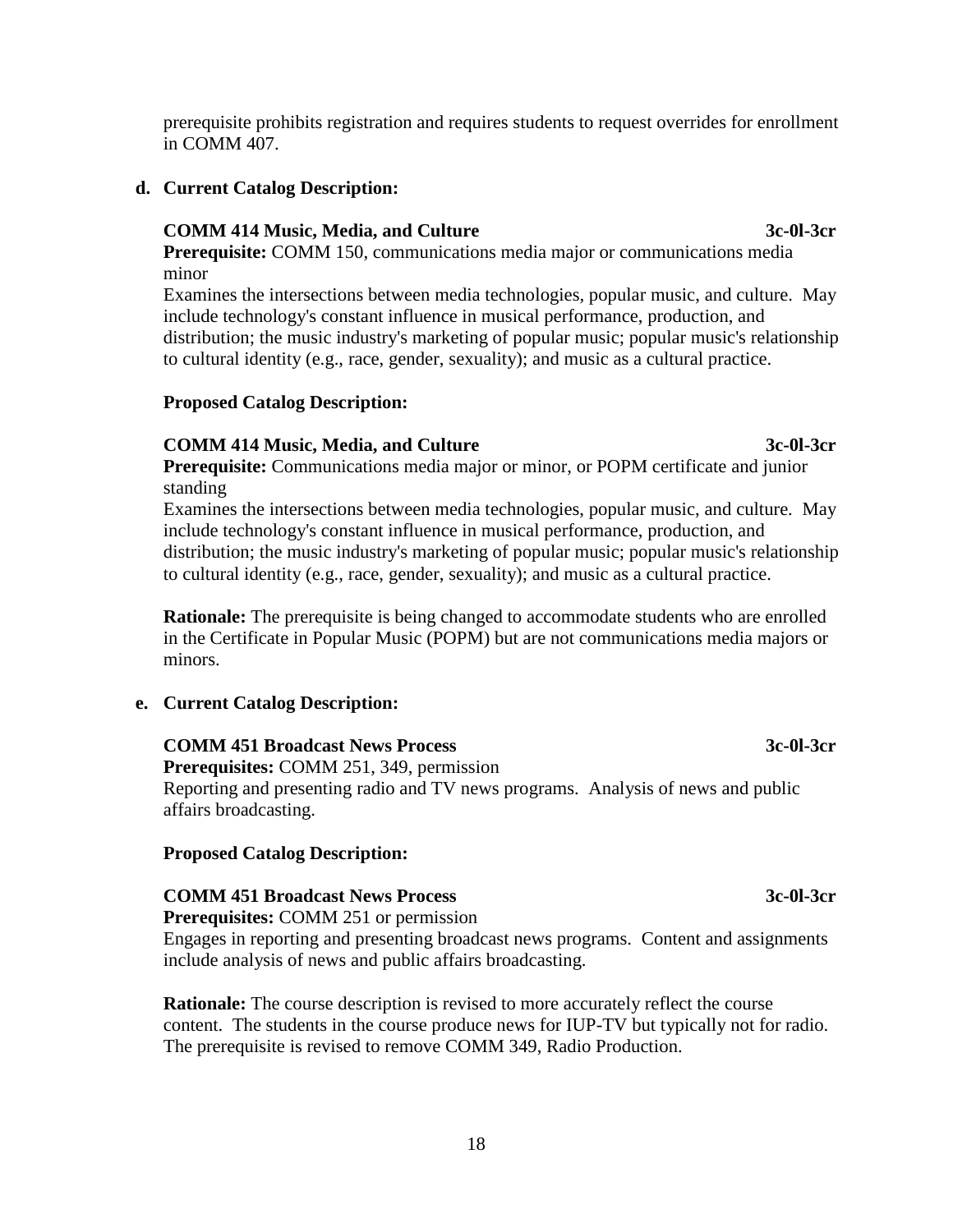## **11. Department of Chemistry—New Program, Program Description Change and Program Revision APPROVED**

#### **a. Current Program Description:**

Degree programs offered by the Department of Chemistry are the bachelor of science program in chemistry, the bachelor of science program in chemistry/pre-medical, the bachelor of arts program in chemistry, and the bachelor of science in education program in chemistry. A Pre-medical concentration is available in the BA curricula. Preparatory programs for other professional schools can be developed for either degree. A Chemistry minor is also offered. The BS degree in chemistry is a professional degree and is certified by the American Chemical Society. The student completing this degree should be qualified to assume a position in industry or government as a chemist or to pursue graduate studies leading to the MS or PhD degree in chemistry, biochemistry, materials science, forensic science, or an associated field. The Pre-medical Track includes all courses required for entrance into medical school and gives the student the flexibility of choosing medical school or graduate school after graduation. The curriculum leading to the BA degree in chemistry is designed to allow for the workable union of other disciplines with chemistry in such a way as to retain the fundamental science and mathematics requirements needed for a career in chemistry. A careful selection of electives will qualify the student for entrance into many fields in which there is an acute need for people with scientific training, and, at the same time, satisfy the entrance requirements of various professional and graduate schools. This degree may also be of interest to students who have completed a significant number of credits in another degree program and decide they want to earn a degree in chemistry. The Pre-medical concentration includes all courses required for entrance into medical school.

The BA degree program in chemistry can incorporate a complementary program in almost any other field in the university; some disciplines that make useful combinations include biology, business administration, computer science, criminology (forensic science), English (technical writing), geoscience, government, physics, and safety science. In particular, a student seeking a career in forensic science should major in chemistry. Either degree in chemistry provides excellent preparation for entrance into a variety of professional schools, including dental, veterinary, pharmacy, chiropractic, and law. The student considering going to one of these professional schools after completion of a chemistry degree should work closely with his or her advisor and select additional courses as required by the professional school. The curriculum leading to the BSEd degree in chemistry is designed to prepare the student to teach chemistry at the secondary school level. Upon completion of the specified course work and the requirements of the teacher certification process, the student is eligible for Pennsylvania certification by the Pennsylvania Department of Education.

#### **Proposed Program Description:**

Degree programs offered by the Department of Chemistry are the Bachelor of Science (BS) in chemistry, the Bachelor of Arts (BA) in chemistry and the BS in education in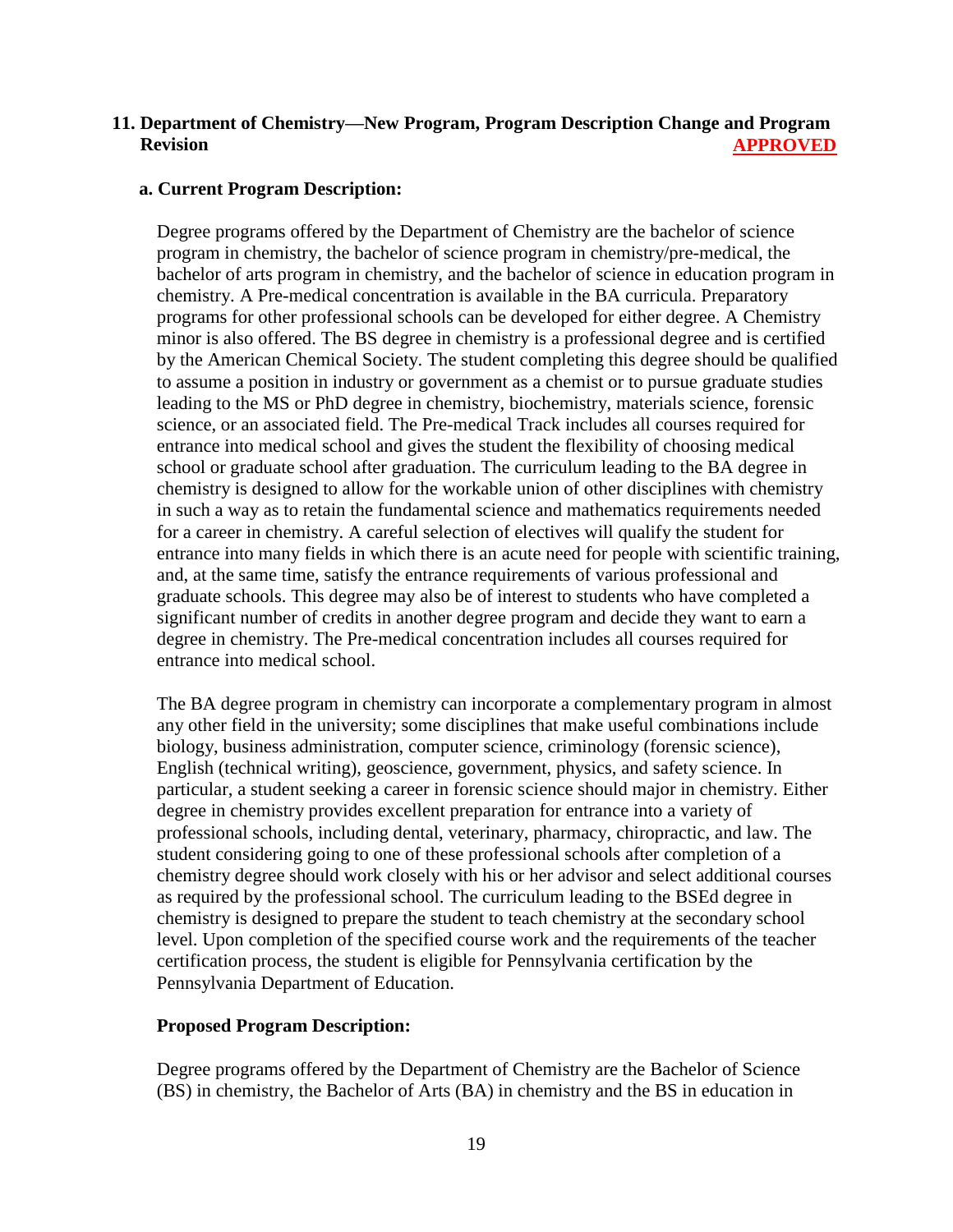chemistry. Additionally, Pre-medical and Pre-pharmacy tracks are available in the BS program. Preparatory programs for other professional schools can also be developed, using the BA degree, and a chemistry minor is offered.

Chemistry is a field that has historically enjoyed very strong career possibilities. Many students are employed directly after their undergraduate education by the chemical, pharmaceutical or related industries, in jobs that have excellent career prospects. Graduate school in chemistry or biochemistry usually includes very generous financial support, and can lead to outstanding career paths in industry, government or academic areas. These opportunities are available to students completing any of the degree programs offered by the IUP Department of Chemistry, and graduates of these programs have gone on to industrial leadership positions, and some of the most prestigious graduate programs in the country.

The BS degree in Chemistry is designed for a student intending a career in chemistry and is certified by the American Chemical Society. The advanced courses and strong laboratory component in this degree program gives the student excellent preparation for the challenges of employment or graduate school.

The Pre-medical and Pre-pharmacy tracks of the BS degree allow students to take all courses required for entrance into their intended professional health program, and gives them the flexibility to tailor their program to meet their individual needs. Students in these tracks retain the option of: a) attending medical or pharmacy school; b) attending graduate school in chemistry, biochemistry, pharmacology, or a variety of medically-related Ph.D. programs; c) employment in the chemistry or pharmaceutical industry. Additionally, the flexibility of these tracks allows students to change the focus of their degree program during their undergraduate experience.

The curriculum leading to the BA degree in chemistry is designed to allow for the workable union of other disciplines with chemistry in such a way as to retain the fundamental science and mathematics requirements needed for a career in chemistry. The BA degree in chemistry also provides excellent preparation for entrance into a variety of professional schools, including dental, veterinary, chiropractic, and law. The student considering going to one of these professional schools after completion of a chemistry degree should work closely with their advisor and select additional courses as required by the professional school. This degree may also be of interest to students who have completed a significant number of credits in another degree program and decide they want to earn a degree in chemistry. The BA degree program in chemistry can incorporate a complementary program in almost any other field in the university; some disciplines that make useful combinations include biology, business administration, computer science, criminology (forensic science), English (technical writing), geoscience, government, physics, and safety science. In particular, a student seeking a career in forensic science should major in chemistry.

The curriculum leading to the BSEd degree in chemistry is designed to prepare the student to teach chemistry at the secondary school level. Upon completion of the specified course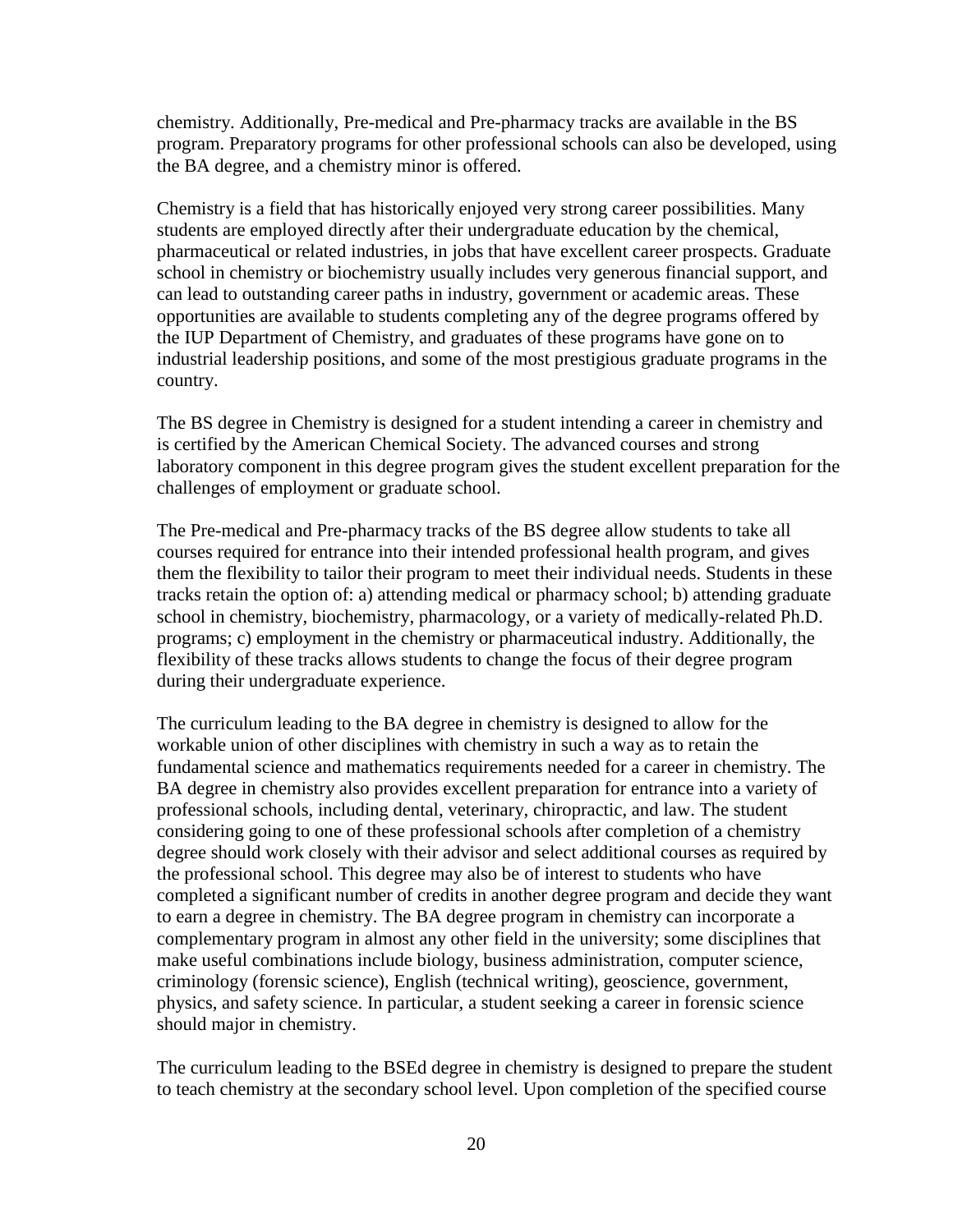work and the requirements of the teacher certification process, the student is eligible for Pennsylvania certification by the Pennsylvania Department of Education.

#### **b. New Program**

# **Bachelor of Science—Chemistry/Pre-pharmacy Track**

**Liberal Studies:** As outlined in the Liberal Studies section with **44** the following specifications: **Mathematics:** MATH 125 (1) **Natural Sciences:** PHYS 111/121 and 112/122 or 131/141 and 132/142 **Philosophy/Religious Studies:** PHIL 122 **Social Science:** PSYC 101, and ECON 101 or 122 (2,3) **Liberal Studies Elective:** 3cr, MATH 126 (1), no course with CHEM prefix

#### **Major:**

| <b>Required Courses:</b>   |                                                 |                 |
|----------------------------|-------------------------------------------------|-----------------|
| <b>CHEM 111</b>            | General Chemistry I or                          | 4cr             |
| or $113$                   | <b>Advanced General Chemistry I</b>             |                 |
| <b>CHEM 112</b>            | General Chemistry II or                         | 4cr             |
| or $114$                   | <b>Advanced General Chemistry II</b>            |                 |
| <b>CHEM 214</b>            | Intermediate Inorganic Chemistry (3)            | 3cr             |
| <b>CHEM 231</b>            | Organic Chemistry I                             | 4cr             |
| <b>CHEM 232</b>            | Organic Chemistry II                            | 4cr             |
| <b>CHEM 290</b>            | <b>Chemistry Seminar I</b>                      | 1cr             |
| <b>CHEM 325</b>            | Analytical Chemistry I (3)                      | 4cr             |
| <b>CHEM 341</b>            | Physical Chemistry I (3)                        | 4cr             |
| <b>CHEM 390</b>            | <b>Chemistry Seminar II</b>                     | 1 <sub>cr</sub> |
| <b>CHEM 490</b>            | <b>Chemistry Seminar III</b>                    | 1cr             |
|                            | <b>Controlled Electives:</b> $(2, 3, 4)$        |                 |
|                            | At least 19cr, consisting of:                   | 19cr            |
|                            | 1) BIOC 301 and 302 (6cr)                       |                 |
| or CHEM 351 (4cr)          |                                                 |                 |
|                            | 2) Courses from the following list:             |                 |
|                            | BCOM 321 or ENGL 310                            |                 |
|                            | BIOC: 311, 312, 481                             |                 |
|                            | BIOL: 150, 240, 241, 250                        |                 |
|                            | CHEM: 326, 331, 342, 343, 344, 411, 481, 498    |                 |
| <b>MATH: 225</b>           |                                                 |                 |
| <b>Other Requirements:</b> |                                                 |                 |
| <b>BIOL 202</b>            | Principles of Cell and Molecular Biology        | 4cr             |
| <b>BIOL 203</b>            | Principles of Genetics and Development          | 4cr             |
| <b>MATH 216</b>            | Probability and Statistics for Natural Sciences | 3cr             |

**Free Electives:** (2, 3)

**16**

**11**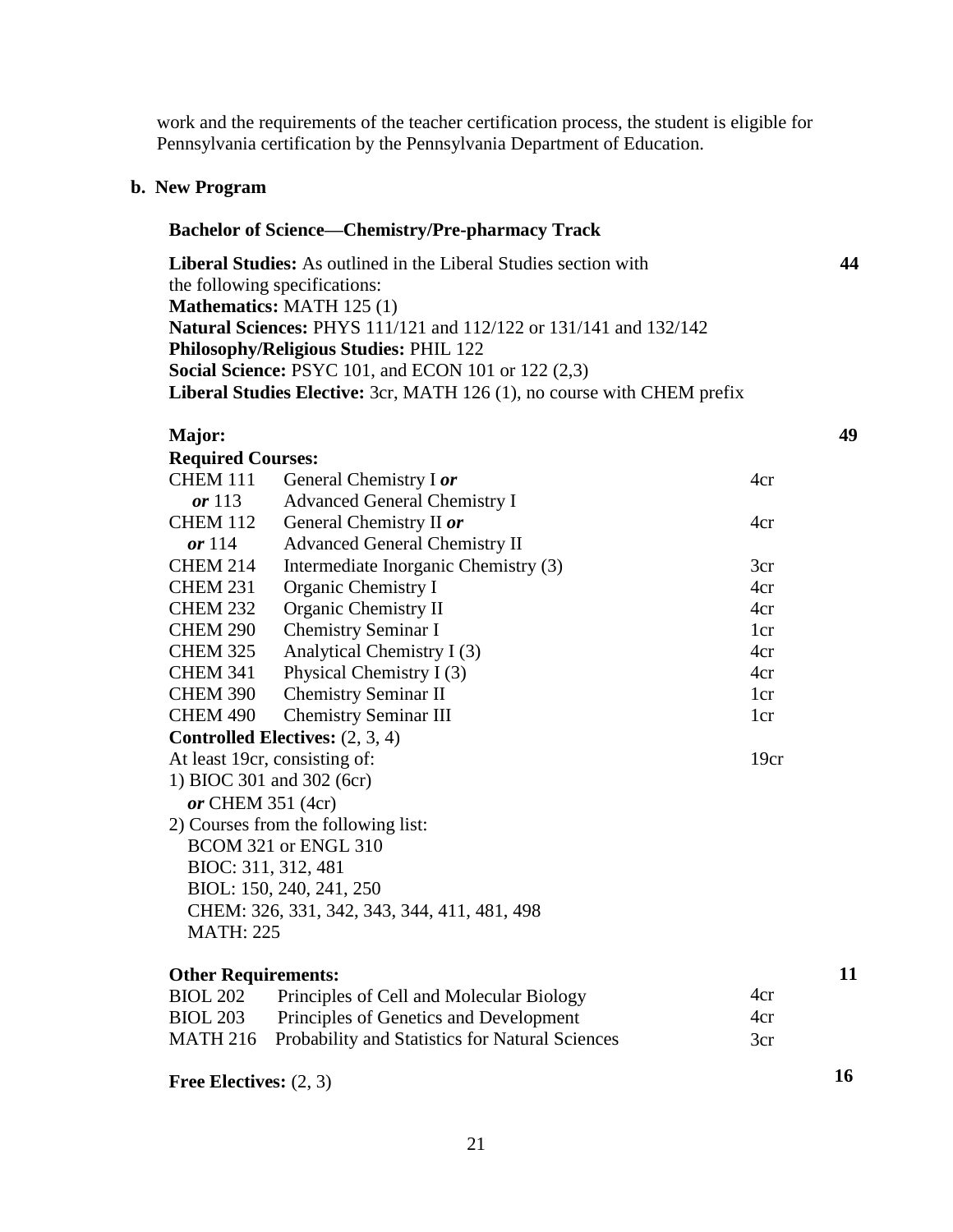#### **Total Degree Requirements: 120**

- (1) For students transferring into the program, MATH 121 and 122 may be substituted for MATH 125 and 126, respectively.
- (2) The application requirements of specific Schools of Pharmacy may result in the need to take additional courses. Students should be aware of the requirements at each program in which they are interested, and plan to take courses accordingly to meet these requirements.
- (3) Students enrolled at an accredited School of Pharmacy after three years at IUP may count the following toward the requirements for the Bachelor of Science–Chemistry/ Pre-Pharmacy Track: 3cr of LS social science; 11cr of required CHEM courses (see below); 13cr of free electives (total 27cr). Upon completing the first year of Pharmacy School, students electing this option are not required to take CHEM 214, 325 and 341. If these CHEM courses are taken, they may be counted toward the controlled elective requirement.
- (4) To qualify for an ACS-certified degree in chemistry, students must take BIOC 311 and CHEM 498. Additionally, they must take three lecture courses and one lab course from the following list: BIOC 302, 312, 481, CHEM 326, 331, 342, 343, 411, 481. CHEM 326 and 411 count as both a lecture and a lab course

**Rationale:** The BS in Chemistry/Pre-pharmacy Track is intended for students who are possibly interested in going to pharmacy school, but also desire the option of a career track in chemistry and related sciences. Research has shown that over 50% of students change their majors from matriculation to graduation, so it is highly advantageous to the student to follow a pre-pharmacy degree program that also includes the possibilities of graduate school in chemistry, or employment in the chemical industry. This program has been developed after careful analysis of the courses required by pharmacy schools in the region, and includes the flexibility necessary to allow students to apply to pharmacy schools while still preserving the opportunity of a career path in chemistry. There is also a 3+1 option, so that students accepted to an accredited pharmacy school in their junior year can receive an IUP undergraduate diploma.

#### **c. Program Revision**

## **Current Program: Bachelor of Science– Chemistry/Pre-Medical Track Liberal Studies:** As outlined in the Liberal Studies section **44**

with the following specifications: **Mathematics:** MATH 125 **Natural Sciences:** PHYS 111-121 and 112-122 or 131-141 and 132-142 **Philosophy or Religious Studies:** PHIL 222 **Social Science:** PSYC 101, SOC 151 **Liberal Studies Elective:** 3cr, MATH 126, no courses with CHEM prefix

## **Proposed Program: Bachelor of Science– Chemistry/Pre-Medical Track**

**Liberal Studies:** As outlined in the Liberal Studies section **44** with the following specifications: **Mathematics:** MATH 125 (1) **Natural Sciences:** PHYS 111-121 and 112-122 or 131-141 and 132-142 **Philosophy or Religious Studies:** PHIL 122 **Social Science:** PSYC 101, SOC 151 or ANTH 110 or ANTH 211 (2, 3) **Liberal Studies Elective:** 3cr, MATH 126 (1), no courses with CHEM prefix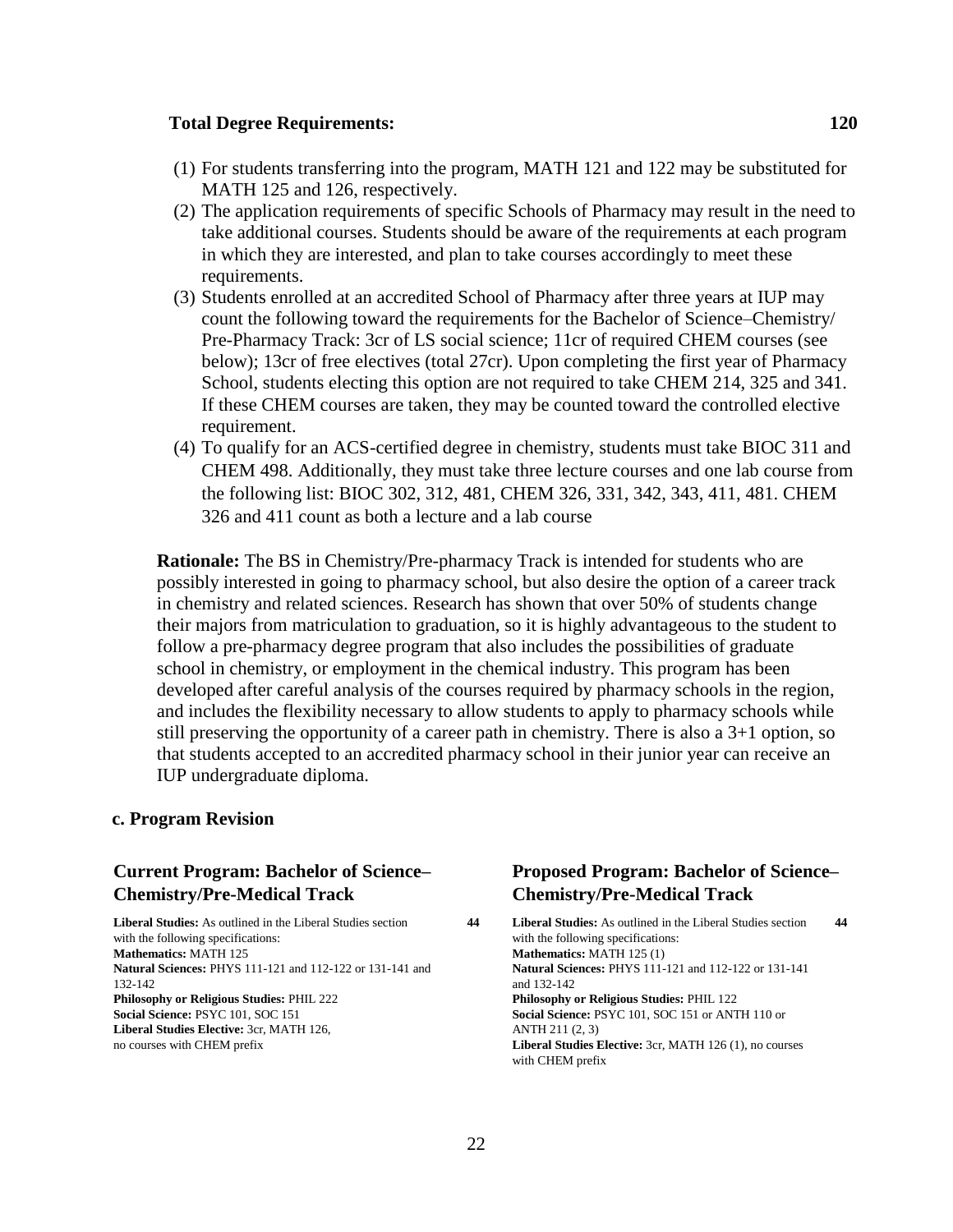| Major:                                              |                                                                | 46-47     | Major:                                        |                                                                                                           | 49   |
|-----------------------------------------------------|----------------------------------------------------------------|-----------|-----------------------------------------------|-----------------------------------------------------------------------------------------------------------|------|
| <b>Required Courses:</b>                            |                                                                |           | <b>Required Courses:</b>                      |                                                                                                           |      |
| CHEM 111                                            | General Chemistry I or                                         |           | <b>CHEM 111</b>                               | General Chemistry I or                                                                                    |      |
| or $113$                                            | Advanced General Chemistry I                                   | 4cr       | or 113                                        | Advanced General Chemistry I                                                                              | 4cr  |
|                                                     | CHEM 112 General Chemistry II or                               |           |                                               | CHEM 112 General Chemistry II or                                                                          |      |
| or 114                                              | Advanced General Chemistry II                                  | 4cr       | or 114                                        | Advanced General Chemistry II                                                                             | 4cr  |
| <b>CHEM 214</b>                                     | Intermediate Inorganic Chemistry                               | 3cr       | CHEM 214                                      | Intermediate Inorganic Chemistry (3)                                                                      | 3cr  |
| <b>CHEM 231</b>                                     | Organic Chemistry I                                            | 4cr       | CHEM 231                                      | Organic Chemistry I                                                                                       | 4cr  |
| <b>CHEM 232</b>                                     | Organic Chemistry II                                           | 4cr       | CHEM 232                                      | Organic Chemistry II                                                                                      | 4cr  |
| <b>CHEM 290</b>                                     | Chemistry Seminar I                                            | 1cr       | CHEM 290                                      | Chemistry Seminar I                                                                                       | 1cr  |
| <b>CHEM 325</b>                                     | <b>Analytical Chemistry I</b>                                  | 4cr       | CHEM 325                                      | Analytical Chemistry I (3)                                                                                | 4cr  |
| <b>CHEM 341</b>                                     | Physical Chemistry I                                           | 4cr       | <b>CHEM 341</b>                               | Physical Chemistry I (3)                                                                                  | 4cr  |
| <b>CHEM 343</b>                                     | Physical Chemistry Laboratory I                                | 1cr       | CHEM 390                                      | Chemistry Seminar II                                                                                      | 1cr  |
| <b>CHEM 390</b>                                     | Chemistry Seminar II                                           | 1cr       | CHEM 490                                      | Chemistry Seminar III                                                                                     | 1cr  |
| <b>CHEM 490</b>                                     | <b>Chemistry Seminar III</b>                                   | 1cr       | CHEM 498                                      | Problems in Chemistry                                                                                     | 2cr  |
| CHEM 498                                            | Problems in Chemistry                                          | 2cr       | <b>BIOC 301</b>                               | Foundations of Biochemistry                                                                               | 3cr  |
| <b>BIOC 301</b>                                     | Foundations of Biochemistry                                    | 3cr       | <b>BIOC 302</b>                               | <b>Advanced Biochemistry</b>                                                                              | 3cr  |
| <b>BIOC 302</b>                                     | <b>Advanced Biochemistry</b>                                   | 3cr       |                                               |                                                                                                           |      |
|                                                     |                                                                |           | <b>Controlled Electives:</b>                  |                                                                                                           | 11cr |
| <b>Controlled Electives:</b>                        |                                                                |           |                                               | At least 11cr additional from the following list:                                                         |      |
| Two of the following: CHEM 326, 342 and 344, or 411 |                                                                | 7cr-8cr   | (2, 3, 5)                                     |                                                                                                           |      |
|                                                     |                                                                |           | BIOC: 311, 312, 481                           |                                                                                                           |      |
| <b>Other Requirements:</b>                          |                                                                | $19 - 20$ |                                               | BIOL: 150, 240, 241, 250, 331                                                                             |      |
| <b>BIOL 202</b>                                     | Principles of Cell and Molecular Biology                       |           |                                               | CHEM: 326, 331, 342, 343, 344, 411, 481                                                                   |      |
| <b>BIOL 241</b>                                     | <b>Introductory Medical Microbiology</b>                       | 4cr       | <b>MATH: 225</b>                              |                                                                                                           |      |
|                                                     | At least 6cr from the following list: BIOL 150, 240, 263, 363, | 4cr       |                                               |                                                                                                           | 11   |
| 364                                                 |                                                                | 6cr-7cr   |                                               |                                                                                                           |      |
| <b>MATH 216</b>                                     | Probability and Statistics for Sciences                        | 3cr       | <b>Other Requirements:</b><br><b>BIOL 202</b> | Principles of Cell and Molecular                                                                          |      |
| <b>MATH 225</b>                                     | Calculus III for Physics, Chemistry, and                       | 3cr       |                                               | Biology                                                                                                   |      |
|                                                     | Mathematics                                                    |           | <b>BIOL 241</b>                               | <b>Introductory Medical Microbiology</b>                                                                  | 4cr  |
|                                                     |                                                                |           | <b>MATH 216</b>                               | Probability and Statistics for Sciences                                                                   | 4cr  |
| <b>Free Electives:</b>                              |                                                                | $9-11$    |                                               |                                                                                                           | 3cr  |
|                                                     | <b>Total Degree Requirements:</b>                              | 120       | <b>Free Electives:</b>                        |                                                                                                           | 16   |
|                                                     |                                                                |           |                                               |                                                                                                           |      |
|                                                     |                                                                |           |                                               | <b>Total Degree Requirements:</b>                                                                         | 120  |
|                                                     |                                                                |           | (1)                                           | For students transferring into the program, MATH 121 and                                                  |      |
|                                                     |                                                                |           |                                               | 122 may be substituted for MATH 125 and 126, respectively.                                                |      |
|                                                     |                                                                |           |                                               | $(2)$ The coefficition of colorations of coefficities $\mathbf{C}$ denote $\mathbf{C} \mathbf{M}$ also be |      |

- (2) The application requirements of specific Schools of Medicine may result in the need to take additional courses. Students should be aware of the requirements at each program in which they are interested, and plan to take courses accordingly to meet these requirements.
- (3) Students enrolled at an accredited School of Medicine after three years at IUP may count the following toward the requirements for the Bachelor of Science – Chemistry/Pre-Medical Track: 3cr of LS social science; 11cr of required CHEM courses (see below); 13cr of free electives (total 27cr). Upon completing the first year of Medical School, students electing this option are not required to take CHEM 214, 325 and 341. If these CHEM courses are taken, they may be counted toward the controlled elective requirement.
- (4) To qualify for an ACS-certified degree in chemistry, students must take BIOC 311, CHEM 343, and two courses from the following list: BIOC 481, CHEM 326, 331, 342, 411 or 481.

**Rationale:** Existing program is inflexible and requires over 60cr. Proposed program increases flexibility for the student, meets the needs for medical school admission, and retains the option of gaining an ACS certified degree.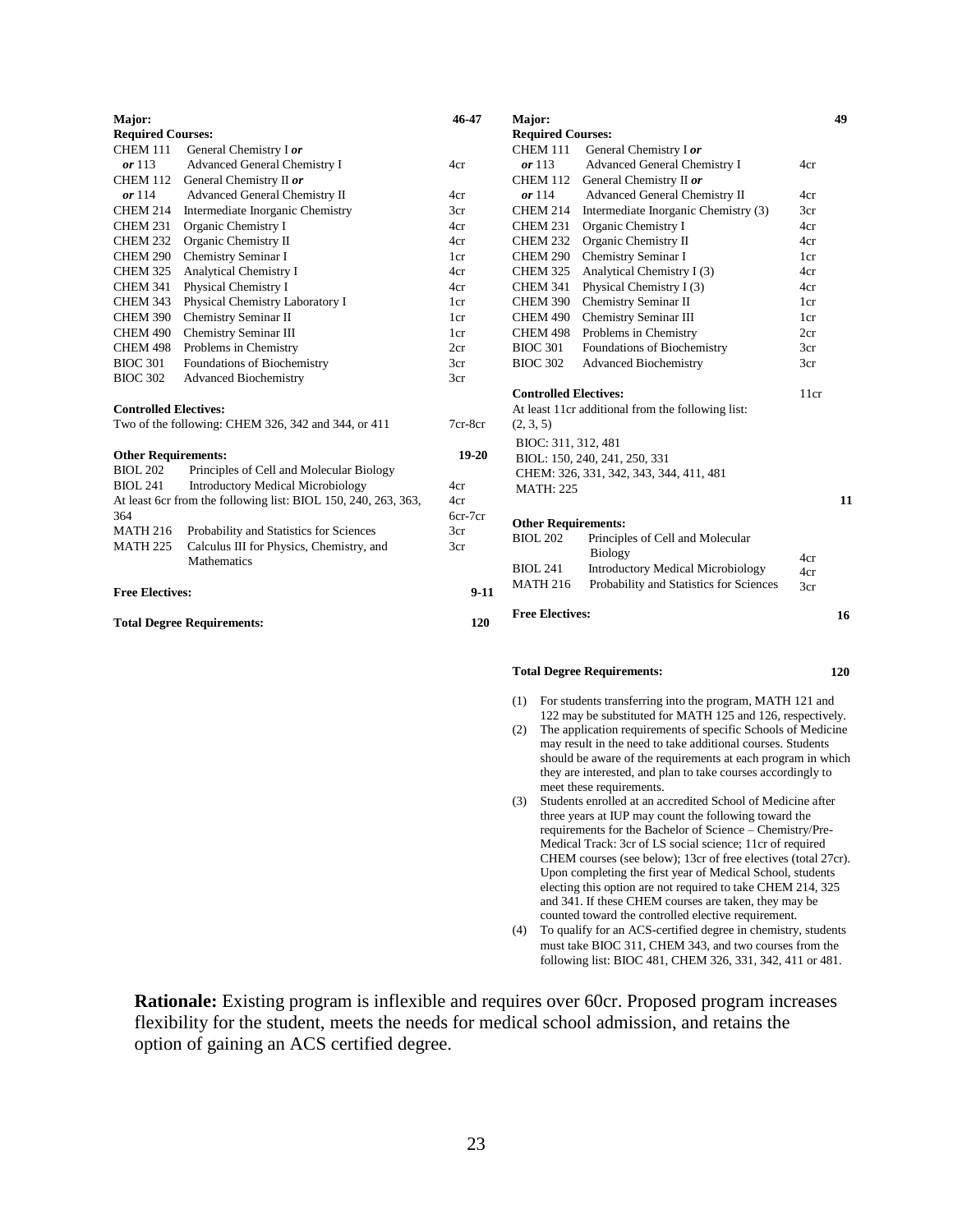## **12. Department of Geography and Regional Planning–Catalog Description Changes and Course Number Change APPROVED**

#### **a. Current Catalog Descriptions:**

### **GEOG 316 Introduction to Geographic Information Systems 3c-0l-3cr**

**Prerequisite:** GEOG 213, or equivalent, or instructor permission Automated methods for creating, maintaining, and analyzing spatial data are presented. Topics include (1) specialized GIS hardware and software, (2) vector vs. raster vs. object-oriented spatial data structures, (3) creation and manipulation of geographic data fi les, (4) database design and management concepts, (5) spatial analysis, and (6) cartographic design. (Also offered as RGPL 316; may not be taken for duplicate credit.)

#### **RGPL 316 Introduction to Geographic Information Systems 3c-0l-3cr**

**Prerequisite:** RGPL 213, or equivalent, or instructor permission Automated methods for creating, maintaining, and analyzing spatial data are presented. Topics include (1) specialized GIS hardware and software, (2) vector vs. raster vs. object-oriented spatial data structures, (3) creation and manipulation of geographic data fi les, (4) database design and management concepts, (5) spatial analysis, and (6) cartographic design. (Also offered as GEOG 316; may not be taken for duplicate credit.)

## **Proposed Catalog Descriptions:**

# **GEOG 316 Introduction to Geographic Information Systems 3c-0l-3cr**

Presents automated methods for creating, maintaining, and analyzing spatial data. Includes (1) specialized GIS hardware and software, (2) vector vs. raster vs. object-oriented spatial data structures, (3) creation and manipulation of geographic data fi les, (4) database design and management concepts, (5) spatial analysis, and (6) cartographic design. (Also offered as RGPL 316; may not be taken for duplicate credit.)

#### **RGPL 316 Introduction to Geographic Information Systems 3c-0l-3cr**

Presents automated methods for creating, maintaining, and analyzing spatial data. Includes (1) specialized GIS hardware and software, (2) vector vs. raster vs. object-oriented spatial data structures, (3) creation and manipulation of geographic data fi les, (4) database design and management concepts, (5) spatial analysis, and (6) cartographic design. (Also offered as GEOG 316; may not be taken for duplicate credit.)

**Rationale:** The prerequisite for the course is being removed to make it easier for nonmajors to register for the course. This is particularly being done because GEOG 316 will be part of the core for the new Public Health major. Geography and Regional Planning majors will be advised to take GEOG/RGPL 213 Cartography I prior to taking Introduction to GIS because it is the best course for sequencing, but the content of the course is not essential prior to taking Introduction to GIS.

## **b. Current Catalog Descriptions and Course Numbers:**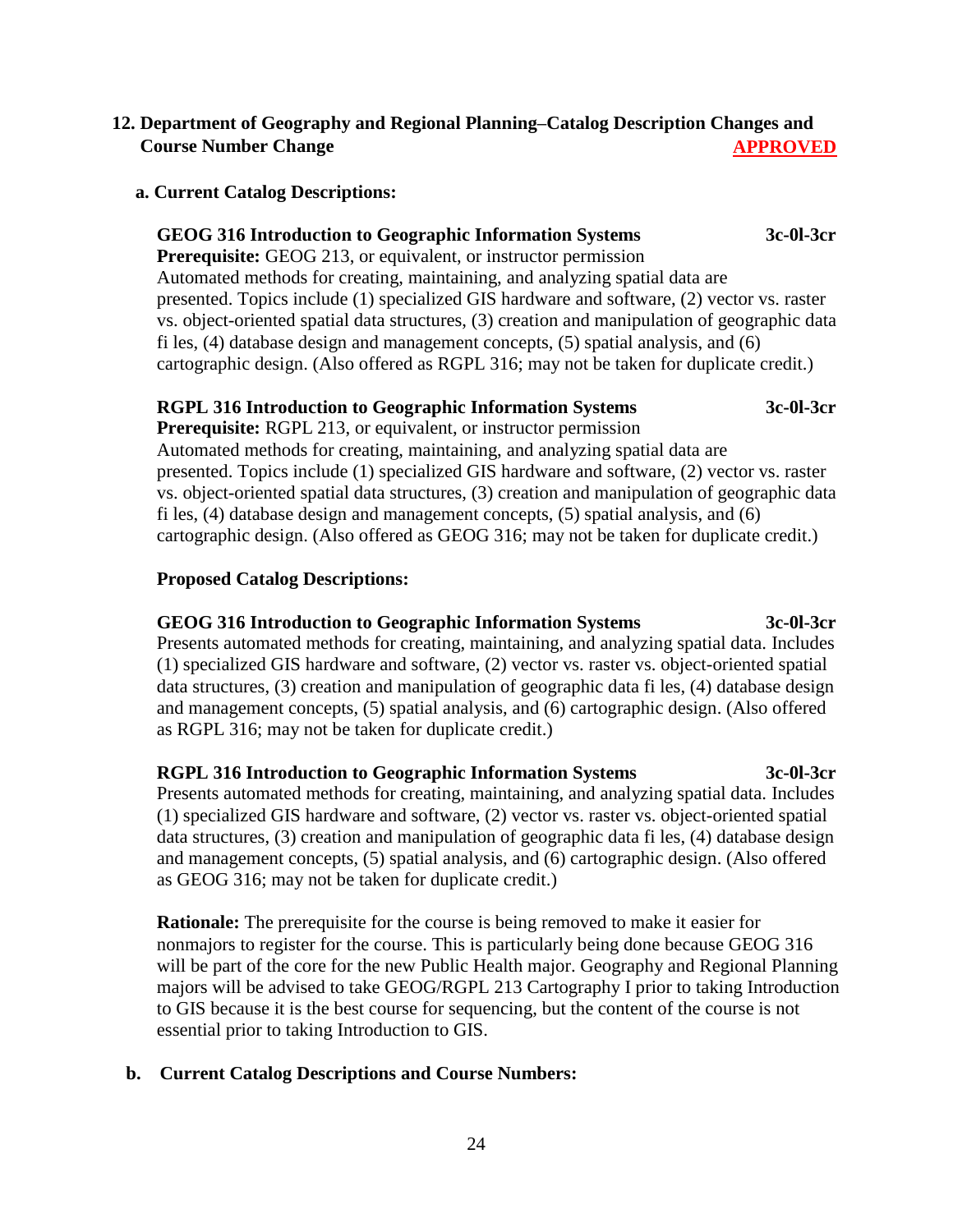## **GEOG 417 Technical Issues in Geographic Information Systems 3c-0l-3cr Prerequisite:** GEOG 316

A project-based class in which students learn the skills to develop and maintain a geographic information system. Through cooperative learning, students design and implement functional systems. Methods for designing GIS to user specification, data collection, data input, project management, and system documentation are covered. (Also offered as RGPL 417; may not be taken for duplicate credit.)

### **RGPL 417 Technical Issues in Geographic Information Systems 3c-0l-3cr Prerequisite:** RGPL 316

A project-based class in which students learn the skills to develop and maintain a geographic information system. Through cooperative learning, students design and implement functional systems. Methods for designing GIS to user specification, data collection, data input, project management, and system documentation are covered. (Also offered as GEOG 417; may not be taken for duplicate credit.)

## **Proposed Catalog Descriptions:**

## **GEOG 420 Technical Issues in Geographic Information Systems 3c-0l-3cr Prerequisite:** GEOG 316 or 419

Uses project-based approach to develop and maintain a geographic information system (GIS). Designs and implements functional systems through cooperative learning. Covers methods for designing GIS to user specification, data collection, data input, project management, and system documentation. (Also offered as RGPL 420; may not be taken for duplicate credit.)

## **RGPL 420 Technical Issues in Geographic Information Systems 3c-0l-3cr Prerequisite:** RGPL 316 or GEOG 419

Uses project-based approach to develop and maintain a geographic information system (GIS). Designs and implements functional systems through cooperative learning. Covers methods for designing GIS to user specification, data collection, data input, project management, and system documentation. (Also offered as GEOG 420; may not be taken for duplicate credit.)

**Rationale:** The course is bring revised to add another course as an acceptable prerequisite for this course, and to change the number from 417 to 420 to make it a higher number than both listed prerequisites. When this course was originally created, GEOG 419/519 GIS for Environmental Applications did not exist, and therefore was not listed as a prerequisite. We are adding GEOG 419/519 and as a prerequisite now so that students who take this course can move on to GEOG 420 Technical Issues in GIS seamlessly.

#### **13. Liberal Studies Report: APPROVED**

## **The Liberal Studies Committee and the UWUCC approved the following:**

• PHYS 331 Modern Physics, as a Type II Writing Re-Commitment, Department Commitment.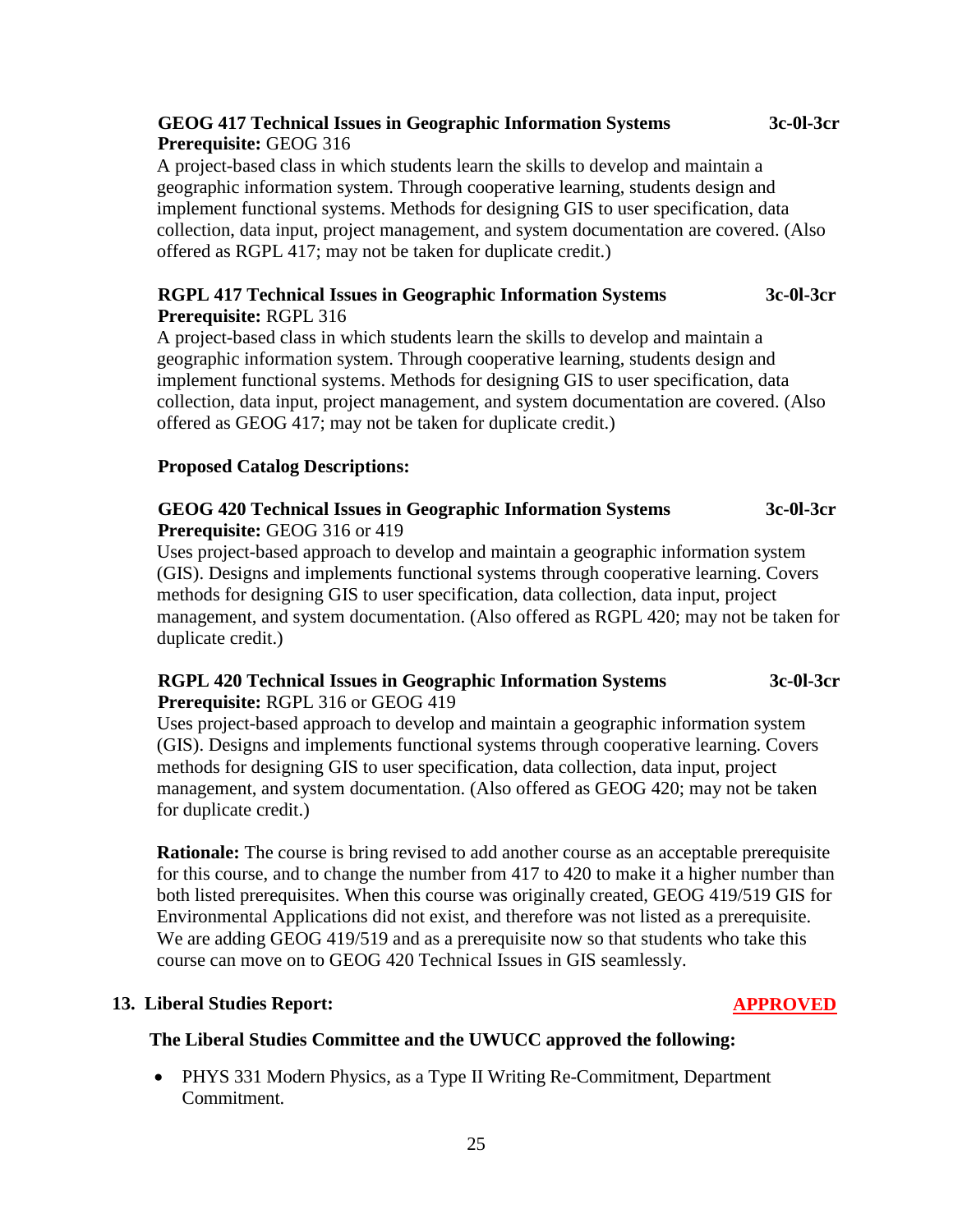ENGL 324 Teaching and Evaluating Writing, as a Type II Writing Re-Commitment, Department Commitment.

## **University-Wide Graduate Committee (Senator Moore)**

## **FOR ACTION:**

## **1. DEPARTMENT OF ANTHROPOLOGY APPROVED**

#### **A. Course Revision**

**Course:** ANTH 612: Seminar in Cultural Resource Management I: Method and Theory (prerequisite change)

## **Rationale:**

The prerequisites for ANTH 612 (Seminar in Cultural Resource Management I: Method and Theory) are being changed to allow for a change in course sequencing. ANTH 610 (Archaeological Laws and Ethics) will now be taught concurrently with ANTH 612, so it will be required that students take ANTH 612 after or concurrently with ANTH 610.

#### **Summary:**

|             | <b>Current Course Information</b>             | Proposed Course Information            |
|-------------|-----------------------------------------------|----------------------------------------|
| Title       | <b>ANTH 612: Seminar in Cultural Resource</b> | <b>ANTH 612: Seminar in Cultural</b>   |
|             | Management I: Method and Theory               | Resource Management I: Method and      |
|             |                                               | Theory                                 |
| Description | Discussion of the theory and methods          | Discussion of the theory and methods   |
|             | involved in the current practice of cultural  | involved in the current practice of    |
|             | resource management and how these relate      | cultural resource management and       |
|             | to the development of research designs,       | how these relate to the development    |
|             | proposal writing, field strategies for        | of research designs, proposal writing, |
|             | archaeological survey and testing, and        | field strategies for archaeological    |
|             | development of project budgets.               | survey and testing, and development    |
|             | Prerequisite: ANTH 610 or instructor          | of project budgets. Prerequisite: Must |
|             | permission.                                   | be taken after or concurrent with      |
|             |                                               | ANTH 610, or instructor permission.    |
| Prereq      | ANTH 610 or instructor permission             | Must be taken after or concurrent with |
|             |                                               | ANTH 610, or instructor permission     |

## **B. New Course**

**Course:** ANTH 591: Zooarchaeology (dual level)

### **Rationale:**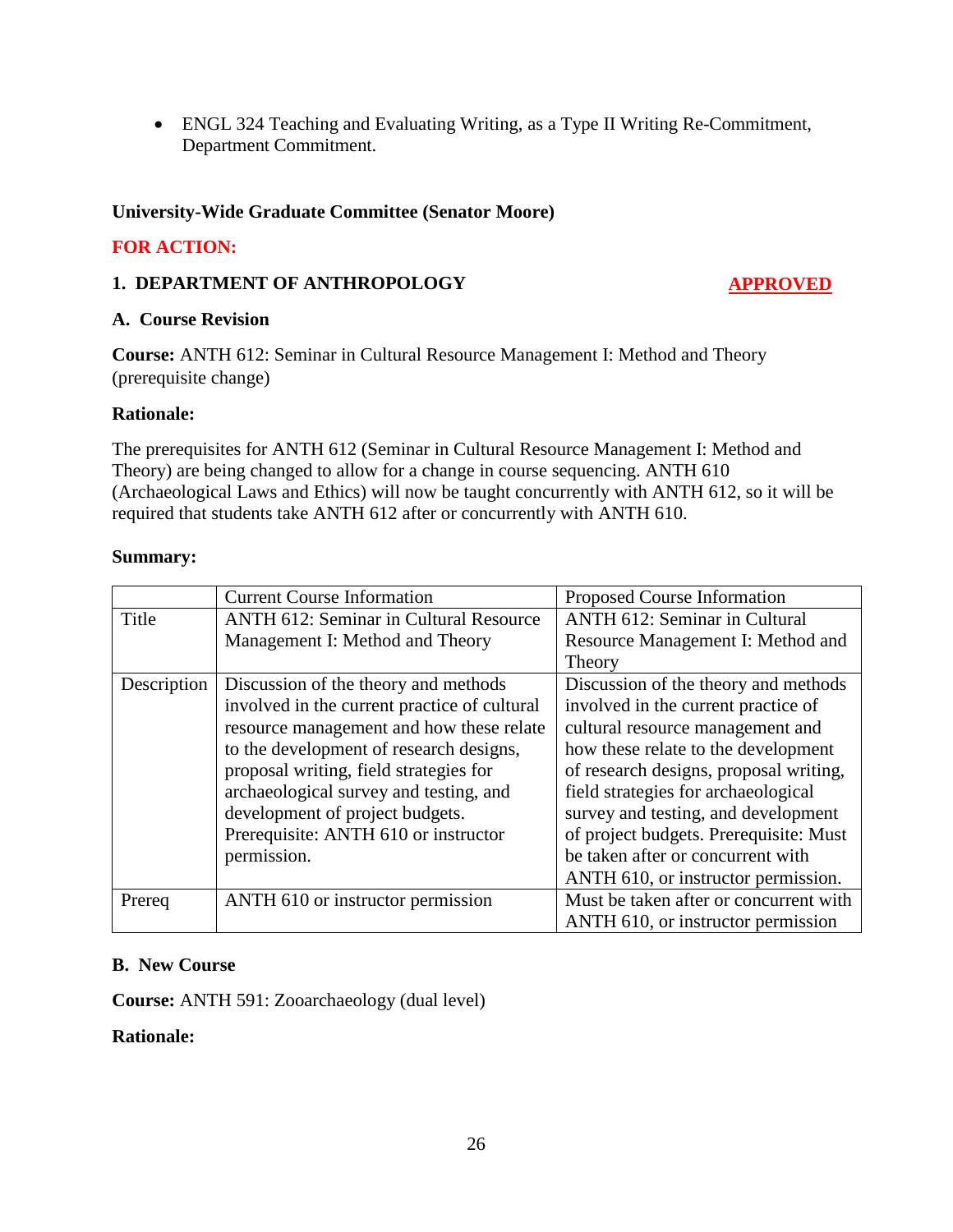This course has been taught as one option in ANTH 484/584 Specialized Methods in Archaeology, but since it has been taught on a regular basis for more than a decade, it makes more sense for it to be a stand-alone course.

## **Summary:**

| Course        | ANTH 591 Zooarchaeology (Dual Level with ANTH 491)                         |  |
|---------------|----------------------------------------------------------------------------|--|
| Credits       |                                                                            |  |
| Prerequisites | None                                                                       |  |
| Catalog       | Introduces the archaeological specialty of zooarchaeology, which is the    |  |
| Description   | study of human-animal interactions through the analysis of archaeological  |  |
|               | remains from archaeological sites. Explores the basics of vertebrate       |  |
|               | osteology through lectures and hands-on exercises as well as the nature of |  |
|               | various types of zooarchaeological interpretation such as studies of       |  |
|               | hunting and butchering practices, dietary importance, seasonality,         |  |
|               | domestication, paleopathology and past environment.                        |  |

## **C. New Course**

**Course:** ANTH 592 Soil Science: Archaeological and Geoenvironmental Applications (Dual Level)

## **Rationale:**

The proposed new course will expand the curriculum of both Anthropology and Geoscience. The area of soil science is an important growing knowledge base important to both geoscientists and archaeologists in understanding the relationship between human use of the land and issues of sustainability. The Department of Anthropology has the expertise to teach this course and it is supported by the Department of Geoscience.

## **Summary:**

| Course        | ANTH 592 Soil Science: Archaeological and Geoenvironmental                  |
|---------------|-----------------------------------------------------------------------------|
|               | Applications (Dual level with ANTH 492)                                     |
| Credits       | 3                                                                           |
| Prerequisites | None                                                                        |
| Catalog       | Introduces students to the ways in which archaeologists and geoscientists   |
| Description   | define, recognize, examine, and interpret soils in both the field and the   |
|               | laboratory. Examines (1) how the interactions of landform, topography,      |
|               | climate, and biota result in patterns of soil development and the           |
|               | distribution of soils that we observe within the landscape; (2) the         |
|               | significance of soils to other disciplines, including archaeology,          |
|               | Quaternary geology, and geoenvironmental science; and (3) how the           |
|               | physical, chemical and biological properties of soils are influenced by     |
|               | human activities both past and present. Includes field trips that may occur |
|               | on weekends.                                                                |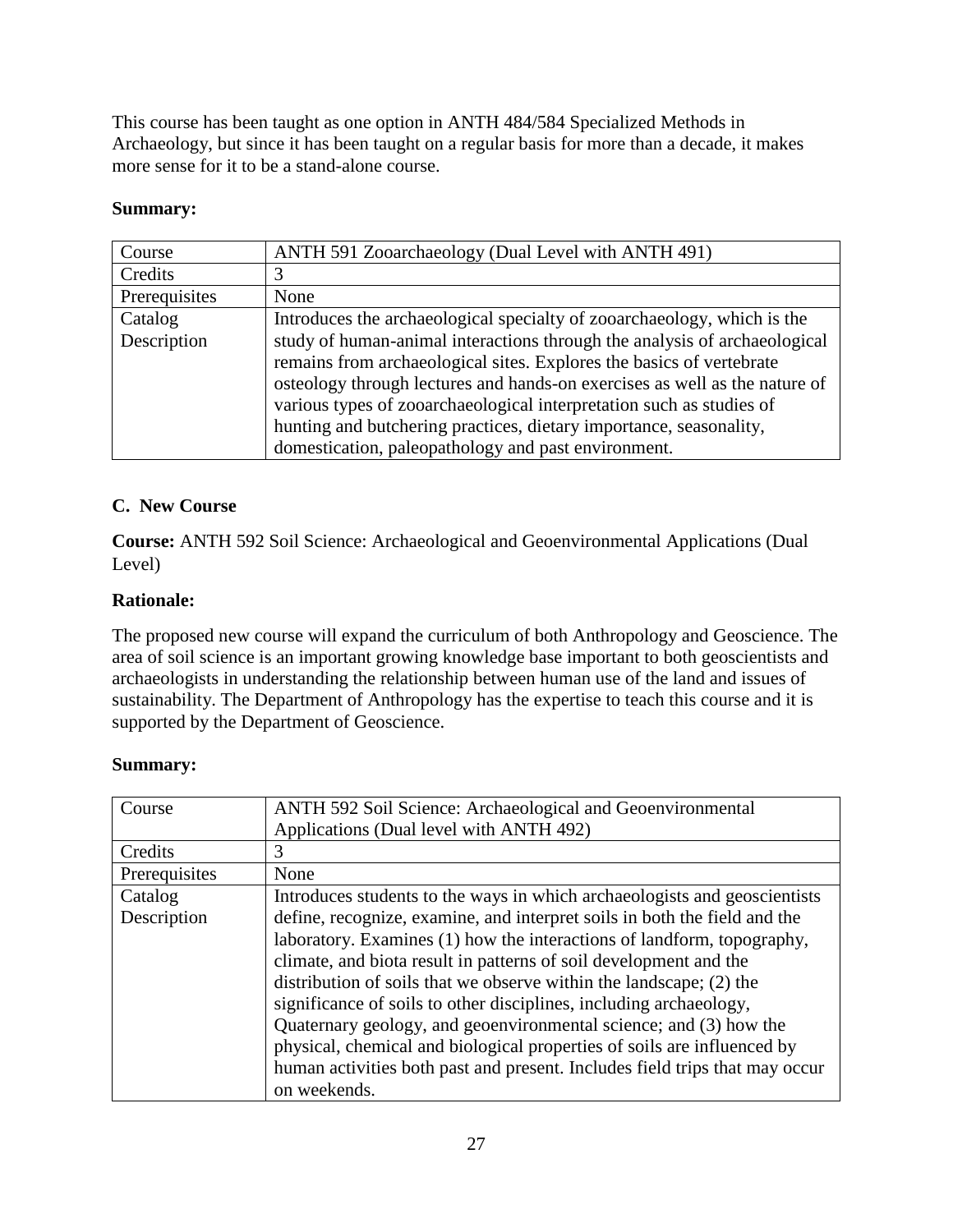## **D. New Course**

**Course:** ANTH 587: Geoarchaeology (dual level)

## **Rationale:**

The proposed course has been taught previously under the generic title of ANTH 584 Specialized Methods in Archaeology. Granting this course its own number codifies past practice and allows current and prospective students to better plan for the course as part of their curriculum.

## **Summary:**

| Course        | ANTH 587: Geoarchaeology (dual level with ANTH 487)                         |
|---------------|-----------------------------------------------------------------------------|
| Credits       | 3                                                                           |
| Prerequisites | ANTH 244 or GEOS 201, or instructor permission                              |
| Catalog       | Surveys geological methods and techniques used to investigate               |
| Description   | archaeological research questions. Include sedimentary and geomorphic       |
|               | processes affecting the formation and preservation of archaeological sites; |
|               | methods of paleoenvironment and paleoclimate reconstruction, and            |
|               | radiometric dating techniques. Illustrates the importance for               |
|               | archaeologists to understand the geological processes that affect           |
|               | archaeological sites—before, during, and after people have been there.      |
|               | Understanding these processes is crucial to accurately reconstructing the   |
|               | dynamics of human behavior.                                                 |

## **E. New Course**

**Course:** ANTH 588: Geophysical Applications in Archaeology (dual level)

## **Rationale:**

This course has been offered regularly as an option under ANTH 584 Specialized Methods in Archaeology for many years to both undergraduate and graduate students. The new course number codifies past practice of offering this course as part of the regular Anthropology curriculum.

## **Summary:**

| Course        | ANTH 588: Geophysical Applications in Archaeology (dual level with       |
|---------------|--------------------------------------------------------------------------|
|               | <b>ANTH 488)</b>                                                         |
| Credits       |                                                                          |
| Prerequisites | None                                                                     |
| Catalog       | Provides the methodological and technological knowledge to apply         |
| Description   | various geophysical systems used in archaeological investigations. These |
|               | systems may include, but are not limited to, Ground-Penetrating Radar,   |
|               | Magnetometry, Electrical Resistivity, Conductivity, and Susceptibility.  |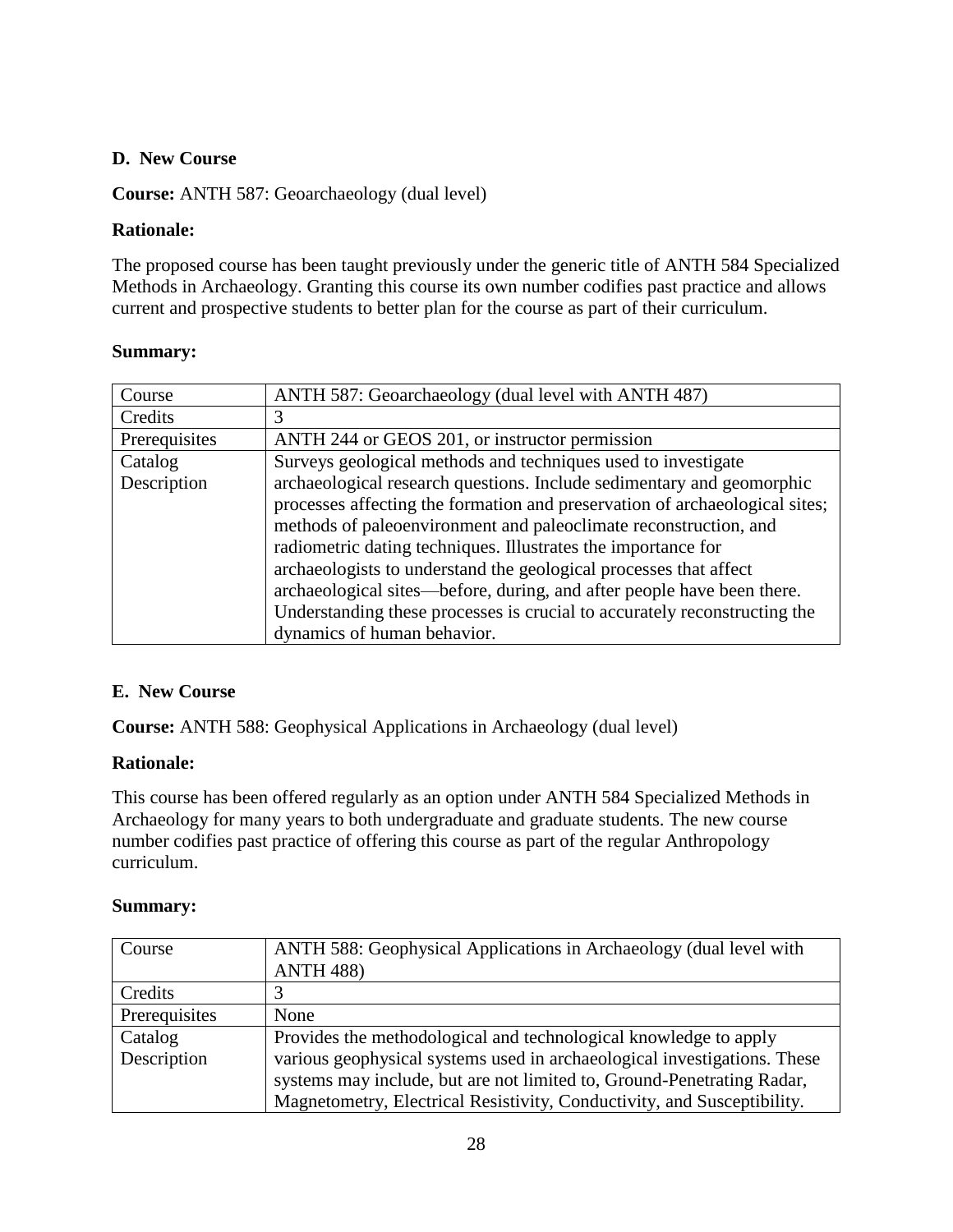## **F. New Course**

**Course:** ANTH 589: Prehistoric Technologies of Eastern North America (dual level)

## **Rationale:**

This course will fill a deficiency in the Anthropology Department Archaeology Track and Applied Archaeology MA program. The ability to identify and analyze pre-Contact Native American Artifacts is a fundamental skill for practicing archaeologists. This course will complement the other artifact analysis courses offered by the department.

## **Summary:**

| Course        | ANTH 589: Prehistoric Technologies of Eastern North America (dual              |
|---------------|--------------------------------------------------------------------------------|
|               | level with ANTH 489)                                                           |
| Credits       | 3                                                                              |
| Prerequisites | None                                                                           |
| Catalog       | An introduction to the prehistoric technologies of Eastern North America.      |
| Description   | The course focuses on the material culture commonly recovered from pre         |
|               | European Contact Native American archaeological sites, including stone,        |
|               | ceramic, bone and native metal artifacts. Analytical techniques will           |
|               | include classification, quantification and interpretation linking artifacts to |
|               | human behavior.                                                                |
|               |                                                                                |

## **G. Program Revision**

## **Degree: MA in Applied Archeology**

## **Summary/Rationale:**

The MA in Applied Archaeology was originally proposed in 2007 and has been active since 2009. The proposed program revision is intended to update the program to reflect courses currently taught within the Anthropology Department and related departments. Many of the new Anthropology courses were previously taught under the generic title of ANTH 584 Specialized Methods in Archaeology. The Departments of History and Geography have revised their programs in recent years and the proposed changes reflect their current programs. ANTH 730 Archaeology of Pennsylvania was removed from the program because it has never been taught. ANTH 745 was added as a required course because this class has proven particularly useful to students when completing their theses. Clarification of the role of field programs is also provided.

|                    | Current                            | <b>Proposed</b>                    |
|--------------------|------------------------------------|------------------------------------|
| Catalog            | <b>M.A.</b> in Applied Archaeology | <b>M.A. in Applied Archaeology</b> |
| <b>Description</b> |                                    |                                    |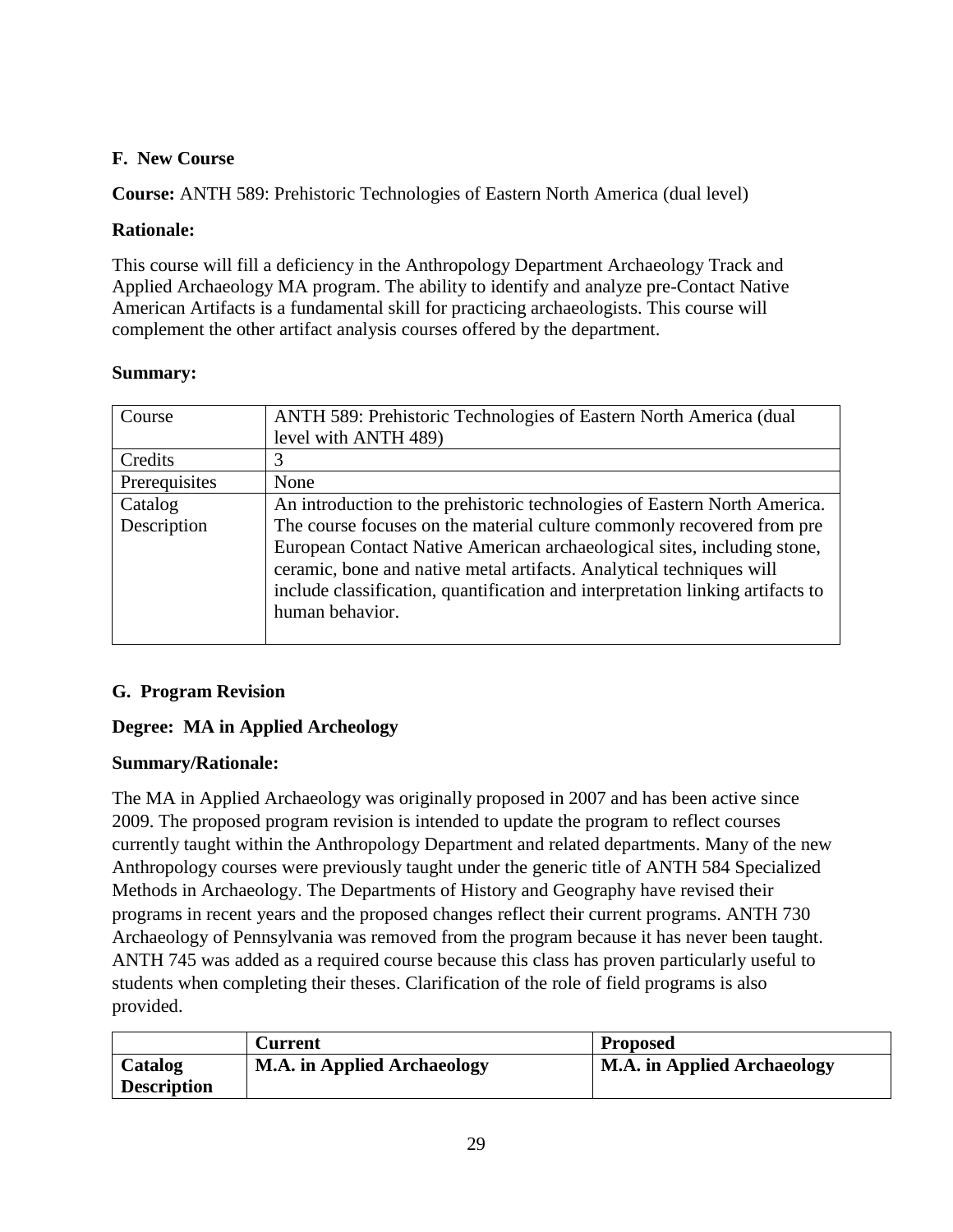The Department of Anthropology offers a graduate program leading to a degree of Master of Arts in Applied Archaeology. The M.A. program in applied archaeology is designed to meet a need for increased training of professional archaeologists employed in the fields of historic preservation, cultural resource management, and heritage planning and tourism.

The program is designed to prepare students to meet the U.S. Secretary of the Interior's standards for professional archaeologists upon graduation (an option for individuals already employed in the field of cultural resource management) or to meet all the requirements except for a full year of experience as a project supervisor (an option for students who enter the program immediately after graduation with a B.A. degree). Students are trained in the current relevant subjects for professional archaeologists including preservation law, ethics, business, and archaeology, have the writing skills to prepare technical reports as well as publications for the general public, and have specialized training in technical skills such as human osteology, faunal analysis, and geophysical surveys, which are critical to professionals in this field.

Department resources include faculty members who are experienced teachers and active researchers in different aspects of cultural resource management and applied archaeology. They have held leadership positions in state and national professional organizations. Archaeological Services, an externally funded research center associated with the Anthropology Department, may provide funding and professional experience for students prior to graduation.

The Department of Anthropology offers a graduate program leading to a degree of Master of Arts in Applied Archaeology. The M.A. program in applied archaeology is designed to meet a need for increased training of professional archaeologists employed in the fields of historic preservation, cultural resource management, and heritage planning and tourism.

The program is designed to prepare students to meet the U.S. Secretary of the Interior's standards for professional archaeologists upon graduation (an option for individuals already employed in the field of cultural resource management) or to meet all the requirements except for a full year of experience as a project supervisor (an option for students who enter the program immediately after graduation with a B.A. degree). Students are trained in the current relevant subjects for professional archaeologists including preservation law, ethics, business, and archaeology, have the writing skills to prepare technical reports as well as publications for the general public, and have specialized training in technical skills such as artifact analysis, faunal analysis, and geophysical surveys, which are critical to professionals in this field.

Department resources include faculty members who are experienced teachers and active researchers in different aspects of cultural resource management and applied archaeology. They have held leadership positions in state and national professional organizations. Archaeological Services, an externally funded research center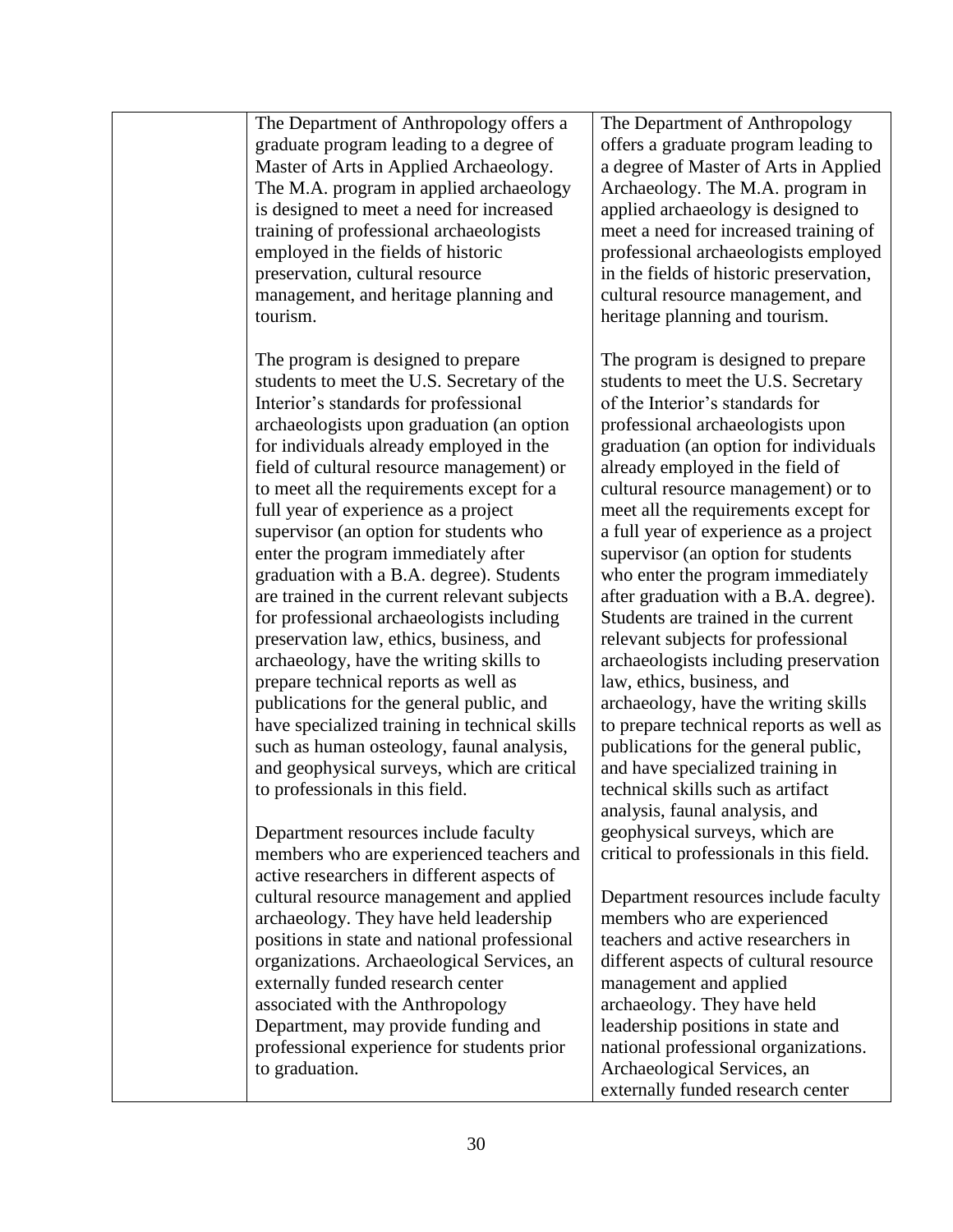|                     | <b>Admission Criteria</b>                                                                                                                                                                                                                                                                                                                                                                                                       | associated with the Anthropology                                                                                                                                                                                                                                                                                                                                                                                                                                                                                                                                                                               |
|---------------------|---------------------------------------------------------------------------------------------------------------------------------------------------------------------------------------------------------------------------------------------------------------------------------------------------------------------------------------------------------------------------------------------------------------------------------|----------------------------------------------------------------------------------------------------------------------------------------------------------------------------------------------------------------------------------------------------------------------------------------------------------------------------------------------------------------------------------------------------------------------------------------------------------------------------------------------------------------------------------------------------------------------------------------------------------------|
|                     |                                                                                                                                                                                                                                                                                                                                                                                                                                 | Department, may provide funding                                                                                                                                                                                                                                                                                                                                                                                                                                                                                                                                                                                |
|                     | Students who enter the program usually                                                                                                                                                                                                                                                                                                                                                                                          | and professional experience for                                                                                                                                                                                                                                                                                                                                                                                                                                                                                                                                                                                |
|                     |                                                                                                                                                                                                                                                                                                                                                                                                                                 |                                                                                                                                                                                                                                                                                                                                                                                                                                                                                                                                                                                                                |
|                     | hold a bachelor's degree in anthropology,                                                                                                                                                                                                                                                                                                                                                                                       | students prior to graduation.                                                                                                                                                                                                                                                                                                                                                                                                                                                                                                                                                                                  |
|                     | history, geography, or a related field.                                                                                                                                                                                                                                                                                                                                                                                         |                                                                                                                                                                                                                                                                                                                                                                                                                                                                                                                                                                                                                |
|                     | Depending on their undergraduate                                                                                                                                                                                                                                                                                                                                                                                                | <b>Admission Criteria</b>                                                                                                                                                                                                                                                                                                                                                                                                                                                                                                                                                                                      |
|                     | coursework, students may be required to<br>take courses as a condition of their<br>admission to prepare for the program,<br>especially courses in archaeological theory<br>and artifact analysis and an archaeological<br>field school. Applicants must meet all the<br>requirements of the School of Graduate<br>Studies and Research and must take the<br>General Test of the Graduate Record Exam<br>(GRE) before admission. | Students who enter the program<br>usually hold a bachelor's degree in<br>anthropology, history, geography, or<br>a related field. Depending on their<br>undergraduate coursework, students<br>may be required to take courses as a<br>condition of their admission to<br>prepare for the program, especially<br>courses in archaeological theory and<br>artifact analysis and an<br>archaeological field school.<br>Applicants must meet all the<br>requirements of the School of<br>Graduate Studies and Research and<br>must take the General Test of the<br>Graduate Record Exam (GRE)<br>before admission. |
|                     |                                                                                                                                                                                                                                                                                                                                                                                                                                 |                                                                                                                                                                                                                                                                                                                                                                                                                                                                                                                                                                                                                |
| Program             | <b>Program Requirements</b>                                                                                                                                                                                                                                                                                                                                                                                                     | <b>Program Requirements</b>                                                                                                                                                                                                                                                                                                                                                                                                                                                                                                                                                                                    |
| <b>Requirements</b> |                                                                                                                                                                                                                                                                                                                                                                                                                                 |                                                                                                                                                                                                                                                                                                                                                                                                                                                                                                                                                                                                                |
|                     |                                                                                                                                                                                                                                                                                                                                                                                                                                 |                                                                                                                                                                                                                                                                                                                                                                                                                                                                                                                                                                                                                |
|                     | The degree program requires a minimum of                                                                                                                                                                                                                                                                                                                                                                                        | The degree program requires a                                                                                                                                                                                                                                                                                                                                                                                                                                                                                                                                                                                  |
|                     | 36 semester hours of credit including the                                                                                                                                                                                                                                                                                                                                                                                       | minimum of 36 semester hours of                                                                                                                                                                                                                                                                                                                                                                                                                                                                                                                                                                                |
|                     | thesis credits. The program includes five                                                                                                                                                                                                                                                                                                                                                                                       | credit including the thesis credits.                                                                                                                                                                                                                                                                                                                                                                                                                                                                                                                                                                           |
|                     | core courses: ANTH 610, ANTH 612,                                                                                                                                                                                                                                                                                                                                                                                               | The program includes six core                                                                                                                                                                                                                                                                                                                                                                                                                                                                                                                                                                                  |
|                     | ANTH 616, ANTH 618, and ANTH 714 in                                                                                                                                                                                                                                                                                                                                                                                             | courses: ANTH 610, ANTH 612,                                                                                                                                                                                                                                                                                                                                                                                                                                                                                                                                                                                   |
|                     | addition to 15 semester hours of electives,                                                                                                                                                                                                                                                                                                                                                                                     | ANTH 616, ANTH 618, ANTH 714                                                                                                                                                                                                                                                                                                                                                                                                                                                                                                                                                                                   |
|                     | an optional internship, and required thesis.                                                                                                                                                                                                                                                                                                                                                                                    | and ANTH 745 in addition to 12                                                                                                                                                                                                                                                                                                                                                                                                                                                                                                                                                                                 |
|                     | At least 9 credits of electives must be from                                                                                                                                                                                                                                                                                                                                                                                    | semester hours of electives, an                                                                                                                                                                                                                                                                                                                                                                                                                                                                                                                                                                                |
|                     | courses with Anthropology prefixes; the                                                                                                                                                                                                                                                                                                                                                                                         | optional internship, and required                                                                                                                                                                                                                                                                                                                                                                                                                                                                                                                                                                              |
|                     | remaining credits may be from related                                                                                                                                                                                                                                                                                                                                                                                           | thesis. At least 9 credits of electives                                                                                                                                                                                                                                                                                                                                                                                                                                                                                                                                                                        |
|                     | departments. Students may arrange an                                                                                                                                                                                                                                                                                                                                                                                            | must be from courses with                                                                                                                                                                                                                                                                                                                                                                                                                                                                                                                                                                                      |
|                     | internship as part of their degree for up to                                                                                                                                                                                                                                                                                                                                                                                    | Anthropology prefixes; the                                                                                                                                                                                                                                                                                                                                                                                                                                                                                                                                                                                     |
|                     | three credits. All students will be required                                                                                                                                                                                                                                                                                                                                                                                    | remaining credits may be from                                                                                                                                                                                                                                                                                                                                                                                                                                                                                                                                                                                  |
|                     | to complete a thesis, which may be in the                                                                                                                                                                                                                                                                                                                                                                                       | related departments. Students may                                                                                                                                                                                                                                                                                                                                                                                                                                                                                                                                                                              |
|                     | form of a cultural resource management                                                                                                                                                                                                                                                                                                                                                                                          | arrange an internship as part of their                                                                                                                                                                                                                                                                                                                                                                                                                                                                                                                                                                         |
|                     | report or policy study of a cultural resource                                                                                                                                                                                                                                                                                                                                                                                   | degree for up to three credits. All                                                                                                                                                                                                                                                                                                                                                                                                                                                                                                                                                                            |
|                     | issue. The internship may be used as                                                                                                                                                                                                                                                                                                                                                                                            | students will be required to complete                                                                                                                                                                                                                                                                                                                                                                                                                                                                                                                                                                          |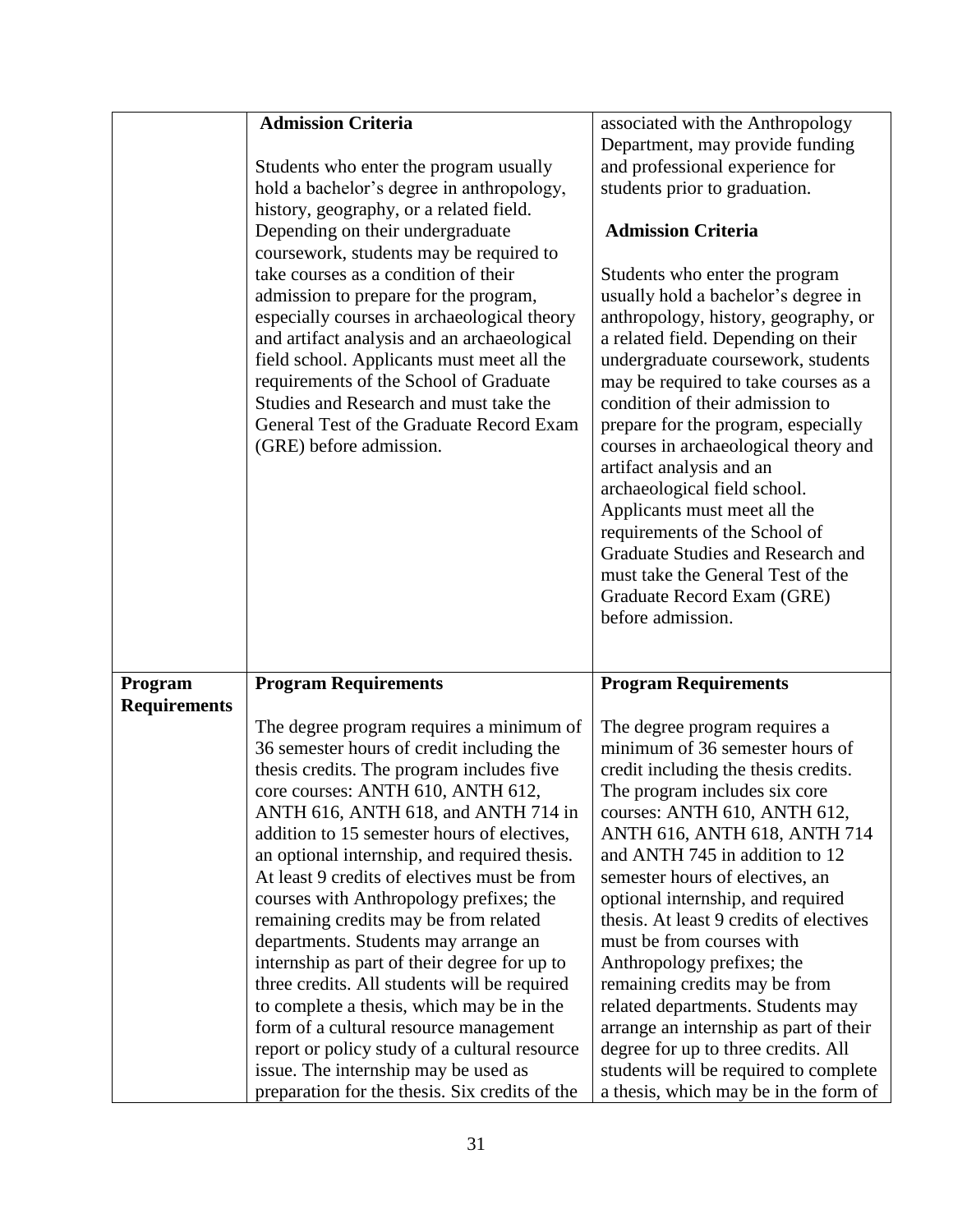| electives may be taken from the Geography<br>Department's Geographic Information<br>System (GIS) courses. Students may elect<br>to take an additional four courses which are<br>not part of the Applied Archaeology degree<br>in order to receive a certificate in<br>Geographic Information Science and<br>Geospatial Techniques from the Geography<br>Department. The Applied Archaeology<br>program advisor will work with students to<br>arrange their schedules to meet the<br>requirements of the GIS certificate program<br>expeditiously; however, there is no<br>guarantee that both programs can be<br>completed within two academic years. | a cultural resource management<br>report, policy study of a cultural<br>resource issue, or research thesis.<br>The internship may be used as<br>preparation for the thesis. Students<br>are encouraged to enroll in the<br>certificate in Geographic Information<br><b>Science and Geospatial Techniques</b><br>from the Geography Department, or<br>other relevant certificate program<br>from another department. Courses in<br>these certificate programs can also be<br>used to fulfill the non-ANTH<br>electives for the MA in Applied<br>Archaeology. |
|-------------------------------------------------------------------------------------------------------------------------------------------------------------------------------------------------------------------------------------------------------------------------------------------------------------------------------------------------------------------------------------------------------------------------------------------------------------------------------------------------------------------------------------------------------------------------------------------------------------------------------------------------------|-------------------------------------------------------------------------------------------------------------------------------------------------------------------------------------------------------------------------------------------------------------------------------------------------------------------------------------------------------------------------------------------------------------------------------------------------------------------------------------------------------------------------------------------------------------|
| I. Core Program (15 cr.)                                                                                                                                                                                                                                                                                                                                                                                                                                                                                                                                                                                                                              | I. Core Program (18 cr.)                                                                                                                                                                                                                                                                                                                                                                                                                                                                                                                                    |
| ANTH 610 Archaeological Laws and<br>Ethics 3 cr.                                                                                                                                                                                                                                                                                                                                                                                                                                                                                                                                                                                                      | ANTH 610 Archaeological Laws and<br>Ethics 3 cr.                                                                                                                                                                                                                                                                                                                                                                                                                                                                                                            |
| <b>ANTH 612 Seminar in Cultural Resource</b><br>Management I: Method and Theory 3 cr.                                                                                                                                                                                                                                                                                                                                                                                                                                                                                                                                                                 | <b>ANTH 612 Seminar in Cultural</b><br>Resource Management I: Method<br>and Theory 3 cr.                                                                                                                                                                                                                                                                                                                                                                                                                                                                    |
| <b>ANTH 616 Pre-Columbian North</b><br>American Archaeology 3 cr.                                                                                                                                                                                                                                                                                                                                                                                                                                                                                                                                                                                     | <b>ANTH 616 Pre-Columbian North</b><br>American Archaeology 3 cr.                                                                                                                                                                                                                                                                                                                                                                                                                                                                                           |
| ANTH 618 Historical Archaeology 3 cr.<br><b>ANTH 714 Seminar in Cultural Resources</b>                                                                                                                                                                                                                                                                                                                                                                                                                                                                                                                                                                | <b>ANTH 618 Historical Archaeology 3</b><br>cr.                                                                                                                                                                                                                                                                                                                                                                                                                                                                                                             |
| Management II: Analysis and Interpretation<br>3 cr.                                                                                                                                                                                                                                                                                                                                                                                                                                                                                                                                                                                                   | <b>ANTH 714 Seminar in Cultural</b><br>Resources Management II: Analysis<br>and Interpretation 3 cr.                                                                                                                                                                                                                                                                                                                                                                                                                                                        |
| II. Electives (15 cr.)                                                                                                                                                                                                                                                                                                                                                                                                                                                                                                                                                                                                                                | <b>ANTH 745 Seminar in</b><br>Archaeological Interpretation 3 cr.                                                                                                                                                                                                                                                                                                                                                                                                                                                                                           |
| (At least 9 credits must have ANTH prefix;<br>at least one of the ANTH courses should be<br>a non-archaeology elective)<br><b>ACCT 502 Foundations of Financial</b><br>Accounting 3 cr.                                                                                                                                                                                                                                                                                                                                                                                                                                                               | II. Electives $(12 \text{ cr.})$                                                                                                                                                                                                                                                                                                                                                                                                                                                                                                                            |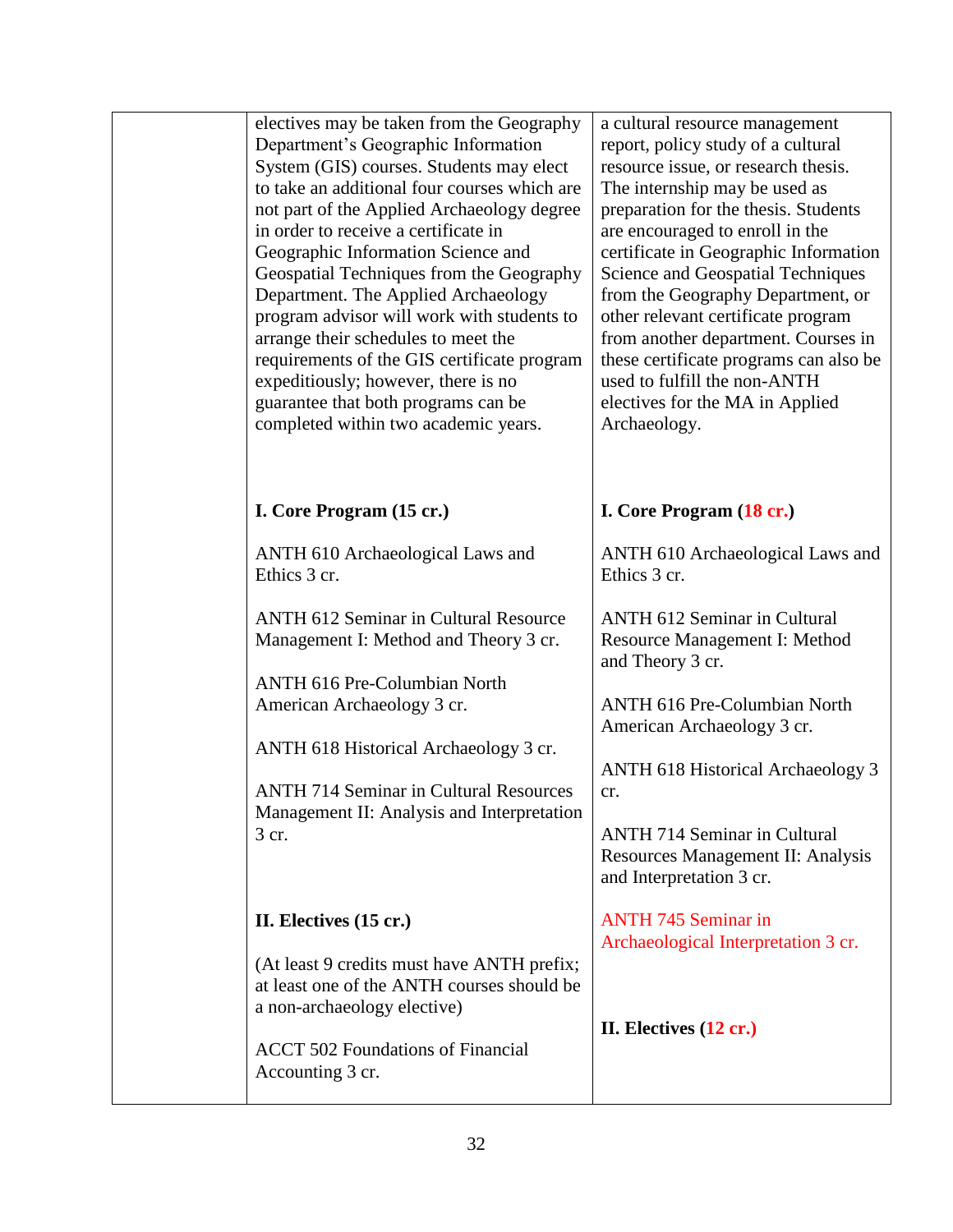| ACCT 607 Management Accounting 3 cr.                               | (At least 9 credits must have ANTH<br>prefix)                            |
|--------------------------------------------------------------------|--------------------------------------------------------------------------|
| ANTH 514 Native Americans 3 cr.                                    | <b>ACCT 502 Foundations of Financial</b>                                 |
| <b>ANTH 556 Ethnographic Research</b><br>Methods 3 cr.             | Accounting 3 cr.                                                         |
| ANTH 560 Ethnographic Field School 6 cr.                           | <b>ACCT 607 Management Accounting</b><br>3 cr.                           |
| ANTH 581 Special Topics 3 cr.                                      | ANTH 514 Native Americans 3 cr.                                          |
| <b>ANTH 584 Specialized Methods in</b><br>Archaeology 3 cr.        | <b>ANTH 556 Ethnographic Research</b><br>Methods 3 cr.                   |
| ANTH 625 Public Archaeology 3 cr.                                  | <b>ANTH 560 Ethnographic Field</b><br>School 6 cr.                       |
| ANTH 694 Anthropology Seminar 3 cr.                                | ANTH 581 Special Topics 3 cr.                                            |
| ANTH 699 Independent Study 3 cr.                                   | <b>ANTH 584 Specialized Methods in</b>                                   |
| <b>ANTH 720 Issues in Historic Preservation</b><br>3 cr.           | Archaeology 3 cr.                                                        |
| ANTH 730 Archaeology of Pennsylvania 3<br>cr.                      | <b>ANTH 586 Historic Artifact</b><br>Analysis 3 cr.                      |
|                                                                    | ANTH 587 Geoarchaeology 3 cr.                                            |
| <b>ANTH 740 Advanced Archaeological Field</b><br>Methods 3-6 cr.   | <b>ANTH 588 Geophysical</b><br>Applications in Archaeology 3 cr.         |
| <b>ANTH 745 Seminar in Archaeological</b><br>Interpretation 3 cr.  | <b>ANTH 589 Prehistoric Technologies</b><br>3 cr.                        |
| GEOG 516 Introduction to Geographical<br>Information Systems 3 cr. | <b>ANTH 590 Applied Geospatial</b><br>Technologies in Anthropology 3 cr. |
| GEOG 517 Technical Issues in GIS 3 cr.                             | ANTH 591 Zooarchaeology 3 cr.                                            |
| GEOG 625 Environmental Planning 3 cr.                              | <b>ANTH 592 Soils Science:</b>                                           |
| HIST 605 Introduction to Public History 3<br>cr.                   | Archaeological and<br>Geoenvironmental Applications 3 cr.                |
| HIST 606 Topics in Public History 3 cr.                            | ANTH 625 Public Archaeology 3 cr.                                        |
| HIST 614 Research Methods 3 cr.                                    |                                                                          |
|                                                                    |                                                                          |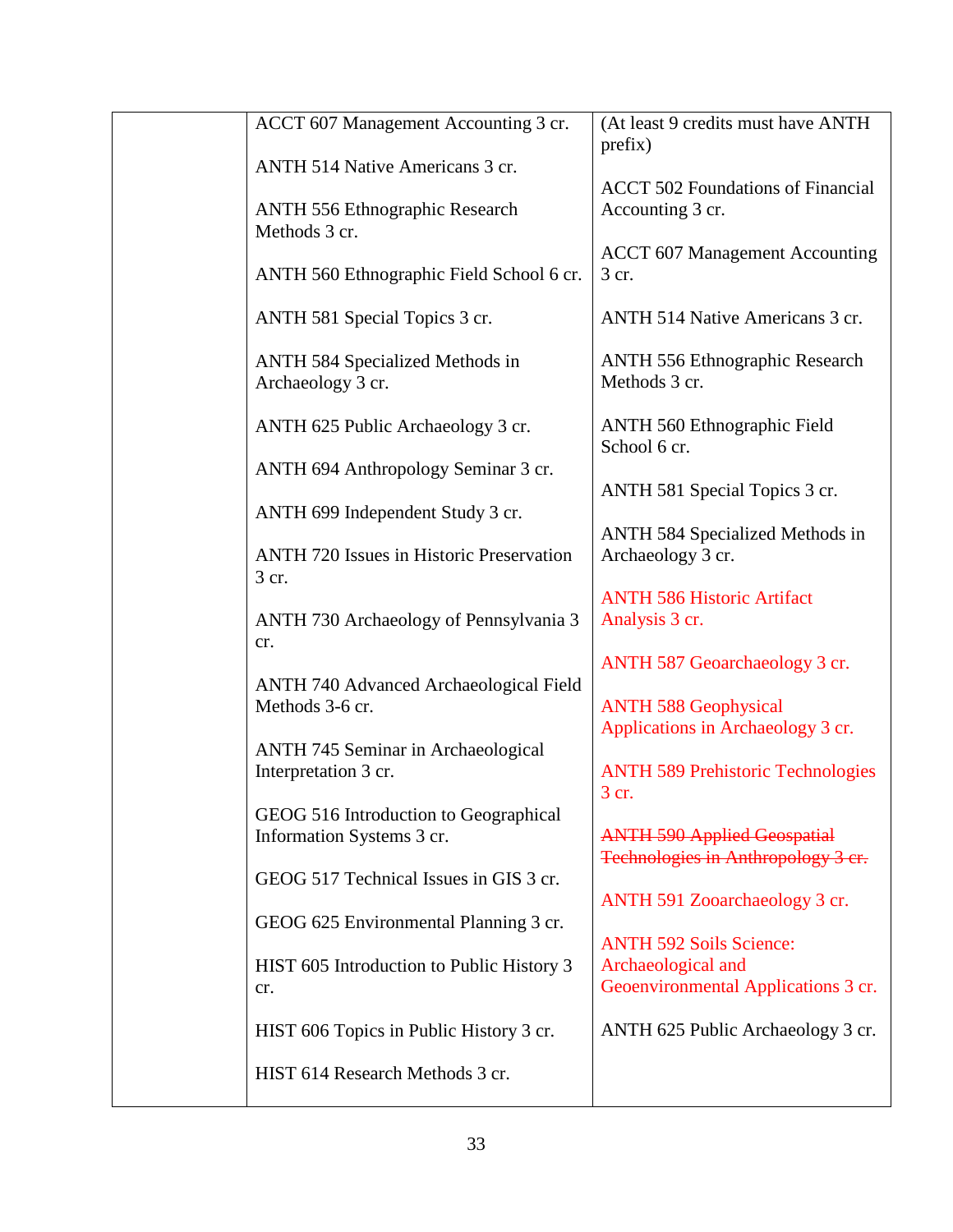|                                                                                       | ANTH 694 Anthropology Seminar 3                          |
|---------------------------------------------------------------------------------------|----------------------------------------------------------|
|                                                                                       | cr.                                                      |
| Other elective courses may be approved by<br>the faculty on an individual basis.      | ANTH 699 Independent Study 3 cr.                         |
|                                                                                       | <b>ANTH 720 Issues in Historic</b><br>Preservation 3 cr. |
| III. Internship and Thesis (6 cr.)                                                    |                                                          |
|                                                                                       | <b>ANTH 740 Advanced</b>                                 |
| ANTH 698 Internship 3 cr.                                                             | Archaeological Field Methods 3-6 cr.                     |
| Students may elect to take a faculty-<br>supervised internship either on or off       | GEOG 515 Remote Sensing 3 cr.                            |
| campus with organizations utilizing                                                   | GEOG 516 Introduction to                                 |
| archaeological skills in nonacademic                                                  | Geographical Information Systems 3                       |
| settings. Off-campus internships may<br>include cultural resource management          | cr.                                                      |
| companies, government agencies, private,<br>nonprofit organizations, tribal           | GEOG 520 Technical Issues in GIS 3<br>cr.                |
| governments, and museums. Students who                                                |                                                          |
| do not elect to take an internship will be                                            | GEOG 519 Geographic Information                          |
| required to take 6 thesis credits.                                                    | Systems (GIS) for Environmental                          |
|                                                                                       | Applications 3 cr.                                       |
|                                                                                       | GEOG 625 Environmental Planning                          |
| ANTH 795 Thesis 3-6 cr.                                                               | 3 cr.                                                    |
|                                                                                       |                                                          |
| All students will be required to write a                                              | HIST 606 Topics in Public History 3                      |
| thesis either in the form of a cultural                                               | cr.                                                      |
| resource management project report or a<br>policy paper on a cultural resource issue. | HIST 770 Archival Principles and                         |
|                                                                                       | Practice 3 cr.                                           |
|                                                                                       |                                                          |
|                                                                                       | HIST 771 Museum Studies 3 cr.                            |
|                                                                                       | HIST 772 Oral History Theory and<br>Method 3 cr.         |
|                                                                                       |                                                          |
|                                                                                       | Other elective courses may be                            |
|                                                                                       | approved by the faculty on an                            |
|                                                                                       | individual basis.                                        |
|                                                                                       | Up to 3 credits of ANTH 740 may be                       |
|                                                                                       | applied to program requirements.                         |
|                                                                                       |                                                          |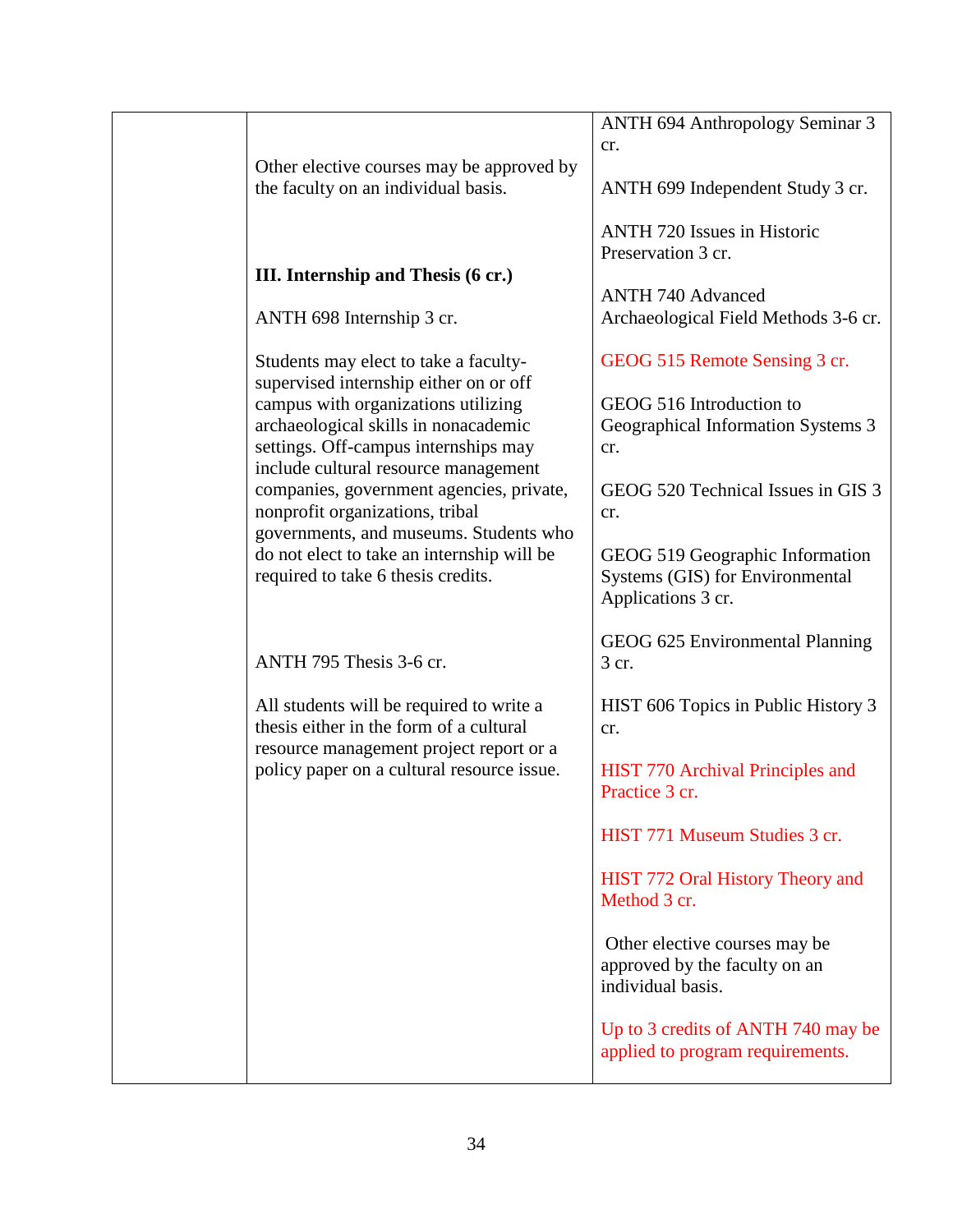| Up to 3 credits of ANTH 560 may be<br>applied to program requirements.<br>III. Internship and Thesis (6 cr.)                                                                                                                                                                                   |
|------------------------------------------------------------------------------------------------------------------------------------------------------------------------------------------------------------------------------------------------------------------------------------------------|
| ANTH 698 Internship 3 cr.<br>Students may elect to take a faculty-<br>supervised internship either on or off<br>campus with organizations utilizing                                                                                                                                            |
| archaeological skills in nonacademic<br>settings. Off-campus internships may<br>include cultural resource<br>management companies, government<br>agencies, private, nonprofit<br>organizations, tribal governments,<br>and museums. Students who do not<br>elect to take an internship will be |
| required to take 6 thesis credits.<br>ANTH 795 Thesis 3-6 cr.<br>All students will be required to write<br>a thesis either in the form of a<br>cultural resource management project<br>report or a policy paper on a cultural<br>resource issue.                                               |
|                                                                                                                                                                                                                                                                                                |

## **2. DEPARTMENT OF KINESIOLOGY HEALTH AND SPORT SCIENCE APPROVED**

#### **A. New Course**

 **Course:** HPED 576: Athletic Training Clinical Practicum I

## **Rationale:**

This course will be required in the proposed Masters of Science in Athletic Training program and meets educational competencies required for accreditation by the Commission on Accreditation of Athletic Training Education. It addresses required athletic training education competencies and is designed to test psychomotor skills in the areas of athletic taping and wrapping, contemporary immobilization and ambulation devices, protective sports equipment, transportation and transfer of the injured athlete and basic assessment techniques.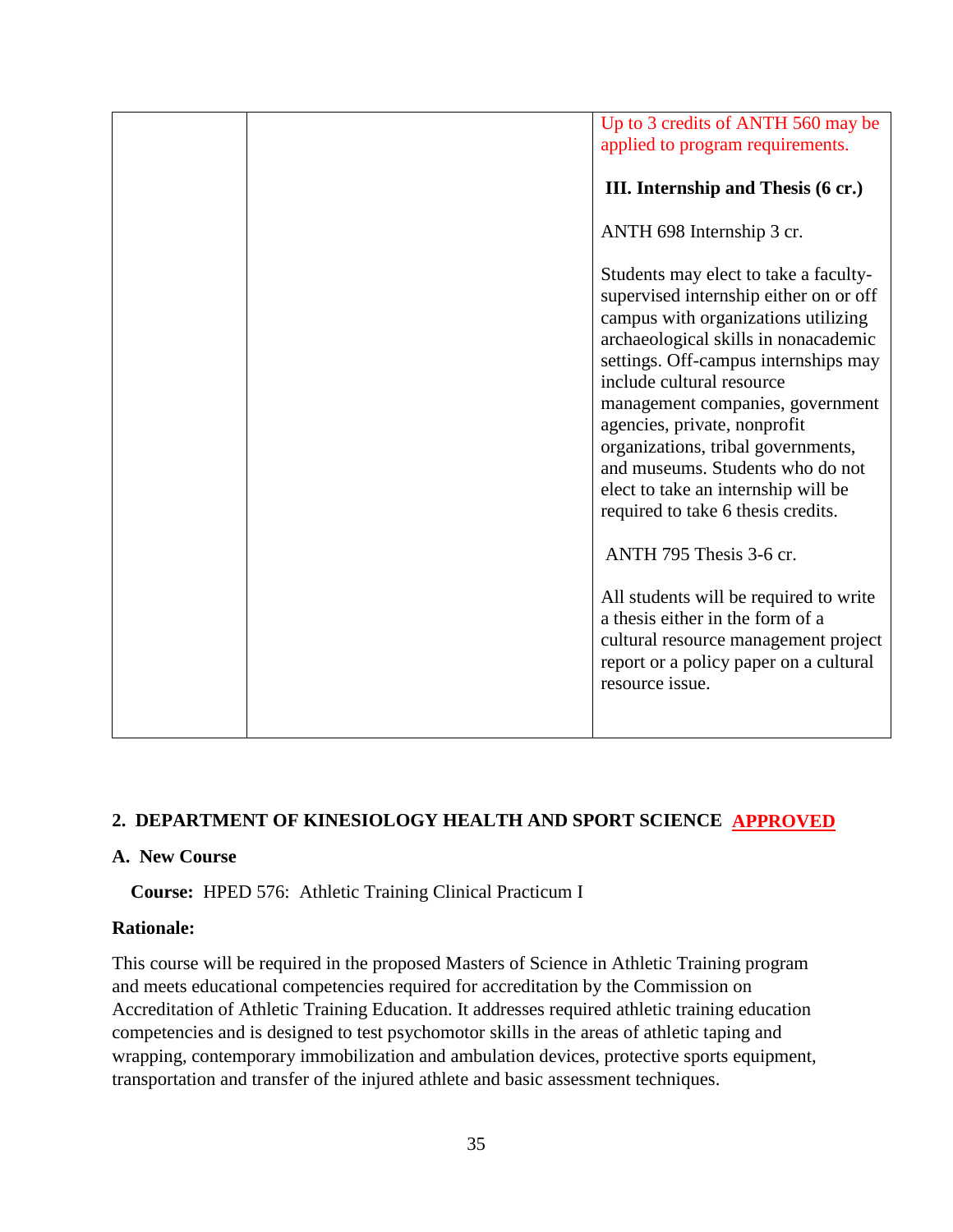| Course        | HPED 576: Athletic Training Clinical Practicum I                            |
|---------------|-----------------------------------------------------------------------------|
| Credits       |                                                                             |
| Prerequisites | None                                                                        |
| Catalog       | Assesses proficient psychomotor and clinical reasoning skills within the    |
| Description   | domain of athletic injury management in coordination with a one semester    |
|               | clinical field experience. This clinical field experience will allow each   |
|               | student an opportunity to practice and apply skills previously taught under |
|               | the direction of a qualified preceptor within the IUP Athletic Department   |
|               | or an affiliated clinical site. Emphasis will be directed towards athletic  |
|               | taping and wrapping, contemporary immobilization and ambulation             |
|               | devices, protective sports equipment, transportation and transfer of the    |
|               | injured athlete and basic assessment techniques.                            |

## **B. New Course**

**Course:** HPED 676: Athletic Training Clinical Practicum III

## **Rationale:**

This course will be required in the proposed Masters of Science in Athletic Training program and meets educational competencies required for accreditation by the Commission on Accreditation of Athletic Training Education. Specific content to include: psychomotor skills related to manual muscle testing, general medical evaluation and modality application.

| Course                 | HPED 676: Athletic Training Clinical Practicum III                                                                                                                                                                                                                                                                                                                                                                                                                                                                                                                                                                                                                                               |
|------------------------|--------------------------------------------------------------------------------------------------------------------------------------------------------------------------------------------------------------------------------------------------------------------------------------------------------------------------------------------------------------------------------------------------------------------------------------------------------------------------------------------------------------------------------------------------------------------------------------------------------------------------------------------------------------------------------------------------|
| Credits                | 2                                                                                                                                                                                                                                                                                                                                                                                                                                                                                                                                                                                                                                                                                                |
| Prerequisites          | <b>HPED 577</b><br><b>HPED 585</b>                                                                                                                                                                                                                                                                                                                                                                                                                                                                                                                                                                                                                                                               |
|                        | HPED 648                                                                                                                                                                                                                                                                                                                                                                                                                                                                                                                                                                                                                                                                                         |
| Catalog<br>Description | Assesses proficient psychomotor and clinical reasoning skills within the<br>domains of general medical evaluation, manual muscle testing and<br>modality application, in coordination with a one-semester clinical field<br>experience. This clinical field experience will allow each student an<br>opportunity to practice and apply skills previously taught under the<br>direction of a qualified preceptor within the IUP Athletic Department or<br>an affiliated clinical site. Specific skills emphasized include skills related<br>to torso, head and neck evaluation, high-fidelity simulation<br>evaluation, manual muscle testing, therapeutic modality selection and<br>application. |

## **C. New Course**

**Course:** HPED 585: Assessment and Management of General Medical Conditions in Athletic **Training**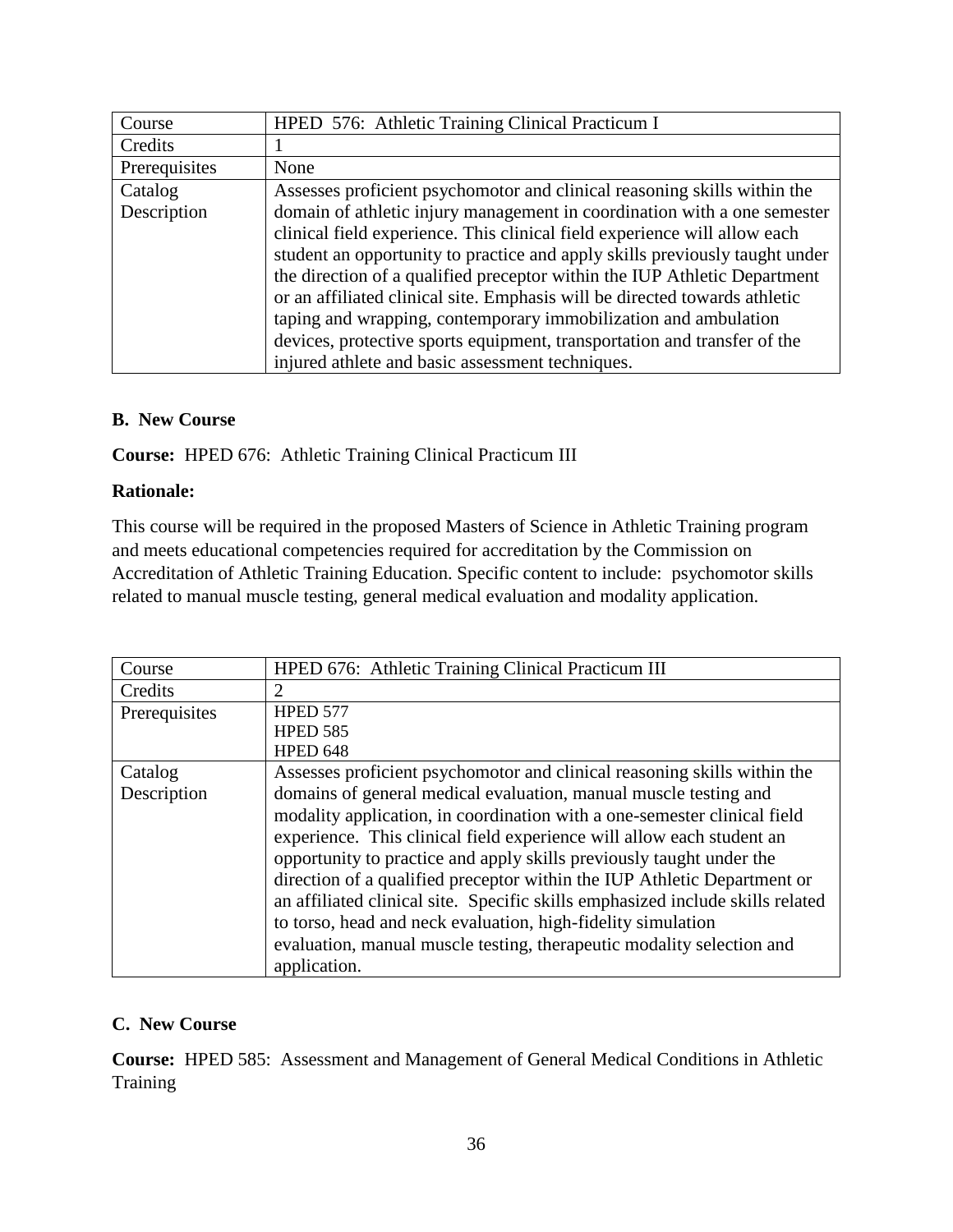## **Rationale:**

This course will be required in the proposed Masters of Science in Athletic Training program and meets educational competencies required for accreditation by the Commission on Accreditation of Athletic Training Education. Specific content to include: Clinical Examination and Diagnosis, Acute Care of Injury and Illness, Therapeutic Interventions and Psychosocial Strategies and Referral.

| Course        | HPED 585: Assessment and Management of General Medical Conditions        |
|---------------|--------------------------------------------------------------------------|
|               | in Athletic Training                                                     |
| Credits       |                                                                          |
| Prerequisites | Masters of Science in Athletic Training Major or Instructor Permission   |
| Catalog       | Examines general health assessment and physical examination techniques   |
| Description   | related to the physically active. A systemic approach is used to address |
|               | issues related to the anatomy, pathology, physiology, diagnostic testing |
|               | and therapeutic intervention of both non-orthopedic conditions and       |
|               | diseases of the human body in sport and physical activity.               |

## **D. New Program**

**Degree Program**: Masters of Science Degree - Athletic Training

**Catalog Start Term:** Spring 2018

## **Rationale:**

Over the past two and a half years the Athletic Training Strategic Alliance, which is comprised of the Board of Certification (BOC), Commission for the Accreditation of Athletic Training Education (CAATE), National Athletic Trainers Association (NATA) and NATA Research & Education Foundation, were actively engaged in a critical examination of what the appropriate professional degree level should be to best prepare athletic trainers for an integral role in the evolving health care system. In May of 2015, the NATA Board of Directors and the Commissioners of the CAATE, with the full support of the BOC and the NATA Research & Education Foundation, have agreed to establish the professional degree in athletic training at the master's level. Thus, in order for an existing athletic training academic program to continue preparing candidates to sit for the BOC examination and enter the field of athletic training, the transition to a masters degree is required.

| Catalog     | Professional Athletic Training education programs use a competency-based approach in     |  |
|-------------|------------------------------------------------------------------------------------------|--|
| Description | both the classroom and clinical settings. Using a medical-based education model,         |  |
|             | Athletic Training students are educated to provide comprehensive client/patient care in  |  |
|             | five domains of clinical practice: prevention; clinical evaluation and diagnosis;        |  |
|             | immediate and emergency care; treatment and rehabilitation; and organization and         |  |
|             | professional health and well-being. The educational requirements for CAATE-              |  |
|             | accredited Athletic Training education programs include acquisition of knowledge,        |  |
|             | skills, and clinical abilities along with a broad scope of foundational behaviors of     |  |
|             | professional practice. Students complete an extensive clinical learning requirement that |  |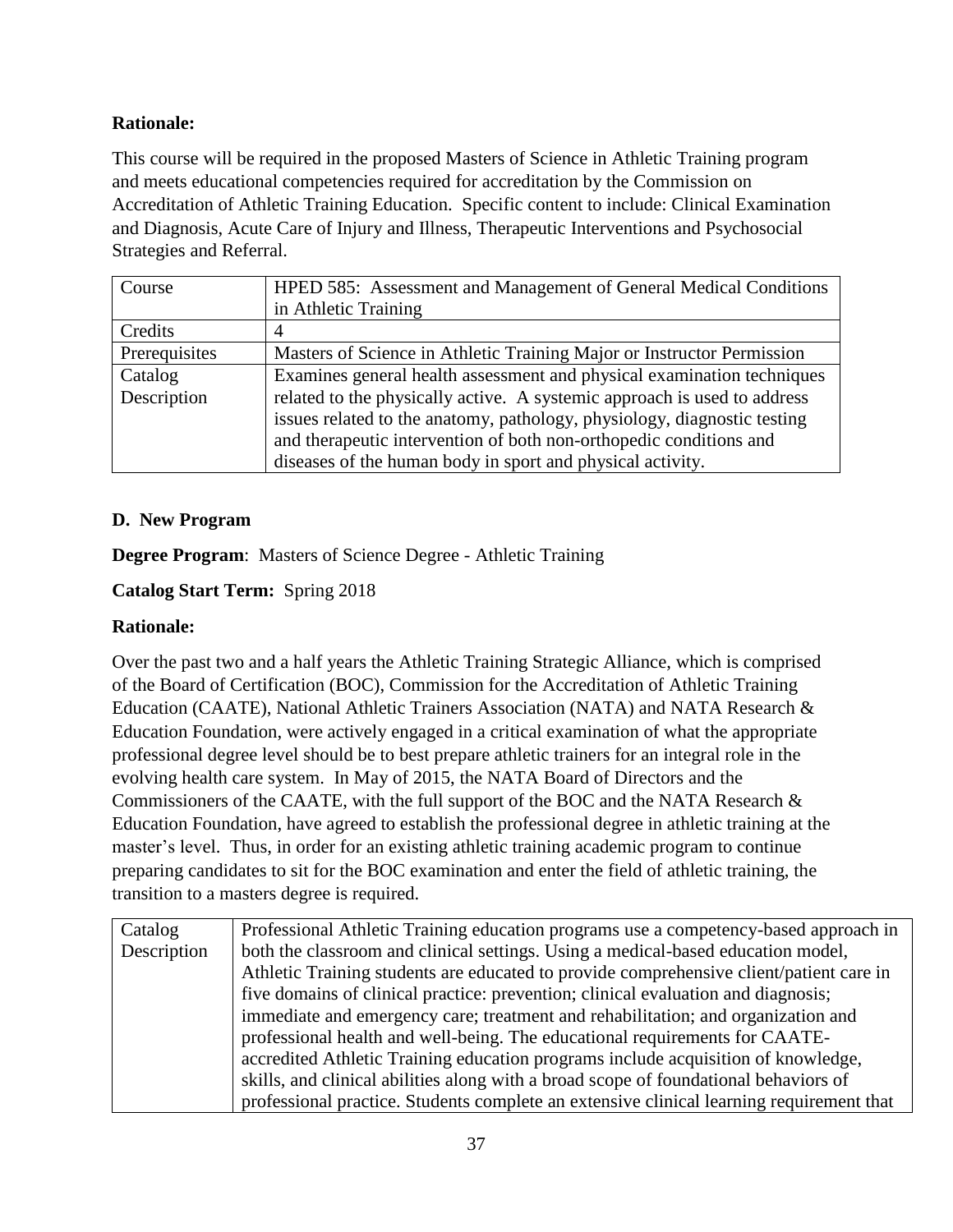|              | is embodied in the clinical integration proficiencies (professional, practice-oriented<br>outcomes) as identified in the Athletic Training Education Competencies. Students must<br>receive formal instruction in the following specific subject matter areas identified in the<br>Competencies: Evidence-based Practice, Prevention and Health Promotion, Clinical<br>Examination and Diagnosis, Acute Care of Injury and Illness, Therapeutic Interventions,<br>Psychosocial Strategies and Referral, Healthcare Administration, Professional<br>Development and Responsibility.                                                                                                                                                                                                                                                                                                                                                                                                                                  |
|--------------|---------------------------------------------------------------------------------------------------------------------------------------------------------------------------------------------------------------------------------------------------------------------------------------------------------------------------------------------------------------------------------------------------------------------------------------------------------------------------------------------------------------------------------------------------------------------------------------------------------------------------------------------------------------------------------------------------------------------------------------------------------------------------------------------------------------------------------------------------------------------------------------------------------------------------------------------------------------------------------------------------------------------|
|              | The Masters of Science in Athletic Training program prepares students in a cohort-<br>based model to serve as health care professionals who collaborate with physicians to<br>provide preventative services, emergency care, clinical diagnosis, therapeutic<br>intervention and rehabilitation of injuries and medical conditions. The program has both<br>an academic and a clinical education component. The clinical education component<br>entails a series of sequential laboratory courses and a minimum of four semesters of<br>practicum coursework that includes supervised field experiences with the IUP<br>Department of Athletics and affiliated clinical sites (sports medicine clinics, physicians'<br>offices/hospitals, high schools, and additional collegiate settings). Additionally,<br>program retention, completion, and Board of Certification examination endorsement are<br>contingent upon students passing comprehensive examinations including a<br>mock/practice certification exam. |
|              | Students must obtain the Athletic Training Program Overview document from the<br>department website for full details regarding program progression, mediation, retention,<br>and Board of Certification examination endorsement.                                                                                                                                                                                                                                                                                                                                                                                                                                                                                                                                                                                                                                                                                                                                                                                    |
|              | First Masters of Science in Athletic Training Cohort will begin in June 2018.                                                                                                                                                                                                                                                                                                                                                                                                                                                                                                                                                                                                                                                                                                                                                                                                                                                                                                                                       |
| Program      | In addition to meeting IUP's School of Graduate Studies and Research's admission                                                                                                                                                                                                                                                                                                                                                                                                                                                                                                                                                                                                                                                                                                                                                                                                                                                                                                                                    |
| Requirements | requirements, students must meet the following entrance criteria:                                                                                                                                                                                                                                                                                                                                                                                                                                                                                                                                                                                                                                                                                                                                                                                                                                                                                                                                                   |
|              | Undergraduate GPA of 3.0 and completion of the following pre-requisite<br>٠<br>coursework with a C or better:<br>Human Anatomy                                                                                                                                                                                                                                                                                                                                                                                                                                                                                                                                                                                                                                                                                                                                                                                                                                                                                      |
|              | Human Physiology                                                                                                                                                                                                                                                                                                                                                                                                                                                                                                                                                                                                                                                                                                                                                                                                                                                                                                                                                                                                    |
|              | <b>Exercise Physiology</b>                                                                                                                                                                                                                                                                                                                                                                                                                                                                                                                                                                                                                                                                                                                                                                                                                                                                                                                                                                                          |
|              | Kinesiology/Biomechanics                                                                                                                                                                                                                                                                                                                                                                                                                                                                                                                                                                                                                                                                                                                                                                                                                                                                                                                                                                                            |
|              | Nutrition<br><b>Statistics</b>                                                                                                                                                                                                                                                                                                                                                                                                                                                                                                                                                                                                                                                                                                                                                                                                                                                                                                                                                                                      |
|              | Minimum of 40 hours of direct clinical observation under the guidance of a                                                                                                                                                                                                                                                                                                                                                                                                                                                                                                                                                                                                                                                                                                                                                                                                                                                                                                                                          |
|              | Certified Athletic Trainer in a minimum of two different settings. A letter of                                                                                                                                                                                                                                                                                                                                                                                                                                                                                                                                                                                                                                                                                                                                                                                                                                                                                                                                      |
|              | verification is required from each supervising Certified Athletic Trainer.                                                                                                                                                                                                                                                                                                                                                                                                                                                                                                                                                                                                                                                                                                                                                                                                                                                                                                                                          |
|              | Current Emergency Cardiac Care (ECC) certification. Acceptable ECC providers<br>$\bullet$                                                                                                                                                                                                                                                                                                                                                                                                                                                                                                                                                                                                                                                                                                                                                                                                                                                                                                                           |
|              | are those adhering to the most current International Guidelines for<br>Cardiopulmonary Resuscitation and Emergency Cardiac Care.                                                                                                                                                                                                                                                                                                                                                                                                                                                                                                                                                                                                                                                                                                                                                                                                                                                                                    |
|              | Completion of an interview with the program director and faculty (as needed).                                                                                                                                                                                                                                                                                                                                                                                                                                                                                                                                                                                                                                                                                                                                                                                                                                                                                                                                       |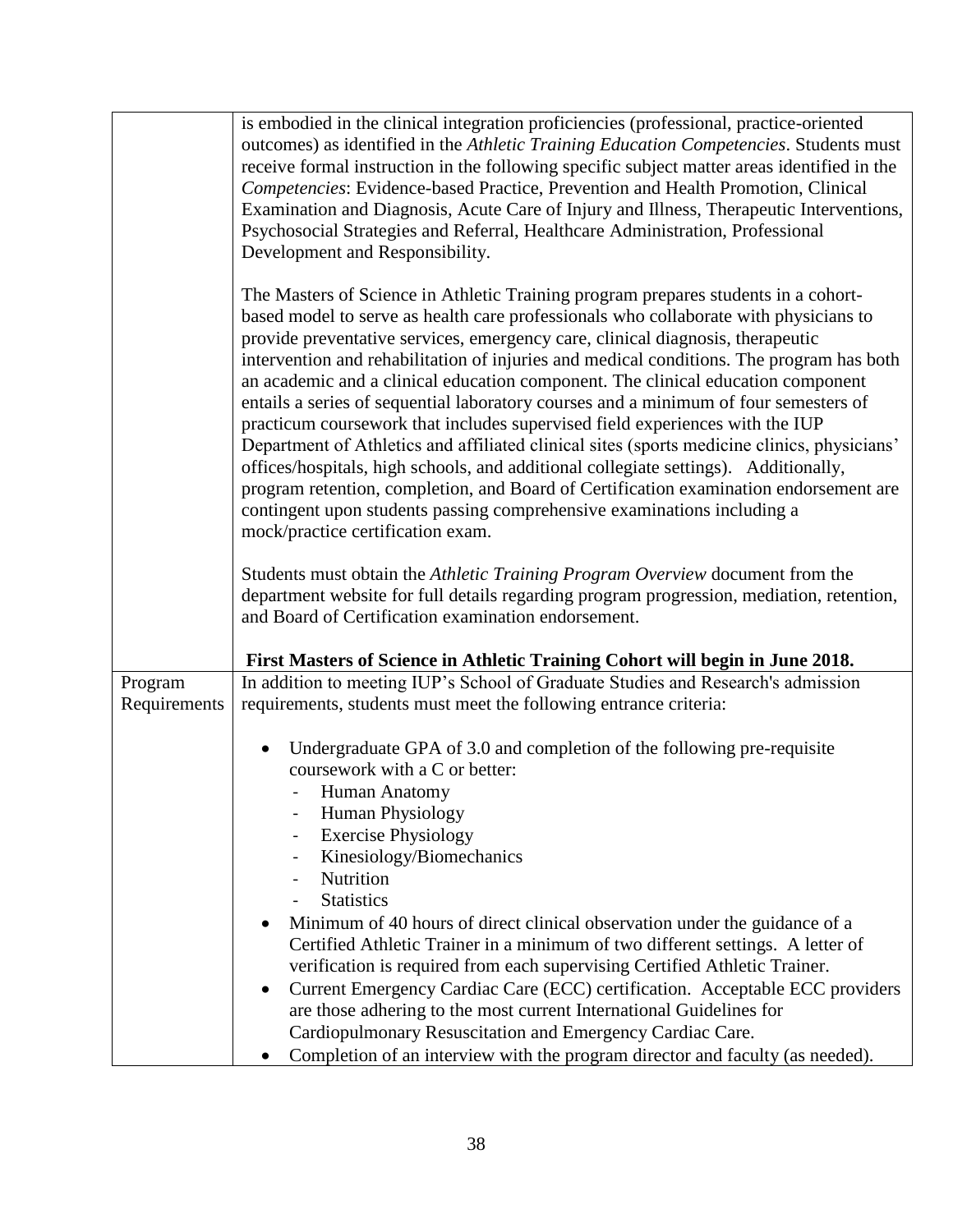| Additional details and required documentation (clearances, Tuberculin (TB) skin<br>test, liability insurance) are outlined in the Athletic Training Program Overview<br>which is available on the department website.                                                                              |
|----------------------------------------------------------------------------------------------------------------------------------------------------------------------------------------------------------------------------------------------------------------------------------------------------|
| Additionally, students enrolled in IUP's Physical Education and Sport undergraduate<br>program may be eligible for early admission into the Masters of Science in Athletic<br>Training program. Please refer to IUP's School of Graduate Studies and Research's<br>guidelines for early admission. |
| <b>Degree Requirements</b>                                                                                                                                                                                                                                                                         |
| HPED 501 Foundations of Athletic Training 4                                                                                                                                                                                                                                                        |
| HPED 515 Lifestyle Behavior Management for Physical Activity<br>3                                                                                                                                                                                                                                  |
| HPED 545 Survey of Orthopedic Injuries in Sport and Exercise<br>3                                                                                                                                                                                                                                  |
| HPED 565 Orthopedic Injury Assessment                                                                                                                                                                                                                                                              |
| HPED 576 Athletic Training Clinical Practicum I<br>- 1                                                                                                                                                                                                                                             |
| HPED 577 Athletic Training Clinical Practicum II 1                                                                                                                                                                                                                                                 |
| HPED 580 Organization and Administration in Athletic Training 3                                                                                                                                                                                                                                    |
| HPED 585 Assessment and Management of General Medical Conditions in Athletic                                                                                                                                                                                                                       |
| Training<br>$\overline{4}$                                                                                                                                                                                                                                                                         |
| HPED 602 Sports Psychology<br>3                                                                                                                                                                                                                                                                    |
| HPED 632 Assessment of Human Physiological Function 3                                                                                                                                                                                                                                              |
| HPED 634 Current Literature in Health, Fitness, and Sport 3                                                                                                                                                                                                                                        |
| HPED 640 Research Methods for Health, Sport, and Physical Activity<br>3                                                                                                                                                                                                                            |
| HPED 646 Rehabilitation Methods and Therapeutic Exercises for Orthopedic Injuries                                                                                                                                                                                                                  |
|                                                                                                                                                                                                                                                                                                    |
| HPED 648 Therapeutic Modalities 4                                                                                                                                                                                                                                                                  |
| HPED 676 Athletic Training Clinical Practicum III 2                                                                                                                                                                                                                                                |
| HPED 677 Athletic Training Clinical Practicum IV 2                                                                                                                                                                                                                                                 |
| HPED 685 Professional Issues in Athletic Training 3                                                                                                                                                                                                                                                |
| <b>Total Credits</b><br>50                                                                                                                                                                                                                                                                         |

#### **3. DEPARTMENT OF HISTORY APPROVED**

## **A. Program Revision – Catalog Description Change, Program Revision, Program Title Change**

**Degree Program**: M.A. in History

#### **Rationale:**

The History Department faculty have decided to focus on what has become the graduate program's strength – Public History. Program revisions within the past few years as well as the hiring of Public History trained faculty have further strengthened what was formally a Public History track within the History M.A. Applicants have trended towards the Public History track, as well as have admissions. The program's concentration on Public History will make it more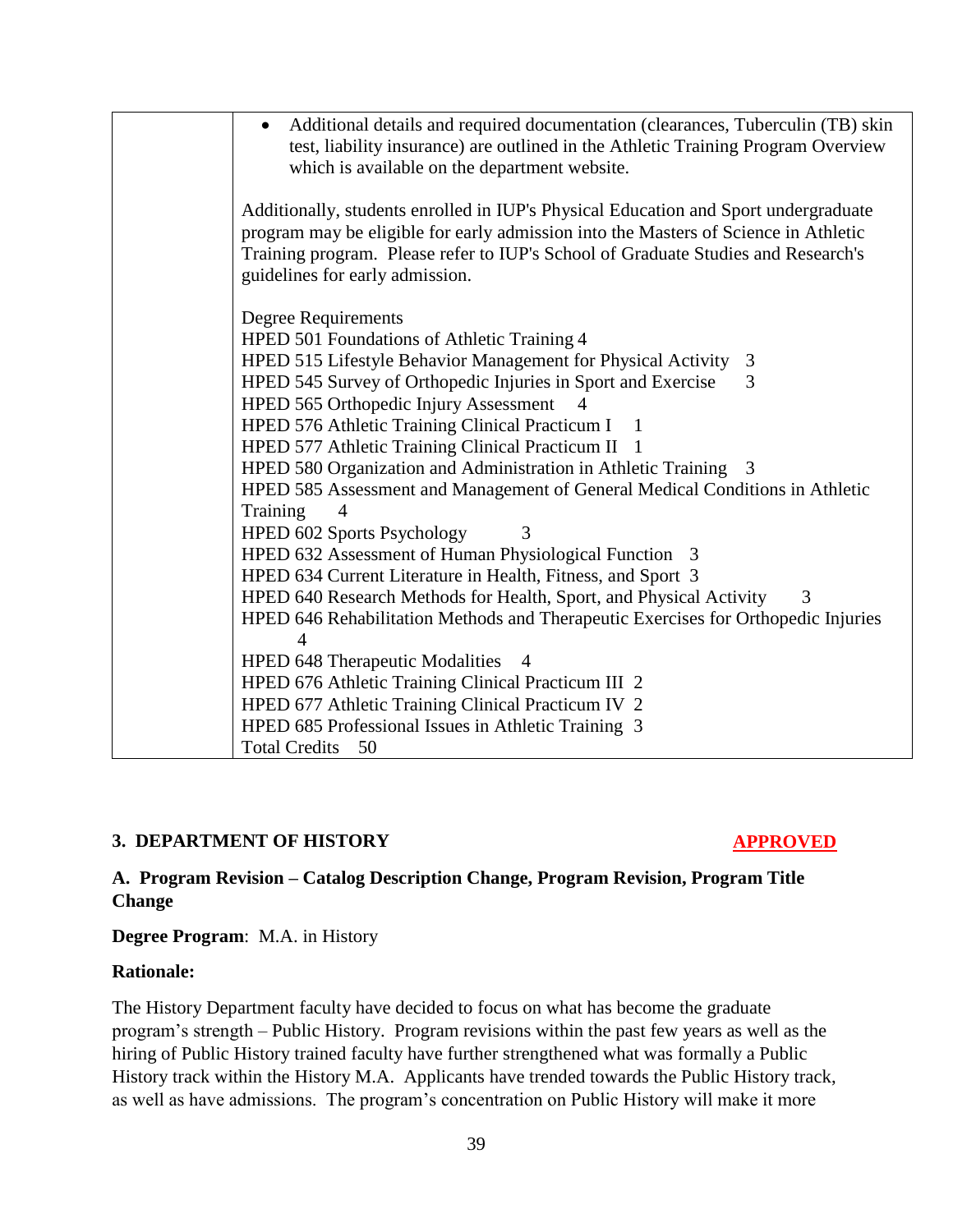competitive in the mid-Atlantic region and grow enrollment. The changing atmosphere of both employment, as well as admissions to Ph.D. programs, are making the traditional thesis route obsolete. Secondary education social science teachers, traditionally the applicant pool for the non-thesis M.A., have declined in recent years. The program's name change to M.A. in Public History will provide a stronger focus and identity for the program. We will be the only M.A. in Public History in the PASSHE system in the western part of the state.

|             | Current                                                                            | Proposed                                       |
|-------------|------------------------------------------------------------------------------------|------------------------------------------------|
| Title       | M.A. in History                                                                    | M.A. in Public History                         |
| Catalog     | The Department of History offers a 36                                              | The Department of History offers a 36          |
| Description | credit M.A. degree with a thesis, non-                                             | credit M.A. degree in Public History           |
|             | thesis, or public history option. Students                                         |                                                |
|             | must complete a research requirement and                                           | In today's society the number of careers for   |
|             | a subject matter requirement. Courses in                                           | historians outside of the field of teaching is |
|             | American, European, Non-Western, and                                               | rapidly growing. Historians are seeking        |
|             | public history are available.                                                      | employment in fields including careers in      |
|             |                                                                                    | museum, archival, library work, public         |
|             | Traditionally, most historians have                                                | policy, tourism, cultural resource             |
|             | become teachers. But increasingly,                                                 | management, and travel. Historical             |
|             | historians are seeking employment in                                               | societies provide editorial and                |
|             | nonteaching fields, including careers in                                           | administrative openings, and publishing        |
|             | museum, archival, library work, public                                             | companies hire historians for both sales and   |
|             | policy, tourism, and travel. Historical                                            | editorial services. The history graduate       |
|             | societies provide editorial and                                                    | program is designed to provide students        |
|             | administrative openings, and publishing                                            | with training appropriate to a wide range of   |
|             | companies hire historians for both sales                                           | professional goals in the field of public      |
|             | and editorial services. The history                                                | history.                                       |
|             | graduate program is designed to provide<br>students with training appropriate to a | Students are required to take HIST 614:        |
|             | wide range of professional goals in the                                            | Research Methods, HIST 605: Introduction       |
|             | field of history.                                                                  | to Public History, one section of HIST 601:    |
|             |                                                                                    | History Seminar, six credits from public       |
|             | Students pursuing the thesis option are.                                           | history courses (HIST 606, 770, 771, 772),     |
|             | required to take HIST 614: Research                                                | and HIST 790: Seminar in Public History.       |
|             | Methods, two sections of HIST 601:                                                 | Students are also required to take six credits |
|             | History Seminar, and six credits of HIST                                           | of HIST 698: History internship. This          |
|             | 795: Thesis. The remainder of the credits                                          | internship may be taken as two three-credit    |
|             | are electives, with no more than 12                                                | courses or one six-credit course. Remaining    |
|             | credits coming from 500-level courses.                                             | courses are to be subject specific electives,  |
|             | No more than six credits may be taken                                              | with no more than six credits coming from      |
|             | outside of the program. This credit                                                | outside the discipline (and with advisor       |
|             | allowance is given only with advanced                                              | approval), and no more than nine credits       |
|             | permission and at the discretion of the                                            | from 500-level courses.                        |
|             | <b>History Department graduate</b>                                                 |                                                |
|             | advisor/program coordinator.                                                       |                                                |
|             |                                                                                    |                                                |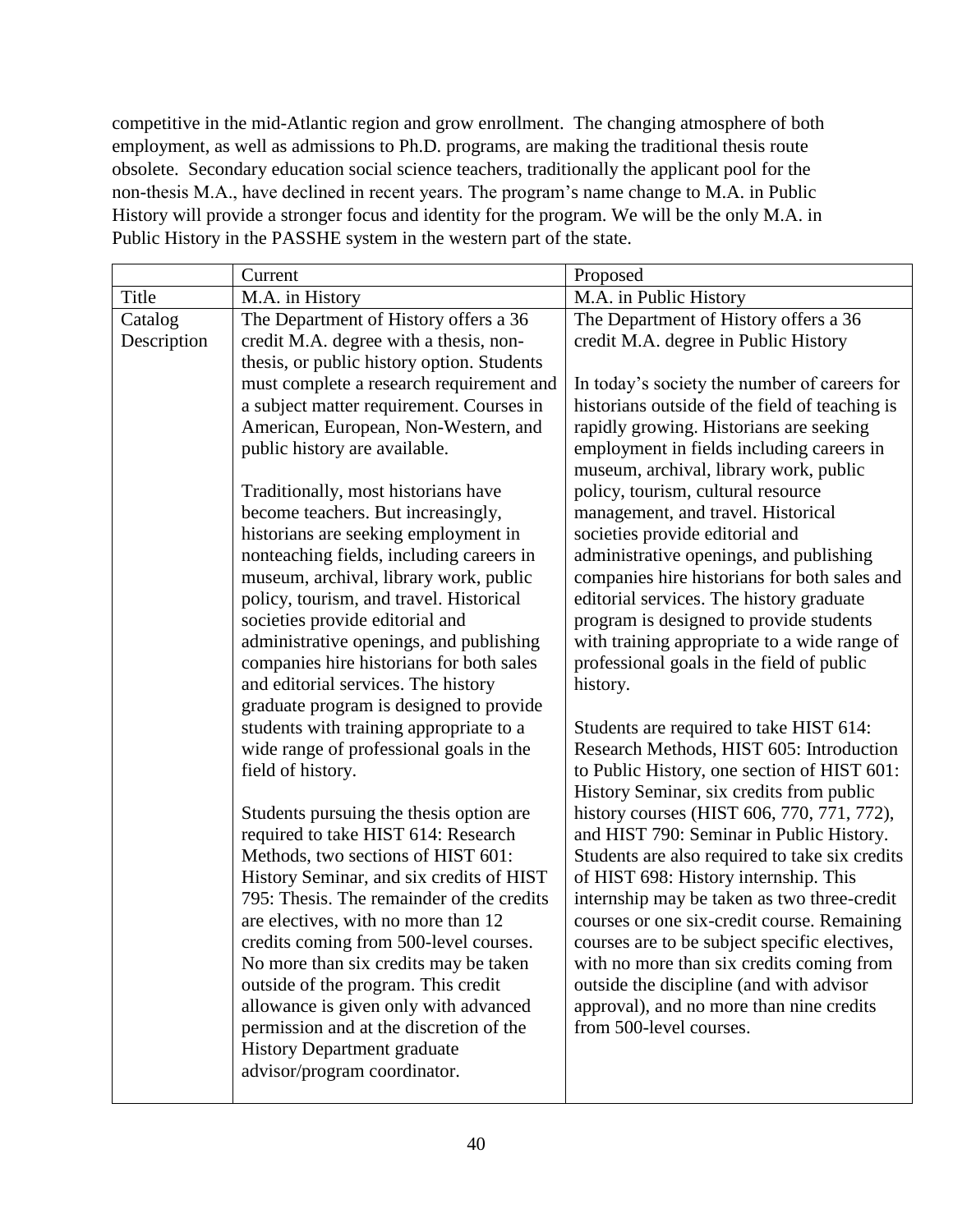|              | Students pursuing the public history       |             |                                            |                |
|--------------|--------------------------------------------|-------------|--------------------------------------------|----------------|
|              | option are required to take HIST 614:      |             |                                            |                |
|              | Research Methods, HIST 605:                |             |                                            |                |
|              | Introduction to Public History, one        |             |                                            |                |
|              | section of HIST 601: History Seminar,      |             |                                            |                |
|              | six credits from public history courses    |             |                                            |                |
|              | (HIST 606, 770, 771, 772), and HIST        |             |                                            |                |
|              | 790: Seminar in Public History. Students   |             |                                            |                |
|              | are also required to take six credits of   |             |                                            |                |
|              | HIST 698: History internship. This         |             |                                            |                |
|              | internship may be taken as two three-      |             |                                            |                |
|              | credit courses. Remaining courses are to   |             |                                            |                |
|              | be subject specific electives, with no     |             |                                            |                |
|              | more than three credits coming from an     |             |                                            |                |
|              | advisor-approved related field, and no     |             |                                            |                |
|              | more than nine credits from 500-level      |             |                                            |                |
|              | courses.                                   |             |                                            |                |
|              | Students pursuing the non-thesis option    |             |                                            |                |
|              | are required to take HIST 614: Research    |             |                                            |                |
|              | Methods, and two sections of HIST 601:     |             |                                            |                |
|              | History Seminar. The remainder of the      |             |                                            |                |
|              | credits are electives, with no more than   |             |                                            |                |
|              | 15 credits coming from 500-level courses.  |             |                                            |                |
|              | No more than six credits may be taken      |             |                                            |                |
|              | outside of the program. This credit        |             |                                            |                |
|              | allowance is given only with advanced      |             |                                            |                |
|              | permission and at the discretion of the    |             |                                            |                |
|              | <b>History Department graduate</b>         |             |                                            |                |
|              | advisor/program coordinator.               |             |                                            |                |
| Program      | STUDENTS PURSUING THE THESIS               | <b>HIST</b> | <b>Research Methods</b>                    | 3              |
| Requirements | <b>TRACK MUST COMPLETE 36</b>              | 614         |                                            | cr.            |
|              | <b>SEMESTER HOURS AS OUTLINED</b>          | <b>HIST</b> | Introduction to Public                     | 3              |
|              | <b>BELOW:</b>                              | 605         | History                                    | cr.            |
|              |                                            | <b>HIST</b> |                                            | 3              |
|              | HIST 614 Research Methods 3 cr.            | 601         | <b>History Seminar</b>                     | cr.            |
|              | HIST 795 Thesis<br>6 cr.                   | <b>HIST</b> |                                            | $\overline{3}$ |
|              | HIST 601 History Seminar<br>6 cr.          | 790         | Seminar in Public History                  | cr.            |
|              |                                            | <b>HIST</b> |                                            | 6              |
|              | HIST 601 is a seminar course focusing on   | 698         | Internship                                 | cr.            |
|              | area research which culminates in a final  |             |                                            |                |
|              | paper. All graduate students pursuing a    |             | HIST 790: Seminar in Public History is the |                |
|              | thesis track are required to take at least |             | degree's capstone course.                  |                |
|              | two HIST 601 courses as course             |             |                                            |                |
|              | workload demands that students exercise    |             |                                            |                |
|              | the necessary research and writing skills  |             |                                            |                |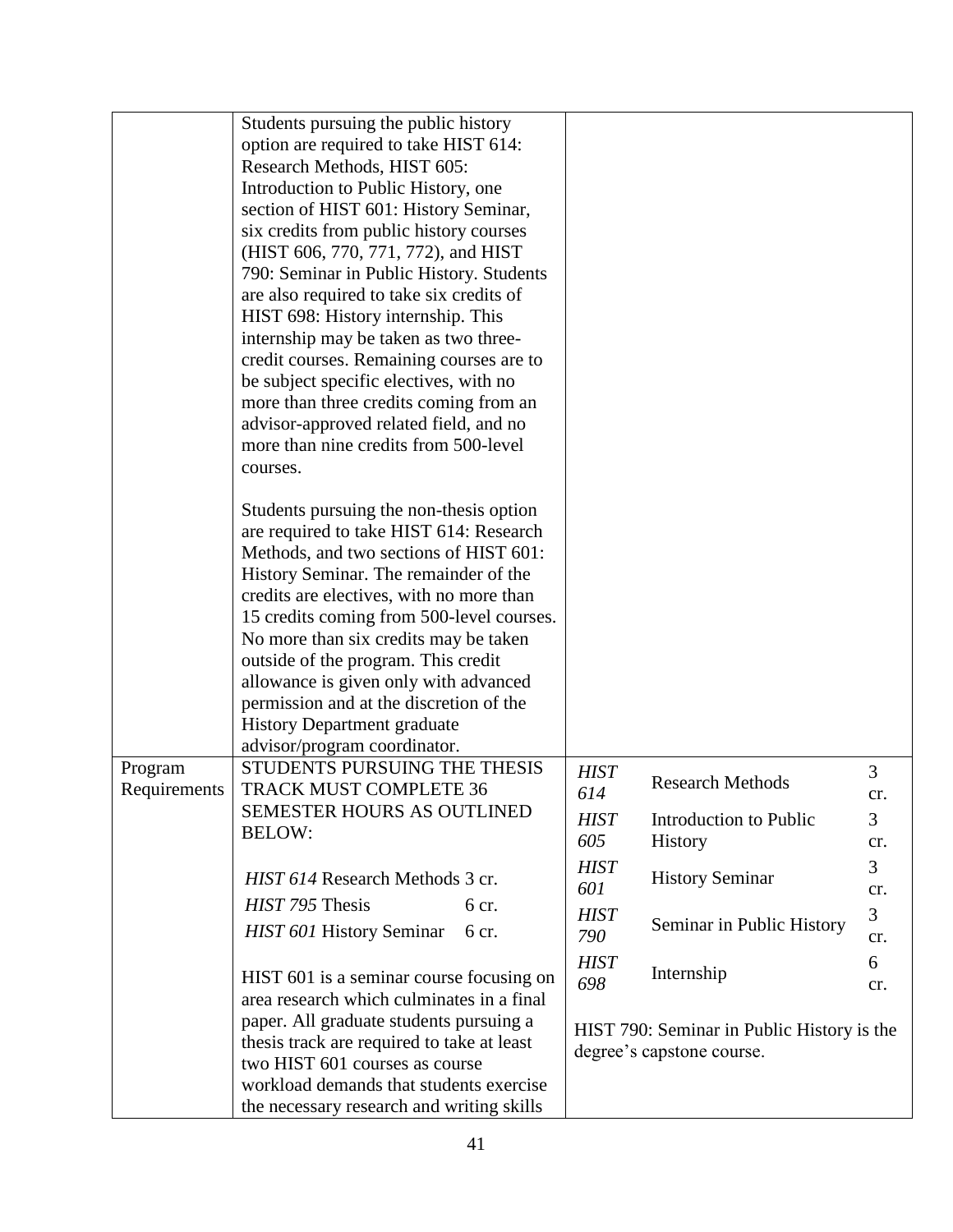|                    | required by thesis work, the groundwork                                                              |          | Students are required to take six credits   |
|--------------------|------------------------------------------------------------------------------------------------------|----------|---------------------------------------------|
|                    | for which is established during the HIST                                                             |          | selected from the following options: HIST   |
| 614 course.        |                                                                                                      |          | 606, HIST 770, HIST 771, HIST 772. If       |
|                    |                                                                                                      |          | their schedule permits and the appropriate  |
|                    | No more than six credits may be taken                                                                |          | offerings exist, students may take more     |
|                    | outside of the program. This credit                                                                  |          | than six credits from the above selections. |
|                    | allowance is given only with advanced                                                                |          |                                             |
|                    | permission and at the discretion of the                                                              |          | The twelve remaining credits are filled as  |
|                    | <b>History Department graduate</b>                                                                   |          | electives. No more than nine credits may be |
|                    | advisor/program coordinator.                                                                         |          | 500-level History courses. No more than     |
|                    |                                                                                                      |          | six credits may be taken outside of the     |
|                    | No more than twelve credits at the 500-                                                              |          | program. This credit allowance is given     |
| level.             |                                                                                                      |          | only with advanced permission and at the    |
|                    |                                                                                                      |          | discretion of the History Department        |
|                    | Remaining credits to come from 600 or                                                                |          | graduate advisor/program coordinator.       |
|                    | above level graduate courses. This                                                                   |          |                                             |
|                    | coursework will come from HIST 600                                                                   |          |                                             |
|                    | and HIST 601, at least one section of each                                                           |          |                                             |
|                    | is offered each semester. Furthermore,                                                               |          |                                             |
|                    | with instructor's permission, thesis                                                                 |          |                                             |
|                    | students may take a course from the                                                                  |          |                                             |
|                    | Public History track.                                                                                |          |                                             |
| <b>BELOW:</b>      | STUDENTS PURSUING THE PUBLIC<br>HISTORY OPTION MUST COMPLETE<br><b>36 SEMESTER HOURS AS OUTLINED</b> |          |                                             |
| <b>HIST</b><br>614 | <b>Research Methods</b>                                                                              | 3<br>cr. |                                             |
| <b>HIST</b>        | Introduction to Public                                                                               | 3        |                                             |
| 605                | History                                                                                              | cr.      |                                             |
|                    |                                                                                                      |          |                                             |
| <b>HIST</b>        | <b>History Seminar</b>                                                                               | 3        |                                             |
| 601                |                                                                                                      | cr.      |                                             |
| <b>HIST</b>        | Seminar in Public History                                                                            | 3        |                                             |
| 790                |                                                                                                      | cr.      |                                             |
| <b>HIST</b>        | Internship                                                                                           | 6        |                                             |
| 698                |                                                                                                      | cr.      |                                             |
|                    |                                                                                                      |          |                                             |
| elective.          | Students may take HIST 606 as an                                                                     |          |                                             |
|                    | There is no thesis option for students in<br>the Public History track. HIST 790:                     |          |                                             |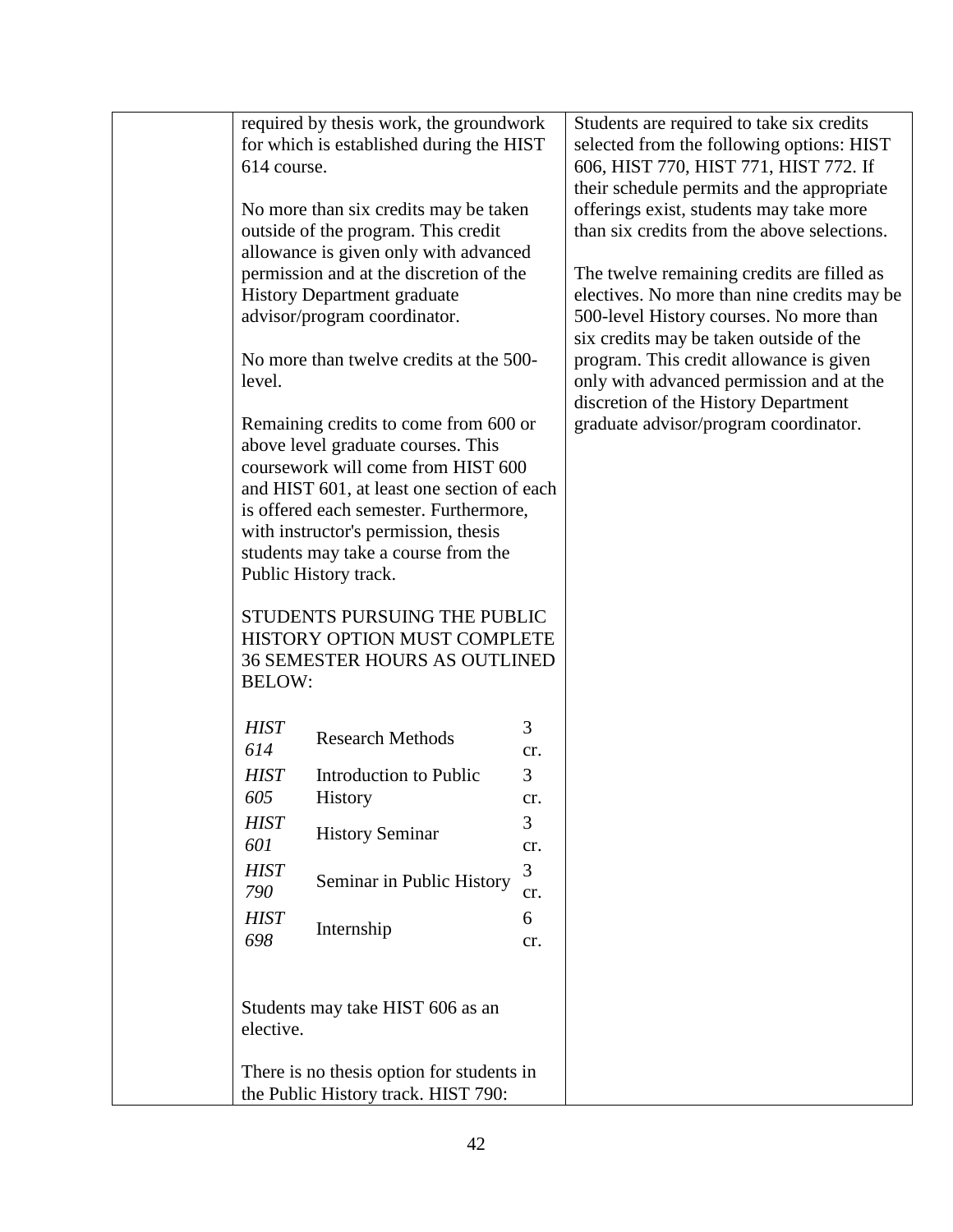| Seminar in Public History will be a                                               |  |
|-----------------------------------------------------------------------------------|--|
| comparative capstone course for Public                                            |  |
| History track students.                                                           |  |
|                                                                                   |  |
| No more than six credits may be taken                                             |  |
| outside of the program. This credit                                               |  |
| allowance is given only with advanced                                             |  |
| permission and at the discretion of the                                           |  |
| <b>History Department graduate</b>                                                |  |
| advisor/program coordinator.                                                      |  |
|                                                                                   |  |
| Students are required to take six credits<br>selected from the following options: |  |
| HIST 606, HIST 770, HIST 771, HIST                                                |  |
| 772. If their schedule permits and the                                            |  |
| appropriate offerings exist, students may                                         |  |
| take more than six credits from the above                                         |  |
| selections. Public history content courses                                        |  |
| are critical to the education of students in                                      |  |
| the Public History track.                                                         |  |
|                                                                                   |  |
| Twelve remaining credits as electives. No                                         |  |
| more than six may come from a related                                             |  |
| discipline. No more than nine credits may                                         |  |
| be 500 level History courses.                                                     |  |
|                                                                                   |  |
| STUDENTS PURSUING THE NON-<br>THESIS OPTION MUST COMPLETE                         |  |
| <b>36 SEMESTER HOURS AS OUTLINED</b>                                              |  |
| <b>BELOW:</b>                                                                     |  |
|                                                                                   |  |
| HIST 614 Research Methods 3 cr.                                                   |  |
| HIST 601 History Seminar<br>6 cr.                                                 |  |
|                                                                                   |  |
| No more than six credits may be taken                                             |  |
| outside of the program. This credit                                               |  |
| allowance is given only with advanced                                             |  |
| permission and at the discretion of the                                           |  |
| History Department graduate                                                       |  |
| advisor/program coordinator.                                                      |  |
| There is no internship option for non-                                            |  |
| thesis option students.                                                           |  |
|                                                                                   |  |
| No more than 15 credits may come from                                             |  |
| 500-level history courses. HIST 600 and                                           |  |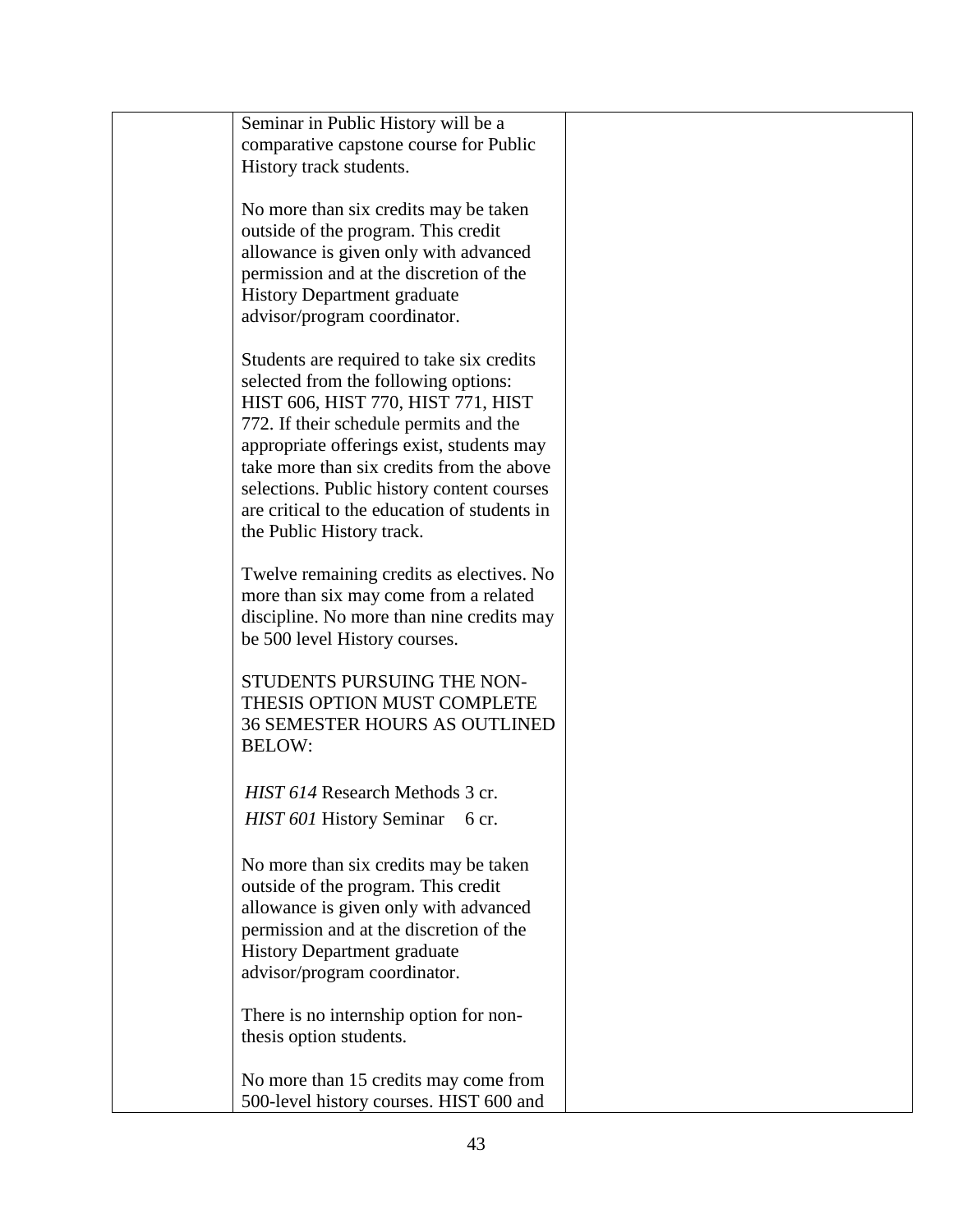| HIST 601 are offered with such               |  |
|----------------------------------------------|--|
| frequency that non-thesis students have      |  |
| the option to take three to six credits each |  |
| semester. Students may also take HIST        |  |
| 605.                                         |  |

## **4. DEPARTMENT OF ENGLISH APPROVED**

#### **A. New Certificate**

**Title of Certificate**: English as a Second Language Specialist Certificate

## **Rationale:**

This proposal is for a Certificate for the ESL Specialist Certification which uses graduate courses currently in place in the Department of English. The Certificate is a 15 credit program that meets all of the requirements for a certification as an ESL program specialist by the Pennsylvania Department of Education.

| Catalog      | The English as a Second Language (ESL) Specialist Program certificate is a graduate                                                                                   |
|--------------|-----------------------------------------------------------------------------------------------------------------------------------------------------------------------|
| Description  | certificate which recognizes students have taken courses ESL pedagogy, theory,                                                                                        |
|              | materials development, and assessment. This certificate is also in line with the<br>requirements from Pennsylvania Department of Education to be awarded a specialist |
|              | endorsement to students currently holding a Teaching certificate.                                                                                                     |
| Program      | <b>Course:</b>                                                                                                                                                        |
| Requirements | ENGL 641: Topics in ESL Pedagogy, 3 credits                                                                                                                           |
|              | ENGL 644: ESL Material and Media, 3 credits                                                                                                                           |
|              | ENGL 724: Second Language Acquisition, 3 credits                                                                                                                      |
|              | ENGL 742: Cross-cultural Communication, 3 credits                                                                                                                     |
|              | ENGL 681: Field Internship, 3 credits                                                                                                                                 |
|              | <b>Number of Credits: 15</b>                                                                                                                                          |

## 5. DEPARTMENT OF GEOGRAPHY AND REGIONAL PLANNING **APPROVED**

#### **A. Course Revision**

**Course:** GEOG 520: Technical Issues in Geographic Information Systems (Dual Level)

#### **Rationale:**

The course is being revised to add another course as an acceptable prerequisite for this course, and to change the number from 517 to 520 to make it a higher number than both listed prerequisites. When this course was originally created, GEOG 519 GIS for Environmental Applications did not exist, and therefore was not listed as a prerequisite. We are adding GEOG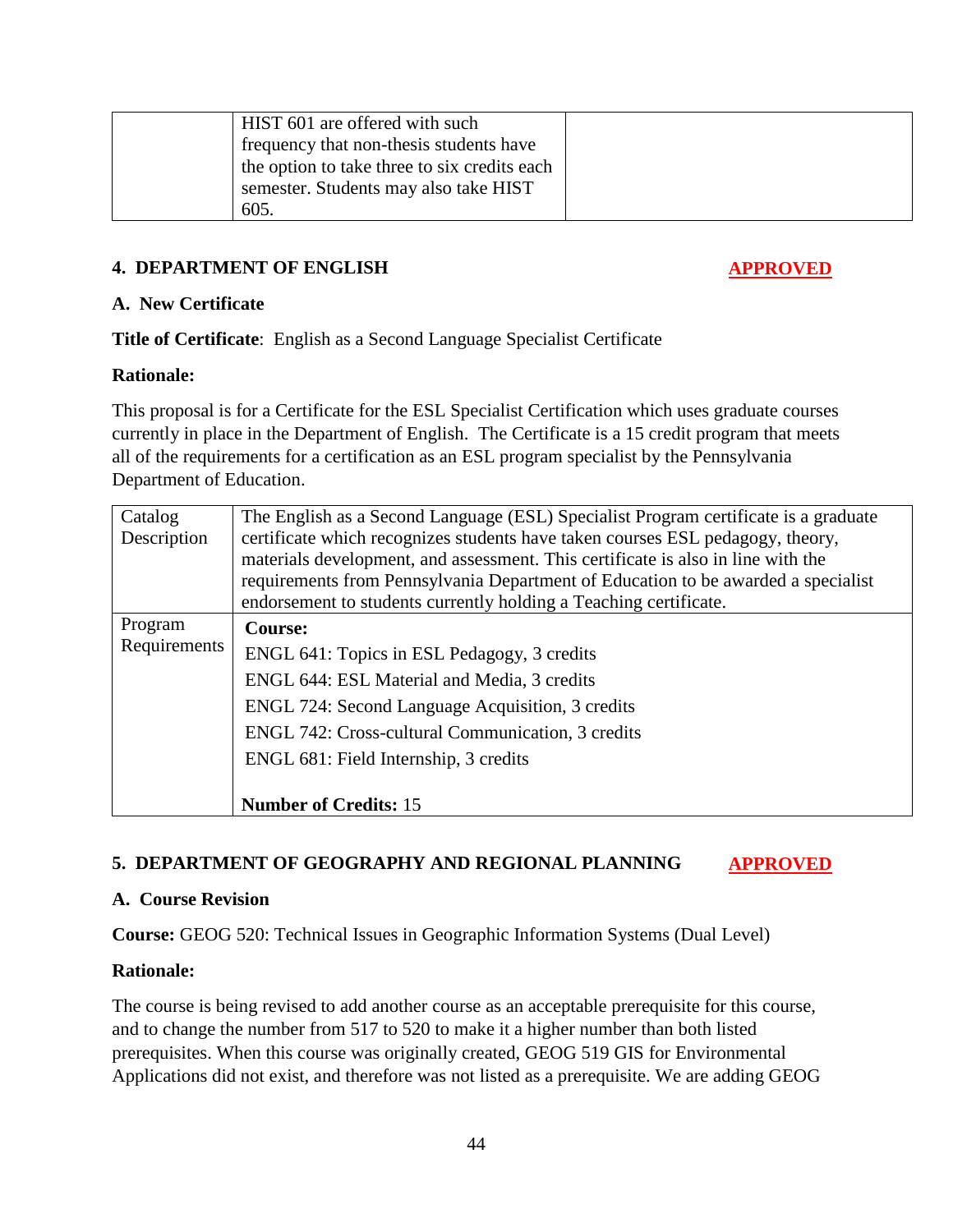519 as a prerequisite now so that students who take this course can move on to GEOG 520 Technical Issues in GIS seamlessly.

|             | <b>Current Course Information</b>          | Proposed Course Information          |
|-------------|--------------------------------------------|--------------------------------------|
| Title       | GEOG 517: Technical Issues in              | GEOG 520: Technical Issues in        |
|             | Geographic Information Systems (dual       | Geographic Information Systems       |
|             | level with GEOG 417)                       | (dual level with GEOG 420)           |
| Description | A project-based class in which students    | Uses project-based approach to       |
|             | learn the skills to develop and maintain a | develop and maintain a geographic    |
|             | geographic information system. Through     | information system. Designs and      |
|             | cooperative learning, students design and  | implements functional systems        |
|             | implement functional systems. Methods      | through cooperative learning. Covers |
|             | for designing GIS to user specification,   | methods for designing GIS to user    |
|             | data collection, data input, project       | specification, data collection, data |
|             | management, and system documentation       | input, project management, and       |
|             | are covered. (Also offered as RGPL 417;    | system documentation.                |
|             | may not be taken for duplicate credit.)    |                                      |
| Prereg      | <b>GEOG 516</b>                            | GEOG 416/516 or GEOG 419/519         |

## **B. Course Revision**

## **Proposing Department:** Geography and Regional Planning

**Course:** GEOG 516: Introduction to Geographic Information Systems (Dual Level)

## **Rationale:**

The prerequisite for the course is being removed to make it easier for students coming from other universities to register. Graduate students in the GIS/Cartography Track will likely continue to take GEOG 513 Cartography if they have not already taken it.

|             | <b>Current Course Information</b>           | Proposed Course Information            |
|-------------|---------------------------------------------|----------------------------------------|
| Title       | GEOG 516: Introduction to Geographic        | GEOG 516: Introduction to              |
|             | <b>Information Systems</b>                  | Geographic Information Systems         |
|             |                                             | (dual level with GEOG 316)             |
| Description |                                             |                                        |
|             | Automated methods for creating,             | Presents automated methods for         |
|             | maintaining, and analyzing spatial data are | creating, maintaining, and analyzing   |
|             | presented. Topics include (1) specialized   | spatial data. Includes (1) specialized |
|             | GIS hardware and software, (2) vector vs.   | GIS hardware and software, (2) vector  |
|             | raster vs. object-oriented spatial data     | vs. raster vs. object-oriented spatial |
|             | structures, $(3)$ creation and manipulation | data structures, (3) creation and      |
|             | of geographic data fi les, (4) database     | manipulation of geographic data fi     |
|             | design and management concepts, (5)         | les, (4) database design and           |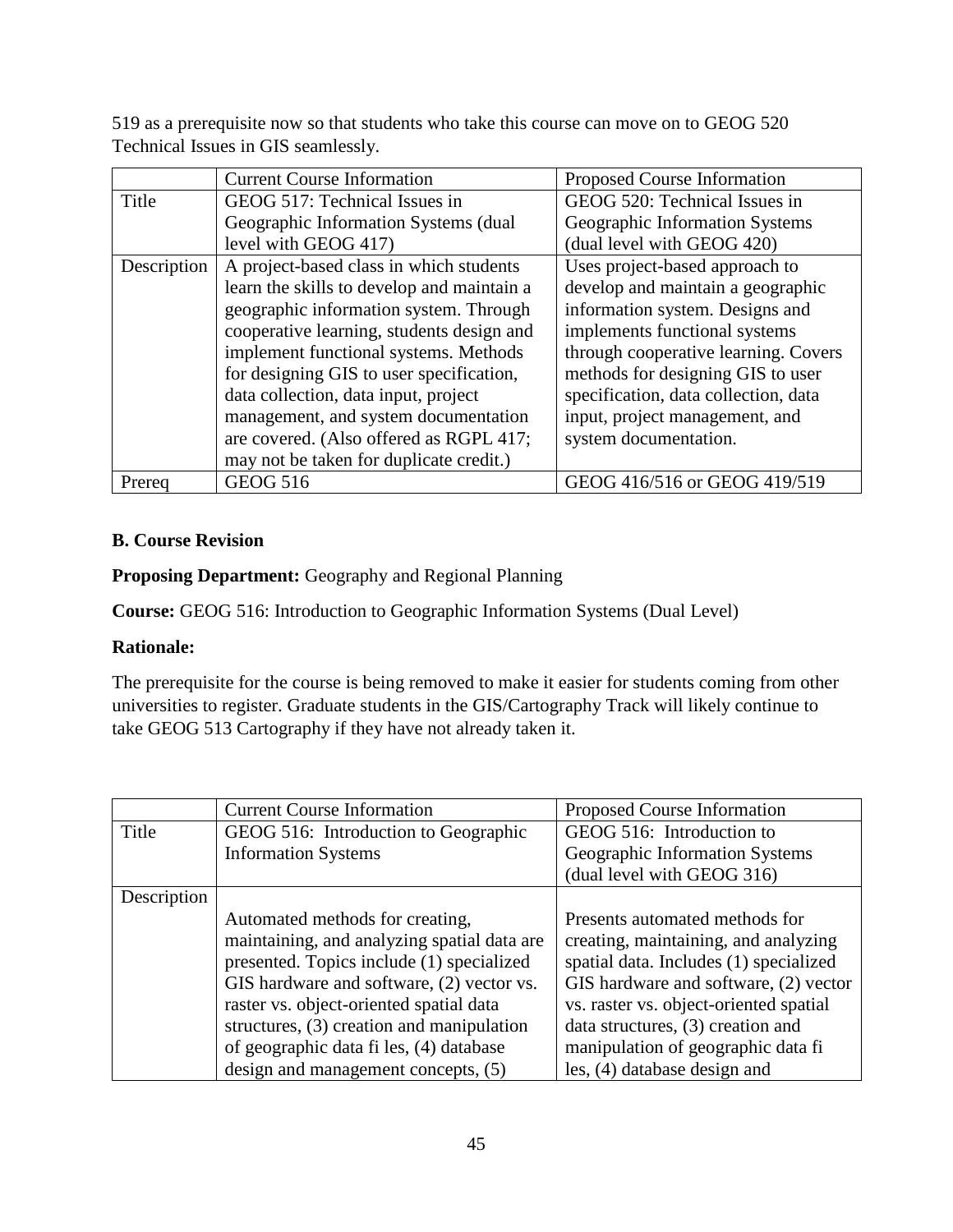|        | spatial analysis, and (6) cartographic  | management concepts, (5) spatial       |
|--------|-----------------------------------------|----------------------------------------|
|        | design.                                 | analysis, and (6) cartographic design. |
| Prereq | GEOG 513 or equivalent or permission of | None                                   |
|        | instructor $(GR)$                       |                                        |

#### **6. DEPARTMENT OF COUNSELING APPROVED**

#### **A. Course Revisions**

#### **Courses:**

COUN 634: Assessment Procedures for Clinical Mental Health Counselors

COUN 639: Group Counseling Theory and Experience

COUN 671: Introduction to Diagnostic Issues for Counselors

COUN 720: Professional Orientation and Ethical Practice in Counseling

#### **Rationale:**

Course objectives have been added or modified to meet current accreditation standards for the Council for Accreditation of Counseling and Related Educational Programs (CACREP).

## **7. COURSE DELETIONS APPROVED**

**Department:** Biology

**Courses:** BIOL 654: Endocrinology

**Department:** Anthropology

**Courses:** ANTH 591: Studies in Anthropology

ANTH 592: Comparative Culture

#### **FOR INFORMATION: APPROVED**

## **The following were approved by the UWGC to be offered as distance education courses: (Provost provides final approval)**

HPED 629: Sport Psychology CRIM 681: Special Topics- Community College Teaching LTCY 698: Analysis of Research in Literacy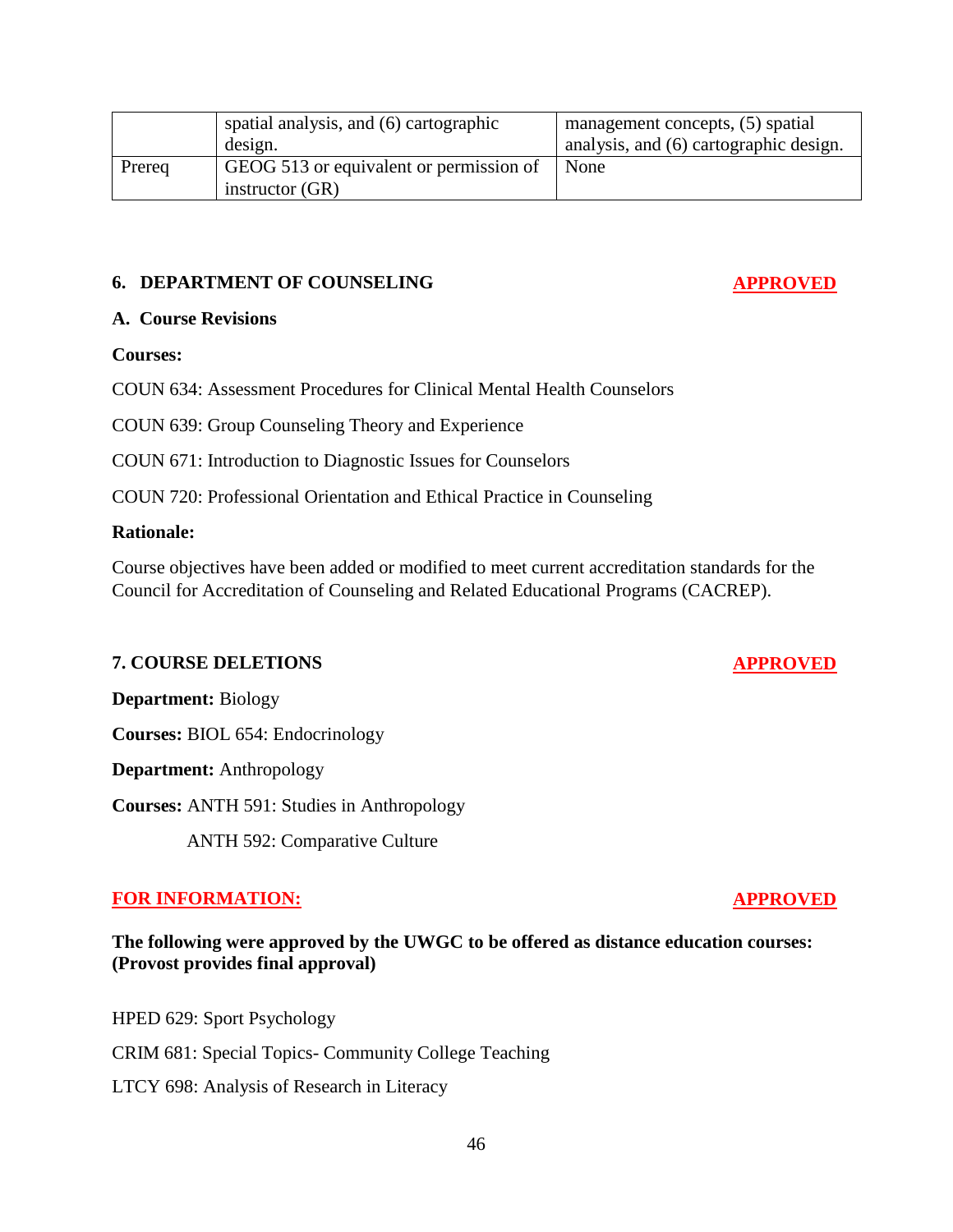HPED 634: Current Literature in Health, Fitness and Sport

ELR 640: Negotiations

## **Research Committee (Senator Gossett)**

The committee will meet on March 15 at 3:30 pm in Stright 301.

## **FOR INFORMATION:**

The University Senate Research Committee met on February 9, 2016. The first part of the meeting was devoted to committee business. The rest of the meeting focused on reviewing proposals. Overall, there were 17 USRC Small Grant proposals and the decision was made to fund 13 proposals totaling \$12,469.00. The next meeting is March 15th at 3:30 pm in Stright Hall.

The USRC funded projects by

- Dr. Nicholas Deardoff
- Dr. William Meil
- Dr. Francis Allard
- Dr. Holly Belch
- Dr. Mimi Benjamin
- Dr. Roger Briscoe
- Dr. Mary Beth Leidman
- Dr. John Lowery
- Dr. John Mueller
- Dr. Margaret Reardon
- Dr. Marissa McClure Sweeny
- Dr. Todd Thompson
- Dr. Danhua Wang

## **Student Affairs Committee (Senator Stocker)**

The committee will meet on March 15 at 3:30 PM in the Susquehanna room, HUB.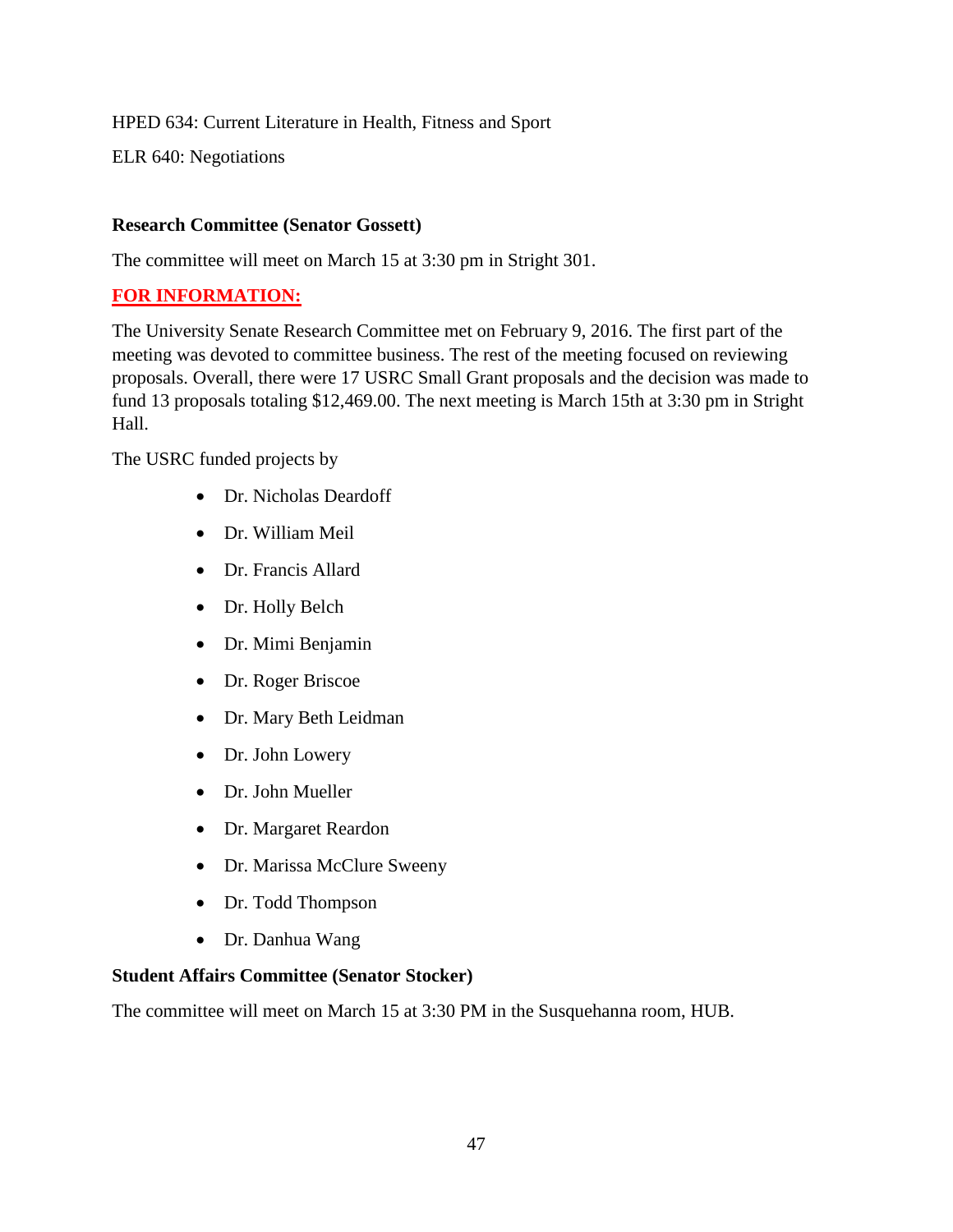## **University Development and Finance Committee (Senator Wick)**

## **FOR ACTION:**

## **1. Proposed Five-Year Priority Spending Plan (IUP) APPROVED**

The following is the proposed five-year project funding priority order of commonwealth capital projects for IUP:

#### **Proposed 2015-16**

Replacement of Weyandt and Walsh Halls - Design

### **Proposed 2016-17**

Replacement of Weyandt and Walsh Halls-Phase I Construction

#### **Proposed 2017-18**

Replacement of Weyandt and Walsh Halls-Phase II Construction Replacement of Weyandt and Walsh Halls- Original Furnishings and Equipment (OF & E)

#### **Proposed 2018-19**

No IUP Appropriation

#### **Proposed 2019-20**

Demolition of Foster Hall for a Proposed Academic Commons Building

#### **Academic Affairs (Senator Dugan)**

#### **FOR ACTION:**

**The six policies given below have been brought for action by the Academic Affairs Committee.**

**1) Individual Course Withdrawal Policy APPROVED** 

#### **ORIGINAL**

#### **Individual Course Withdrawal Policy**

The Individual Course Withdrawal Policy provides students who are unable to complete a course with the option of withdrawing from that course. This option should be taken only after other options have been discussed with the instructor and/or the student's advisor.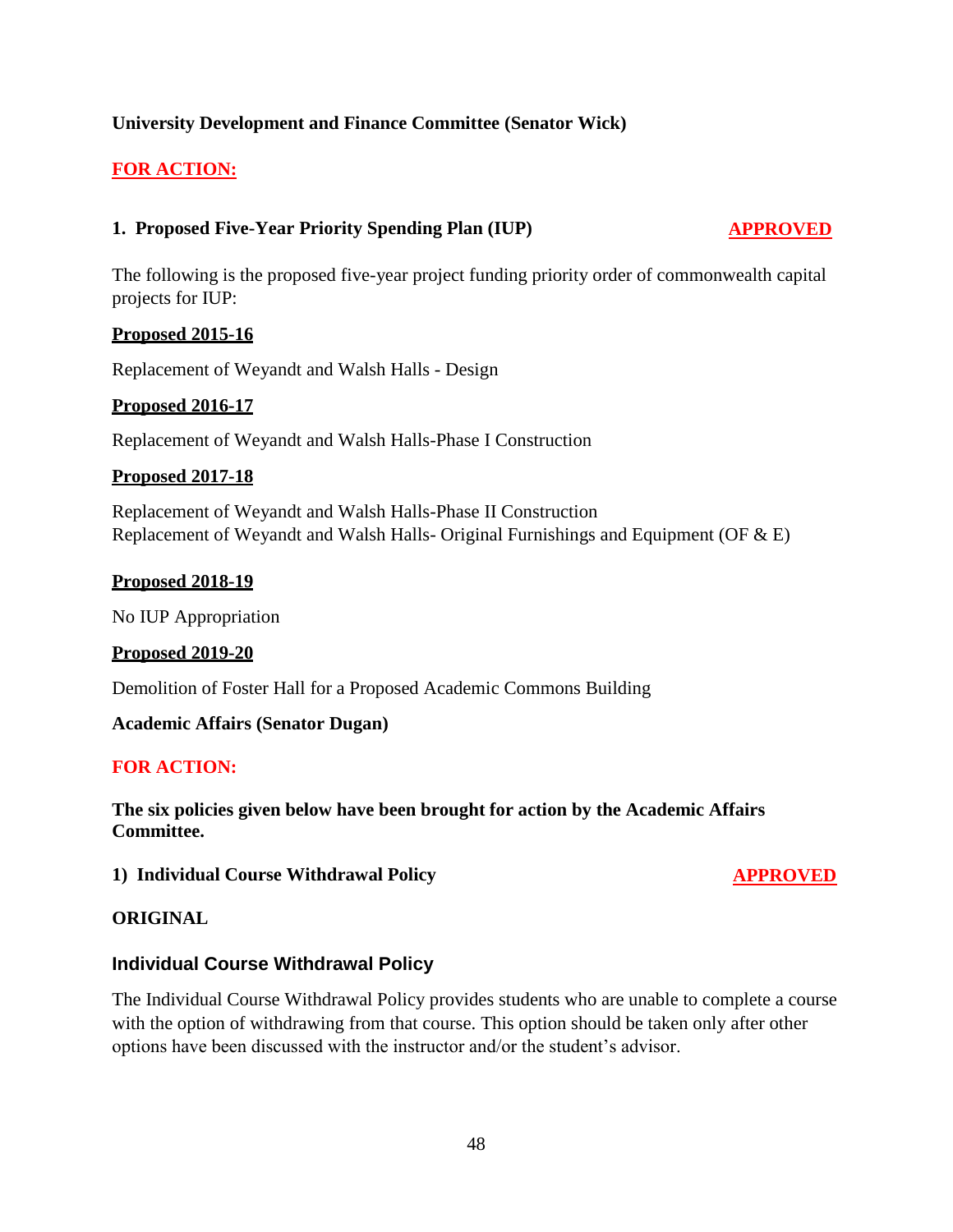During the fall and spring semesters, Individual Course Withdrawals may be processed by signing in to MyIUP (*my.iup.edu*) between the day after the conclusion of the drop/add period and the end of the first two-thirds of the academic semester, or part-of-term. During summer parts-of-term, the deadline is the two-thirds point of each summer course for which the student is registered. After the two-thirds point of each semester or summer part-of term, students may no longer process Individual Course Withdrawals.

A student needing to withdraw from a course after the deadline must process a Request for Exception to Course Scheduling Deadlines through the office of the dean of his or her college. Approval of the waiver is contingent on documentation of catastrophic circumstances preventing the student from completing the semester. If a waiver is approved, the college office will arrange for recording the "W" designation.

Since instructors inform students of their unsatisfactory performance in class before the twothirds point of the semester (Midterm Grade Report Policy), students will be able to discuss course withdrawals with instructors and/or academic advisors to assess alternatives. Students should be aware of the potential impact of course withdrawal on activities that require full-time status, such as financial aid eligibility (percent of completion and eligibility to move to the next class level), athletic eligibility, and health insurance. Students are also cautioned to consider the detrimental impact of of "Ws" in a transcript review by a prospective employer or graduate school.

#### **REVISED – FOR ACTION**

#### **Individual Course Withdrawal Policy**

The Individual Course Withdrawal Policy provides students who are unable to complete a course with the option of withdrawing from that course. This option should be taken only after other options have been discussed with the instructor and/or the student's advisor.

Individual Course Withdrawals may be processed by signing in to MyIUP (*my.iup.edu*) between the day after the conclusion of the drop/add period and the end of the first two-thirds of the course. After the two-thirds point of a course, students may no longer process Individual Course Withdrawals.

A student needing to withdraw from a course after the deadline must process a request for through the office of the dean of his or her college. Approval of the late withdrawal is contingent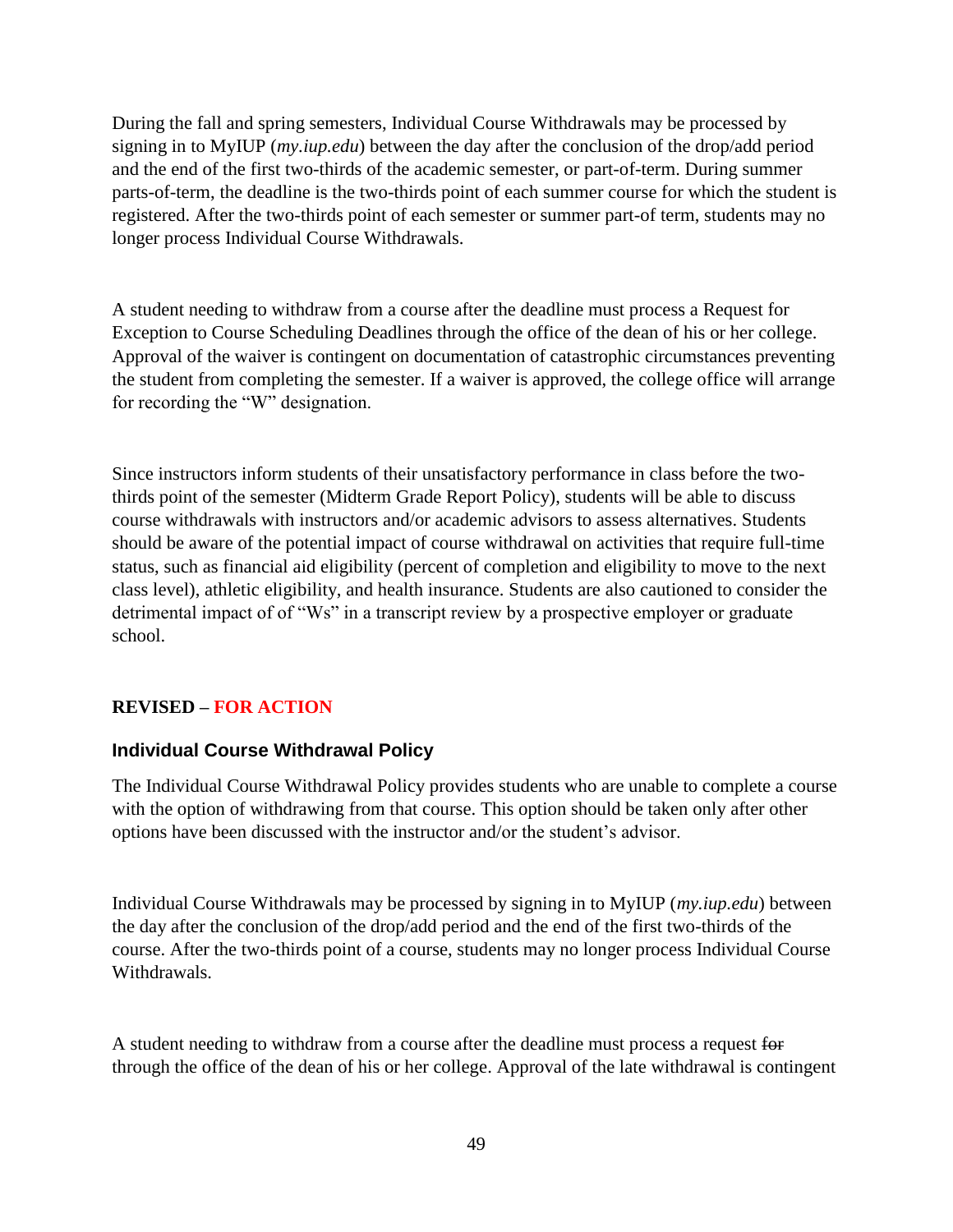on documentation of catastrophic circumstances preventing the student from completing the course. If approved, the college office will arrange for recording the "W" designation.

Since instructors inform students of their unsatisfactory performance in class before the withdrawal deadline (Midterm Grade Report Policy), students will be able to discuss course withdrawals with instructors and/or academic advisors to assess alternatives. Students should be aware of the potential impact of course withdrawal on activities that require full-time status, such as financial aid eligibility (percent of completion and eligibility to move to the next class level), athletic eligibility, and health insurance. Students are also cautioned to consider the detrimental impact of "Ws" in a transcript review by a prospective employer or graduate school.

**RATIONALE**: Upon five year review, the policy was found to be wordy, awkward and confusing in the way it separately described the deadline for regular fall/spring semesters, versus shorter courses versus summer terms. Nor did the current wording mention withdrawal deadlines for winter sessions. Other minor changes in wording were also recommended.

## **2) Total University Withdrawal Policy APPROVED**

## **ORIGINAL POLICY**

#### **Total University Withdrawal Policy**

The Total University Withdrawal Policy provides students who are unable to complete a term with the option of withdrawing from all classes, and thus from the university, for that semester. During the fall and spring semesters, Total University Withdrawals may be processed between the first day of classes and the end of the 11th week of the semester. During summer parts-ofterm, the deadline is the two-thirds point of each summer course for which the student is registered. Questions about academic impact of withdrawal should be directed to the Advising and Testing Center (see "Process" below). Questions about the financial impact of withdrawal should be addressed to the Office of the Bursar and/or the Office of Financial Aid.

Late Withdrawal: Any undergraduate student who needs to withdraw from the university after the deadline must process a waiver through the office of the dean of his or her college. Approval of the waiver is contingent on documentation of catastrophic circumstances preventing the student from completing the semester or summer part-of-term. Approved waivers must be submitted to the Advising and Testing Center and attached to the Total University Withdrawal form for processing as below.

**Involuntary Withdrawal:** Any undergraduate student involuntarily withdrawing from the university as a result of suspension or expulsion unrelated to violations of the Academic Integrity Policy will automatically have the designation of "W" assigned to each registered course as a result of such judicial action.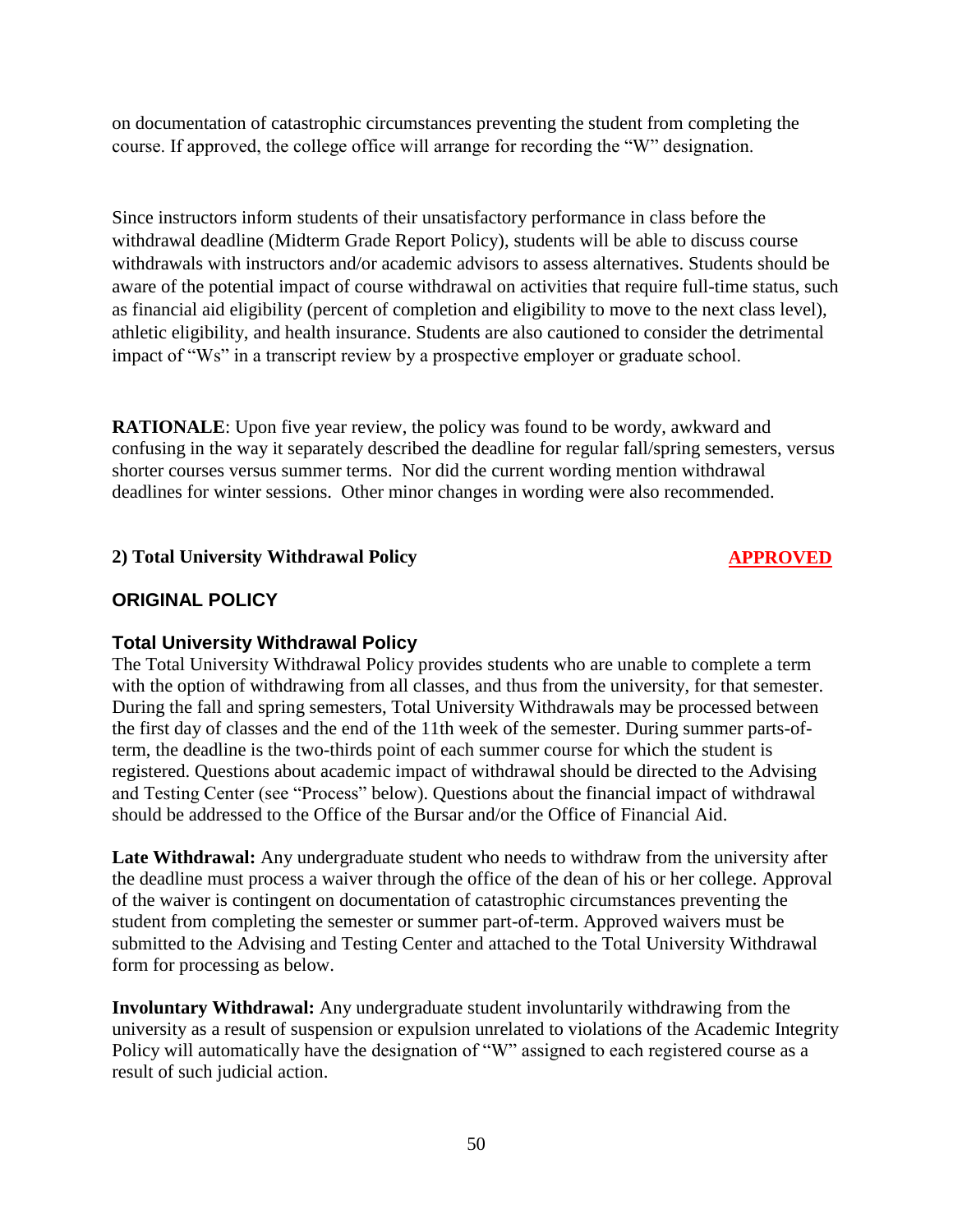**Process:** Undergraduate students voluntarily withdrawing from the university during the fall, spring, or summer semesters should first review information on withdrawals on the Advising and Testing website (*www.iup.edu/ advisingtesting*) and check the financial impact of withdrawal. Then they must process a Total University Withdrawal either via MyIUP (*my.iup.edu*) or by form completion with the Advising and Testing Center, Pratt Hall, 724-357-4067 (V/TD; *advising-testing@iup.edu*). Once the Total University Withdrawal has been processed, a withdrawal designation ("W") will be assigned to all registered courses in the semester from which the student is withdrawing. It should be noted that there are no leniencies for withdrawals caused by medical situations. IUP's percent of forfeiture rates follow state and federal dictates, which do not address medical situations.

**Readmission:** Students should refer to the Readmission Policy in the Admissions section of this catalog for further information about returning to IUP.

## **REVISED – FOR ACTION**

## **Total University Withdrawal Policy**

The Total University Withdrawal Policy provides students who are unable to complete a term with the option of withdrawing from all classes, and thus from the university, for that term. During the fall and spring semesters, Total University Withdrawals may be processed between the first day of classes and the end of the 11th week of the term. During summer and winter terms, the deadline is the two-thirds point of each course for which the student is registered. Questions about academic impact of withdrawal should be directed to the Advising and Testing Center (see "Process" below). Questions about the financial impact of withdrawal should be addressed to the Office of the Bursar and/or the Office of Financial Aid.

Late Withdrawal: Any undergraduate student who needs to withdraw from the university after the deadline must process a waiver through the office of the dean of his or her college. Approval of the waiver is contingent on documentation of catastrophic circumstances preventing the student from completing the term. Approved waivers must be submitted to the Advising and Testing Center and attached to the Total University Withdrawal form for processing as below.

**Involuntary Withdrawal:** Any undergraduate student involuntarily withdrawing from the university as a result of suspension or expulsion unrelated to violations of the Academic Integrity Policy will automatically have the designation of "W" assigned to each registered course as a result of such judicial action.

**Process:** Undergraduate students voluntarily withdrawing from the university should first review information on withdrawals on the Advising and Testing website (*www.iup.edu/advisingtesting*) and check the financial impact of withdrawal. Then they must process a Total University Withdrawal either via MyIUP (*my.iup.edu*) or by form completion with the Advising and Testing Center, Pratt Hall, 724-357-4067 (V/TD; *advising-testing@iup.edu*). Once the Total University Withdrawal has been processed, a withdrawal designation ("W") will be assigned to all registered courses from which the student is withdrawing. There are no financial leniencies for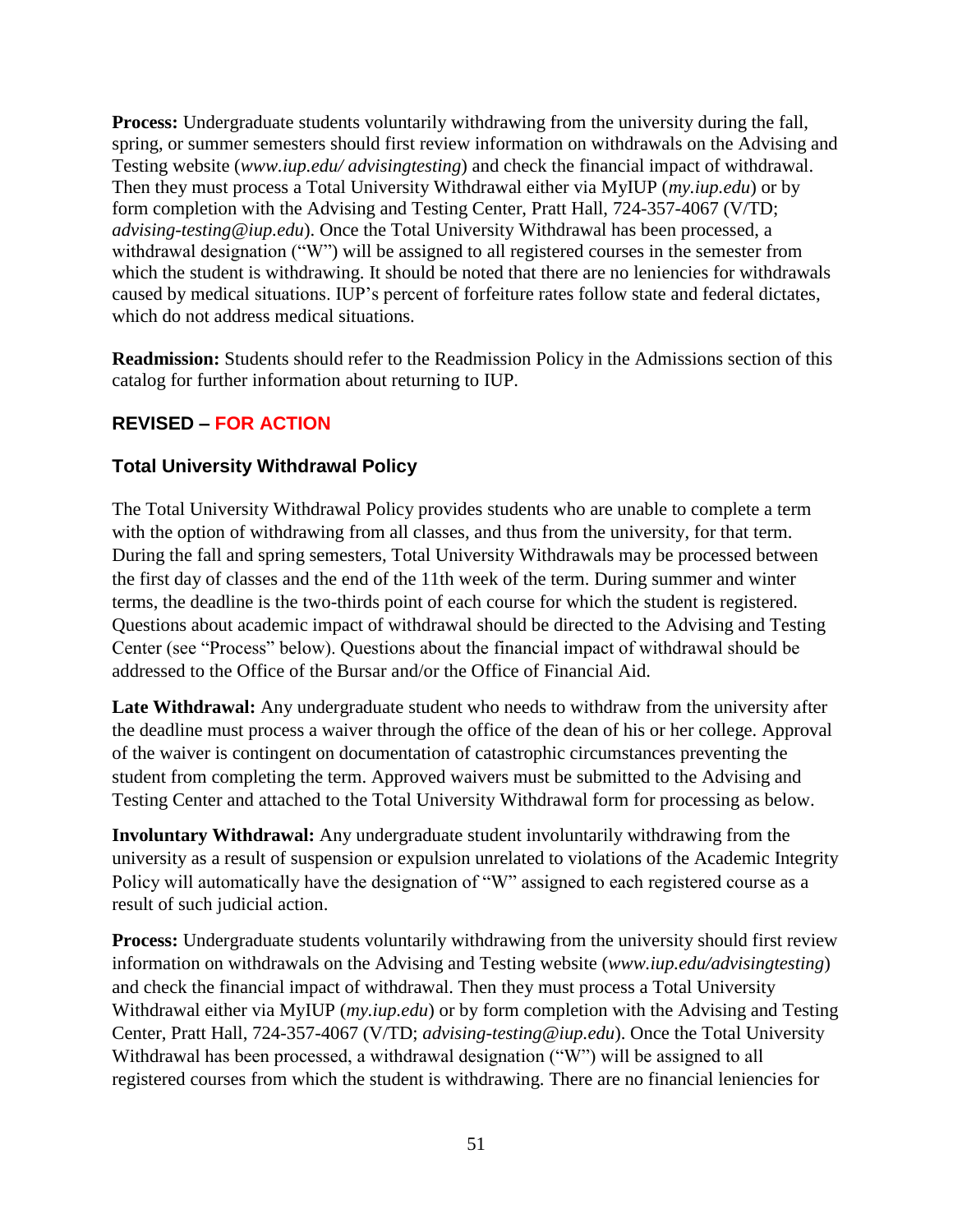withdrawals caused by medical situations. IUP's percentage of forfeiture rates follow state and federal dictates, which do not address medical situations.

**Readmission:** Students should refer to the Readmission Policy in the Admissions section of this catalog for further information about returning to IUP.

**RATIONALE:** As a result of five year review, minor changes were made to wording for consistency and clarity, as was clarification of terms.

## **3) Withdrawal form IUP and Its Impact on Student Financial Aid APPROVED**

## **ORIGINAL POLICY**

## **Withdrawal from IUP and Its Impact on Student Financial Aid**

Students taking a total university withdrawal from all of their courses at IUP may find their financial aid for that particular semester affected. The 1998 Reauthorization of the Higher Education Act requires educational institutions to calculate a Return of Federal Student Aid Funds (Title IV aid) for students who withdraw from all classes on or before the 60 percent attendance point in the semester. A pro-rata schedule is used to determine the percentage of the semester attended; that percentage determines the amount of federal funds earned. The Office of the Bursar applies the federal guidelines and returns the unearned portion to the federal programs in the following order: (1) Unsubsidized Federal Direct Loan, (2) Subsidized Federal Direct Loan, (3) Federal Perkins Loan, (4) Federal Direct PLUS Loan, (5) Federal Pell Grant, and 6) Federal Supplemental Educational Opportunity Grant.

**Example:** If a student withdrew on the 32nd calendar day of a semester that encompassed 106 calendar days (not including breaks of five or more days), the student would have attended 30 percent of the semester. Therefore, the student would have earned 30 percent of his or her federal aid.

In addition to affecting current eligibility, a total withdrawal can affect future eligibility for financial aid. Please refer to the section regarding satisfactory academic progress.

## **REVISED – FOR ACTION**

#### **Withdrawal from IUP and Its Impact on Student Financial Aid**

Students taking a total university withdrawal from all of their courses at IUP may find their financial aid for that particular semester affected. The 1998 Reauthorization of the Higher Education Act requires educational institutions to calculate a Return of Federal Student Aid Funds (Title IV aid) for students who withdraw from all classes on or before the 60 percent attendance point in the semester. A pro-rata schedule is used to determine the percentage of the semester attended; that percentage determines the amount of federal funds earned. The Office of the Bursar applies the federal guidelines and returns the unearned portion to the federal programs in the following order: (1) Unsubsidized Federal Direct Loan, (2) Subsidized Federal Direct Loan, (3) Federal Perkins Loan, (4) Federal Direct PLUS Loan, (5) Federal Pell Grant, and 6) Federal Supplemental Educational Opportunity Grant.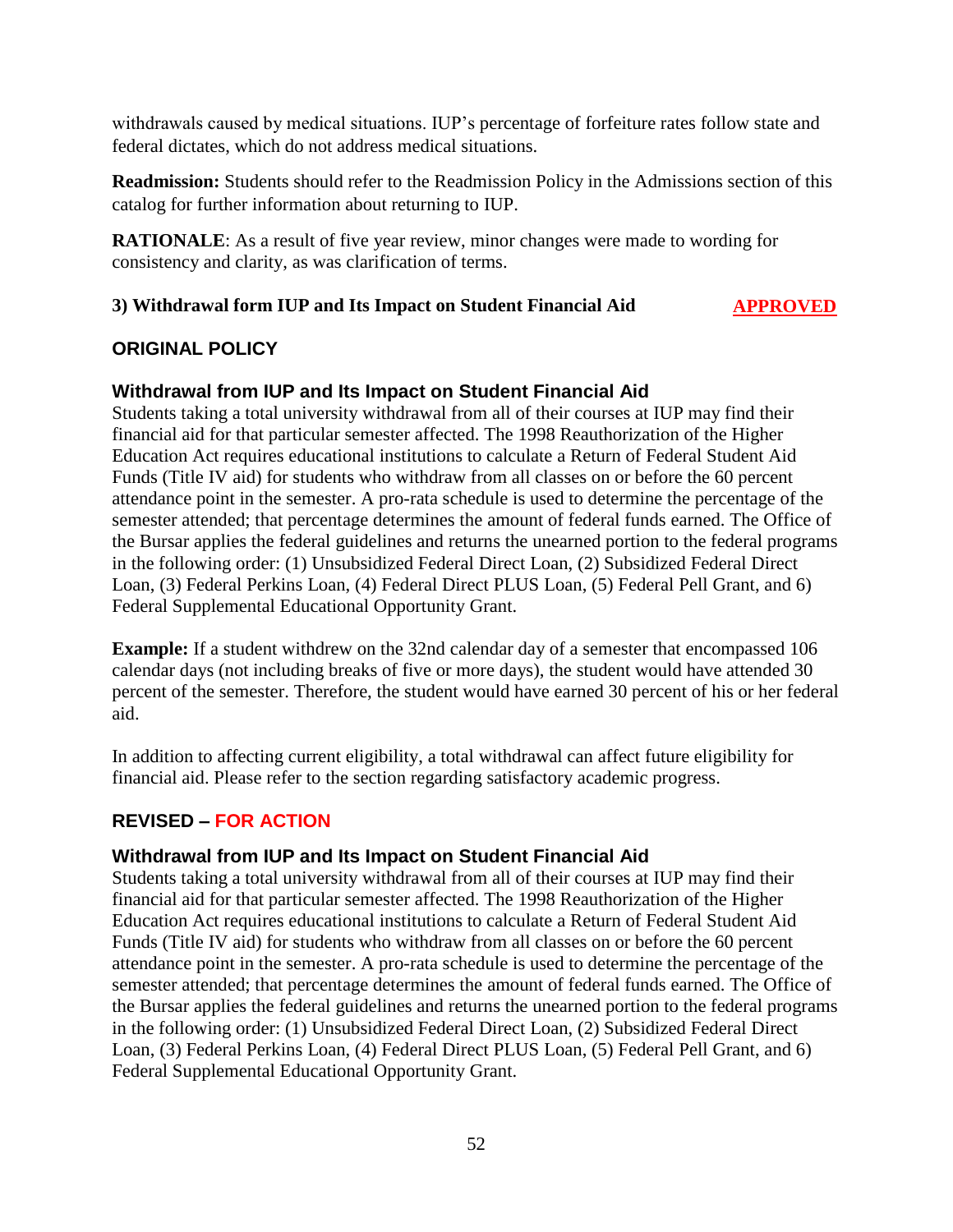**Example:** If a student withdrew on the 32nd calendar day of a semester that encompassed 106 calendar days (not including breaks of five or more days), the student would have attended 30 percent of the semester. Therefore, the student would have earned 30 percent of his or her federal aid.

In addition to affecting current eligibility, a total withdrawal can affect future eligibility for financial aid. Please refer to the section regarding satisfactory academic progress.

**RATIONALE:** The policy was reviewed and the information within the policy checked. It was determined to be appropriate as is; therefore, no changes are recommended.

## **4) Class Disruptions Policy APPROVED**

## **Class Disruptions**

## **CURRENT POLICY**

Students and faculty alike should strive to create a class environment that reflects mutual respect and the importance of learning. If a student's behavior disrupts that environment, the faculty member has a responsibility to seek resolution of the problem.

A faculty member is empowered to request that a student leave during a particular class period if, in the measured opinion of that faculty member, the student (1) significantly disrupts the learning process or (2) is a threat to others.

If the student refuses to leave or if the faculty member deems it appropriate, law enforcement officers may be called to remove the student. If the behavior is especially egregious or potentially harmful, or if the student refuses to modify the behavior, the faculty member may, with the consent of his/her academic dean and in consultation with the department chairperson, keep the student from returning to class until the case can be adjudicated under the Academic Integrity Policy. When appropriate, criminal charges should also be filed.

If deemed appropriate, the adjudicators may render a decision that removes the offending student from the class or the university. If so, the university will assign, in lieu of a grade, a designation that indicates a withdrawal. If grades are due before a final decision has been reached, the instructor should assign a temporary designation of "I" (Incomplete).

If the student is allowed to return, the student will have the option of reentering another open section of the course if feasible. When appropriate, the student should be allowed a reasonable opportunity to make up any work missed during the forced absence.

If a student's grade is adversely affected by a capricious forced absence, the student may file a grade appeal.

## **Proposed Policy - FOR ACTION**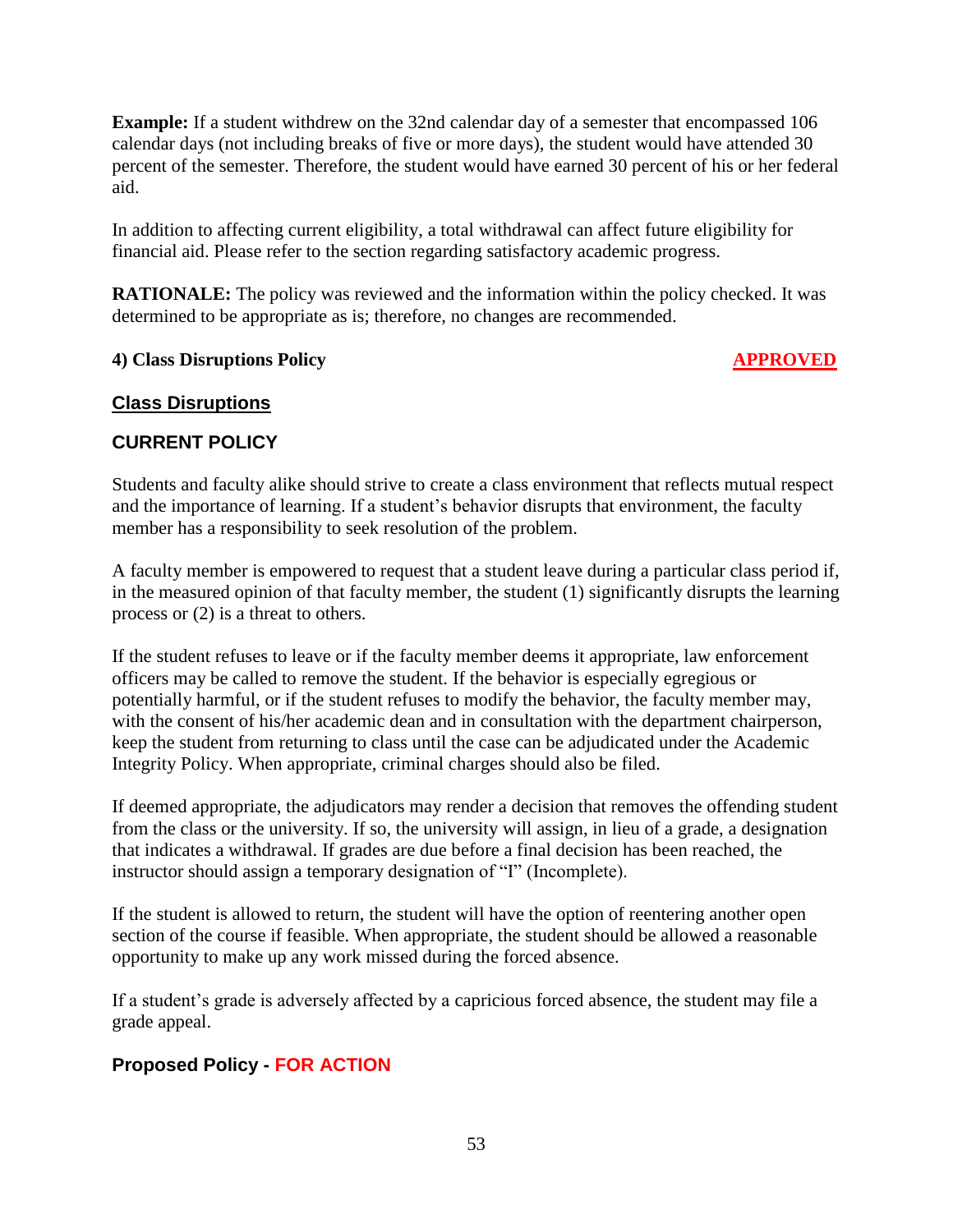Students and faculty alike should strive to create a class environment that reflects mutual respect and the importance of learning. If a student's behavior disrupts that environment, the faculty member has a responsibility to seek resolution of the problem.

A faculty member is empowered to request that a student leave during a particular class period if, in the measured opinion of that faculty member, the student (1) significantly disrupts the learning process or (2) is a threat to others.

If the student refuses to leave or if the faculty member deems it appropriate, law enforcement officers may be called to remove the student. If the behavior is especially egregious or potentially harmful, or if the student refuses to modify the behavior, the faculty member may, with the consent of his/her academic dean and in consultation with the department chairperson, keep the student from returning to class until the case can be adjudicated under the Academic Integrity Policy. When appropriate, criminal charges should also be filed.

If deemed appropriate, the adjudicators may render a decision that removes the offending student from the class or the university. If so, the university will assign, in lieu of a grade, a designation that indicates a withdrawal. If grades are due before a final decision has been reached, the instructor should assign a temporary designation of "I" (Incomplete).

If the student is allowed to return, the student will have the option of reentering another open section of the course if feasible. When appropriate, the student should be allowed a reasonable opportunity to make up any work missed during the forced absence.

If a student's grade is adversely affected by a capricious forced absence, the student may file a grade appeal.

**Rationale:** This policy was reviewed as part of the five year cycle. No changes were necessary.

## **5) Schedule Changes (Drop/Add) APPROVED**

## **ORIGINAL**

## **Schedule Changes (Drop/Add)**

From the student's initial registration time for a given semester through the end of the drop/add period, as defined by the academic calendar (*www.iup.edu/academiccalendar*), a student may modify his/her schedule to the extent that classes are available or permission to register for a closed or restricted section has been granted and entered into MyIUP. Each student is responsible for completing all appropriate transactions in MyIUP to ensure schedule accuracy. Note that, while the department may enter permission to register for a section, the student must complete the actual registration transaction in MyIUP.

## **REVISED – FOR ACTION**

## **Schedule Changes (Drop/Add)**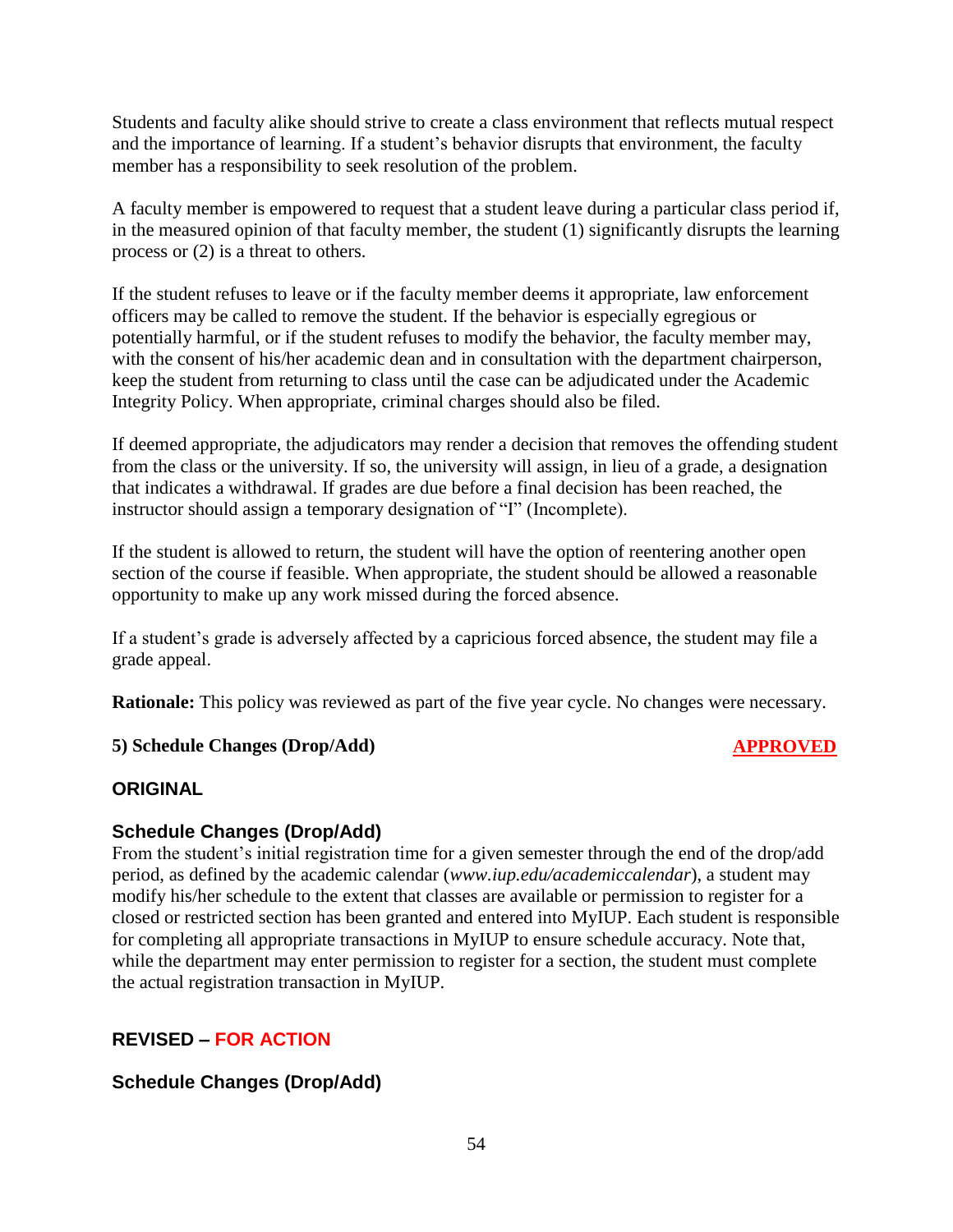From the student's initial registration time for a given semester through the end of the drop/add period, as defined by the academic calendar (*www.iup.edu/academiccalendar*), a student may modify his/her schedule to the extent that classes are available or permission to register for a closed or restricted section has been granted and entered into MyIUP. Each student is responsible for completing all appropriate transactions in MyIUP to ensure schedule accuracy. Note that, while the department may enter permission to register for a section, the student must complete the actual registration transaction in MyIUP.

**Rationale:** Review found the policy to be accurate and effective as is. No changes recommended.

## **6) Eligibility and Application for Graduation APPROVED**

## **ORIGINAL**

## **Eligibility and Application for Graduation**

Commencement ceremonies at IUP are in May at the conclusion of the spring semester and in December at the conclusion of the fall semester. Students who have applied for graduation for May and August are invited to attend the May ceremony and are included in the commencement booklet.

Students are responsible for knowing and fulfilling the requirements for graduation in their degree program. All students who expect to graduate are required to apply for graduation. Dual baccalaureate degree students must file a separate graduation application for each degree. Undergraduate students should check the published deadlines for graduation application and should apply on the web at MyIUP (*my.iup.edu*). Further information on applying for graduation may be obtained at the associate dean's office of the student's major college.

Degrees will not be posted until approval by the associate dean of the college of the student's primary major is received in the Office of the Registrar. Diplomas will then be issued provided all financial obligations and requirements (including primary major, secondary majors, and minors) have been satisfied.

## **REVISION – FOR ACTION**

## **Eligibility and Application for Graduation**

Commencement ceremonies at IUP are in May at the conclusion of the spring semester and in December at the conclusion of the fall semester. Students who have applied for graduation for May and August are invited to attend the May ceremony and are included in the commencement booklet.

Students are responsible for knowing and fulfilling the requirements for graduation in their degree program. All students who expect to graduate are required to apply for graduation. Dual baccalaureate degree students must file a separate graduation application for each degree. Undergraduate students should check the published deadlines for graduation application and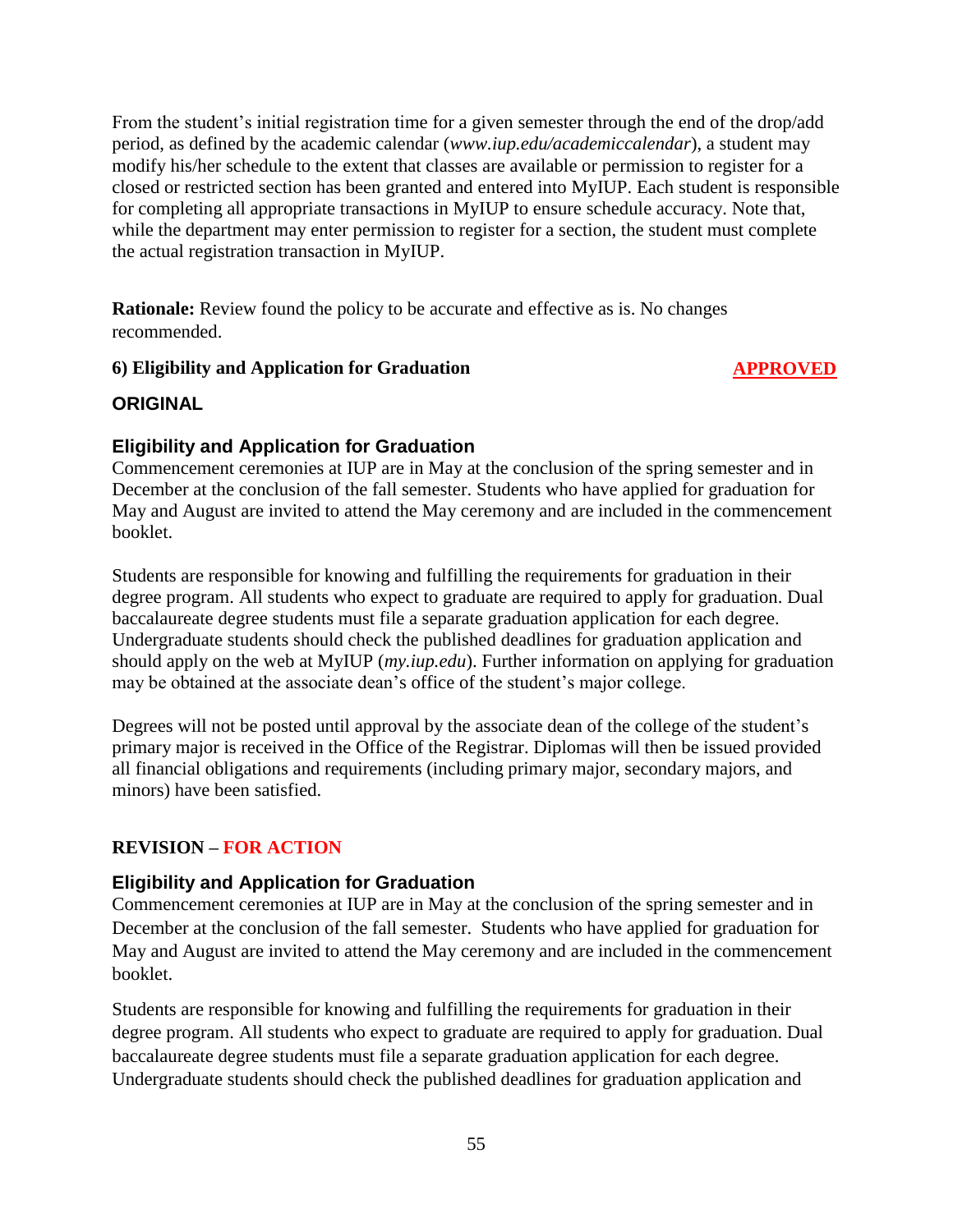should apply on the web at MyIUP (*my.iup.edu*). Further information on applying for graduation may be obtained at the dean's office of the student's primary major college.

Degrees will not be posted until approval by the dean or the dean's designee of the college of the student's primary major is received in the Office of the Registrar. Diplomas will then be issued provided all financial obligations and requirements (including primary major, secondary majors, and minors) have been satisfied.

**RATIONALE:** Five year review led to clarification of the location of information about applying for graduation and information about the final approval for degrees being posted.

## **Awards Committee (Senator Lipinski)**

The committee will meet on March 15 at 3:30 pm in Stouffer 109.

## **Noncredit Committee (Senator O'Neil)**

## **FOR INFORMATION:**

The committee met on Friday, February 19, 2016 with Dr. Susan Fello

Present: Therese O'Neil, Lloyd Onyett, Sudipta Majumdar, Tim Mack

Excused: Jeff Santicola, David Lorenzi

The Literacy Center provides assessment and instruction for children and adolescents who need assistance with reading and writing. Tutoring is available every Monday through Thursday from 5:00 to 7:00 pm. This tutoring is available as an outreach program to the surrounding community.

The facility is state-of-the-art, however, currently the Literacy Center has no students. Dr. Fello mentioned that they have no funds in which to advertise their Center.

Following are recommendations for spreading the word to the community from the Committee:

- Contact the Indiana Library Reading Program
- Place fliers in some of the Chamber mailers, such as the Indiana Chamber and the Westmoreland Chamber.
- Send fliers with your student teachers to his/her respective assignments.
- ▶ Contact the ARIN III and send information

## **Library and Education Services Committee (Senator Ford)**

The committee will meet on March 15 at 3:40 pm in Stapleton 203.

## **University Planning Council (Senator Stocker)**

There was no report given.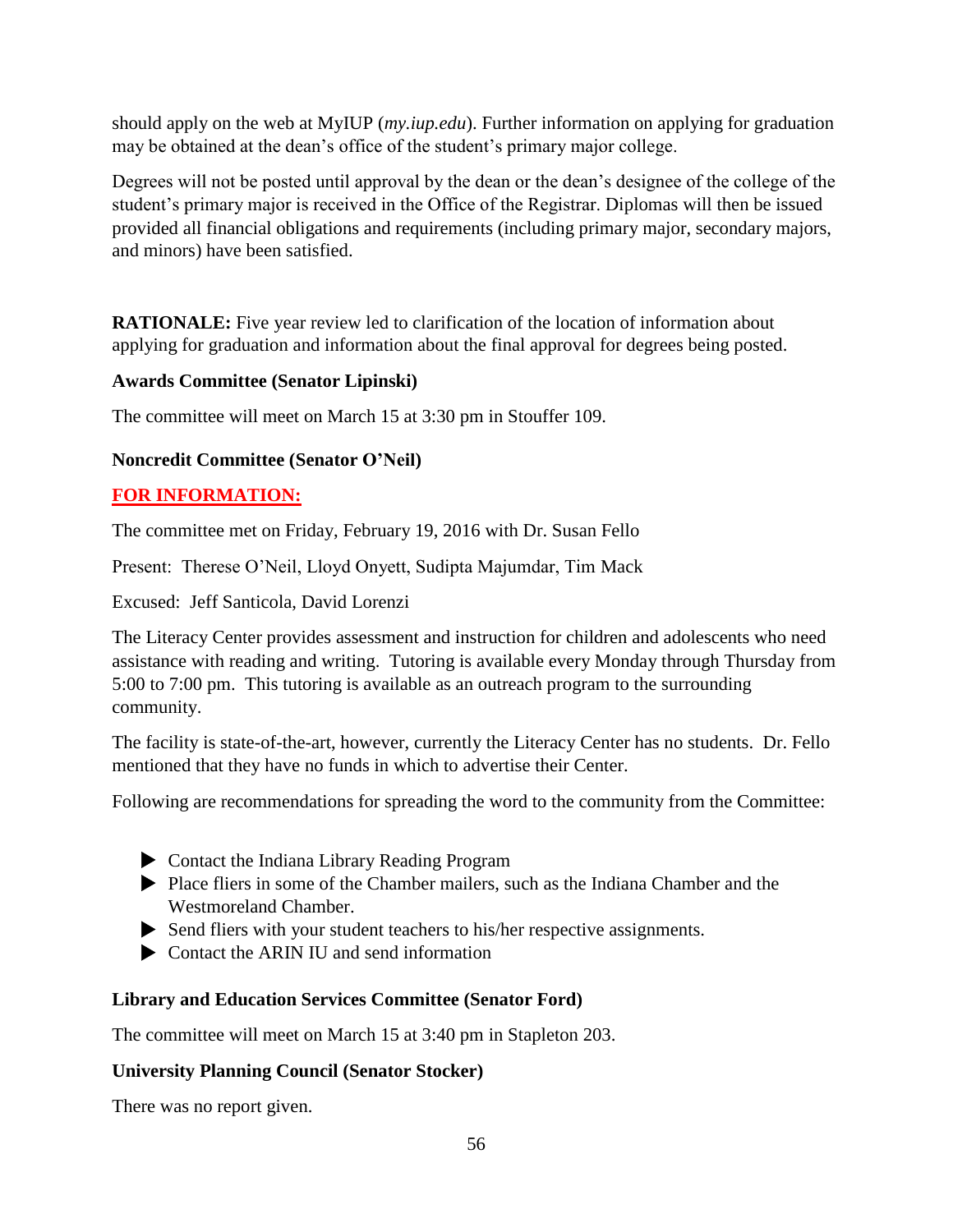## **Presidential Athletic Advisory Council (Senator Castle)**

The committee will meet on April 13.

## **FOR INFORMATION:**

#### **Welcome and introductions**

#### **Comments from Dr. Driscoll**

-Addressed the committee about the diversity and inclusion issues that happened toward the end of the fall semester. Dr. Driscoll applauded the leadership exhibited by the student athletes during this time.

#### **Comments from PAAC Chair, Dr. Joshua Castle**

-Congratulated Steve Roach on his appointment to Athletic Director.

-Provided the committee with a report from the February 4th Athletic Gender Equity Committee (AGEC). The committee reviewed survey results that analyzed student's athletic interests at IUP. The results indicate that the athletic department programming is accommodating the student body's interest.

#### **Comments from the Vice President of Advancement, Bill Speidl**

-Provided the committee with information regarding the University's Comprehensive Campaign which is in the quiet phase.

#### **Comments from the Interim Athletic Director, Steve Roach**

-Discussed the athletic department's initiatives to further academic support to studentathletes. The Athletic Department applied for a NCAA grant that would help with academic support for student-athletes. One of the goals is to have an earlier intervention strategy for student athletes that have a GPA between 2.00 and 2.25. Informed the committee that over 85 student athletes will be recognized at a basketball game for having over a 3.75 GPA.

-Provided a report regarding Intercollegiate Athletic Compliance Committee (IACC). The IACC is an external committee from athletic department that provides a checks and balance to ensure compliance with NCAA issues, in particular the committee looks at financial aid, initial eligibility and continuing eligibility of student athletes. This committee is to provide the athletic department with a self-check and strengthen institutional control.

-Followed up with the committee regrading an outside consulting group coming in the spring. The focus of this group will be developing a strategic plan for athletics that aligns with the university's new strategic plan. The consulting firm will also make suggestions for a scholarship funding model. The project is currently in Bid.